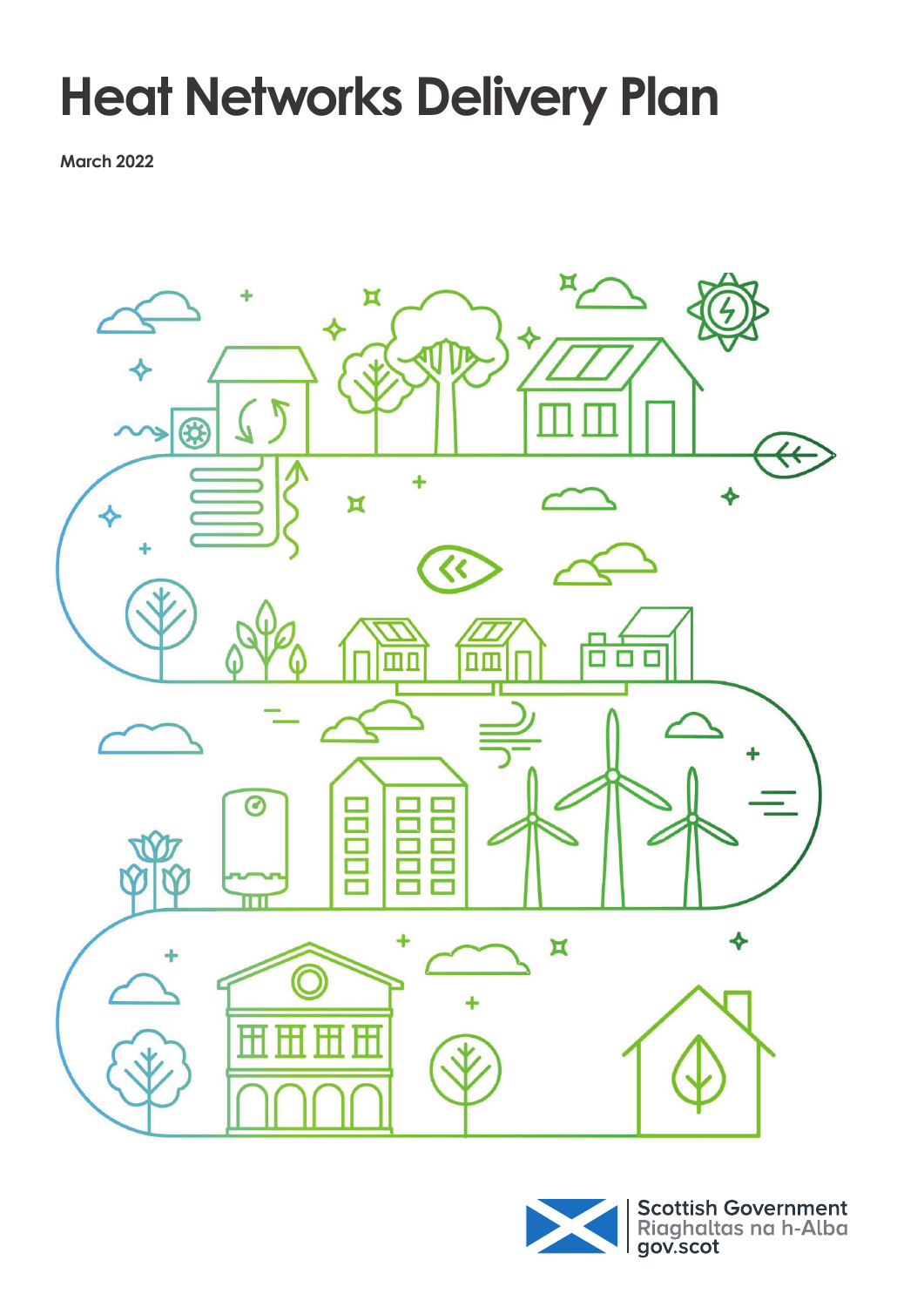Laid before the Scottish Parliament by the Scottish Ministers under Section 93 of the Heat Networks (Scotland) Act, 2021 March 2022 SG/2022/46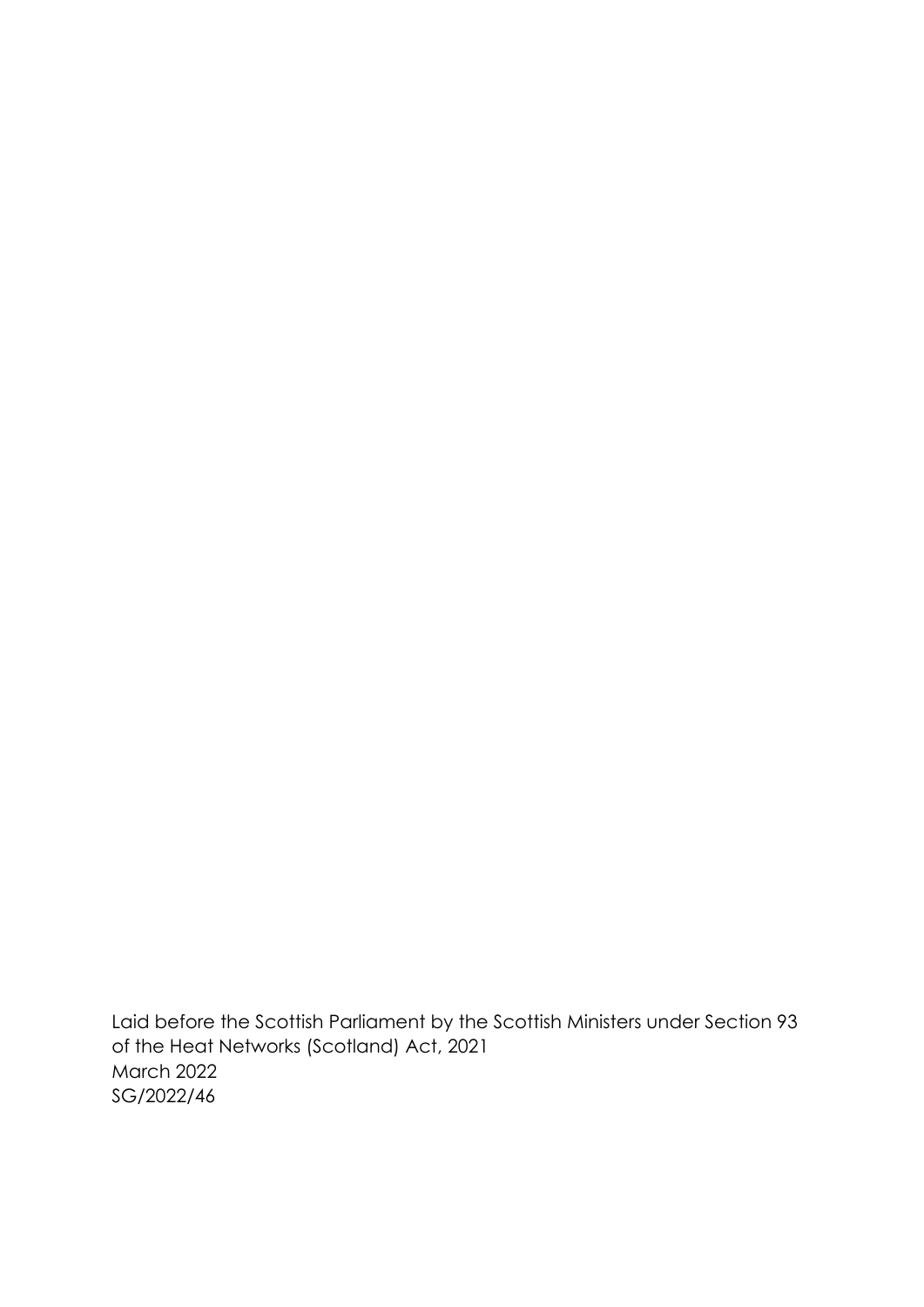# **Content**

| <b>Ministerial Foreword</b>                                     |                |
|-----------------------------------------------------------------|----------------|
| <b>Executive Summary</b>                                        | 3              |
| Introduction                                                    | 3              |
| Ambition and targets                                            | 3              |
| Regulatory regime                                               | 3              |
| Guiding development                                             | $\overline{4}$ |
| Wider policy framework                                          | 5              |
| Capital programmes and delivery mechanisms                      | 6              |
| Monitoring and reporting                                        | 7              |
| <b>Chapter 1: Introduction</b>                                  | 8              |
| Wider heat policy                                               | 10             |
| <b>Chapter 2: Ambition &amp; targets</b>                        | 11             |
| Ambition                                                        | 11             |
| Targets to 2027 and 2030                                        | 11             |
| Future target setting                                           | 13             |
| Contribution to emission reduction targets                      | 14             |
| Chapter 3: Regulatory regime: Heat Networks (Scotland) Act 2021 | 15             |
| Driving growth                                                  | 16             |
| Implementing the 2021 Act                                       | 16             |
| Building assessment & zoning                                    | 18             |
| Licensing, consenting and permitting                            | 19             |
| Transfer schemes                                                | 19             |
| Local authority cost strategy                                   | 20             |
| Decarbonising existing heat networks                            | 20             |
| Low and zero emissions requirements of new heat networks        | 21             |
| Consumer protection                                             | 22             |
| <b>Chapter 4: Guiding development</b>                           | 24             |
| Identifying areas suitable for heat networks                    | 24             |
| <b>Building Connection Hierarchy</b>                            | 25             |
| Draft National Planning Framework 4                             | 26             |
| Demand assurance                                                | 26             |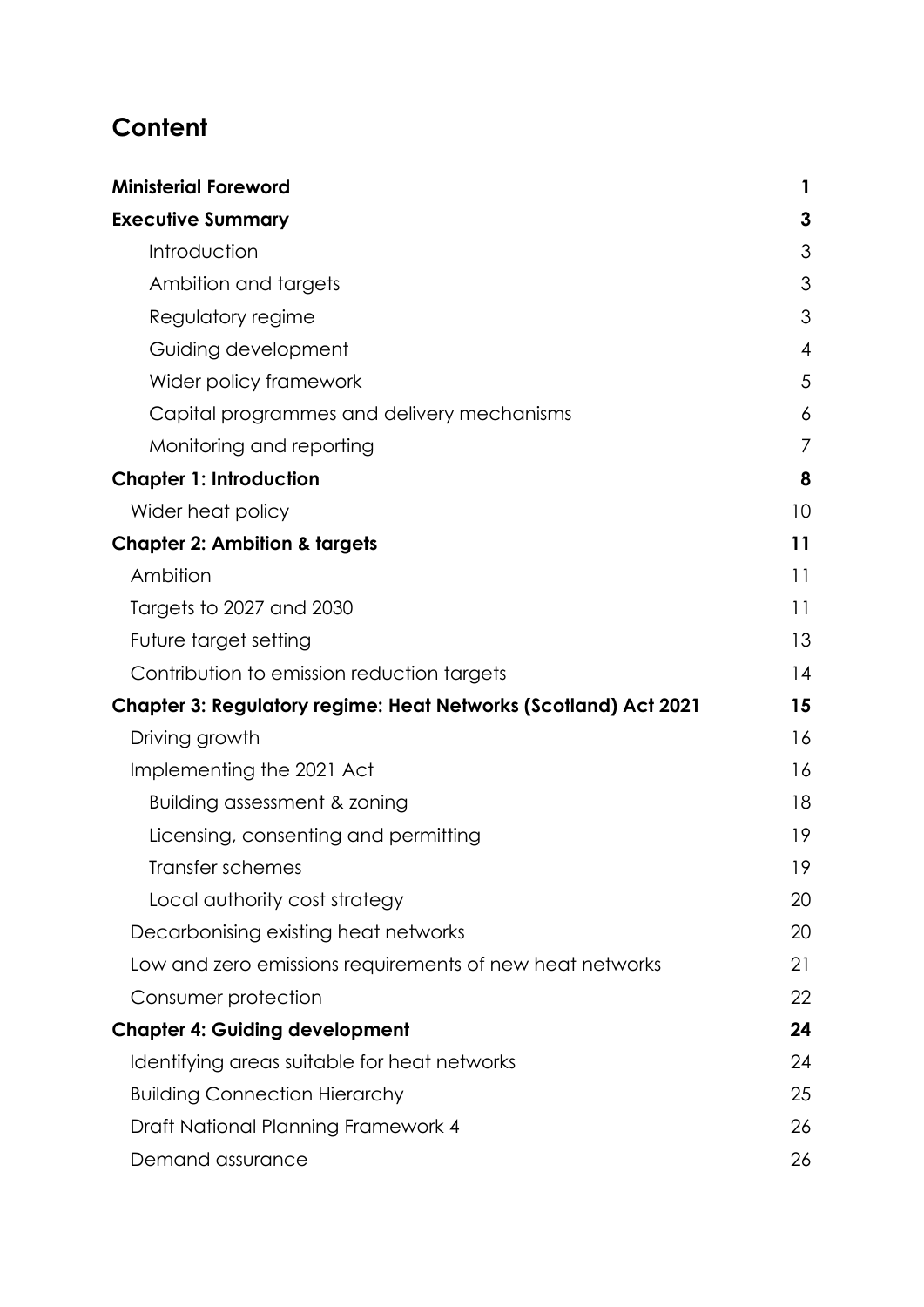| <b>Chapter 5: Wider policy framework</b>                                    | 28 |
|-----------------------------------------------------------------------------|----|
| Contribution to eradicating fuel poverty                                    | 28 |
| Waste and surplus heat                                                      | 29 |
| Skills and supply chain                                                     | 30 |
| Non-domestic rates                                                          | 32 |
| Chapter 6: Capital programmes and delivery mechanisms                       | 33 |
| Project development                                                         | 33 |
| Capital support                                                             | 34 |
| <b>Green Growth Accelerator</b>                                             | 35 |
| <b>Building level support</b>                                               | 35 |
| National Public Energy Agency                                               | 36 |
| <b>Chapter 7: Monitoring and reporting</b>                                  | 37 |
| Review of the Delivery Plan and reporting progress against targets          | 37 |
| Monitoring the wider heat networks sector                                   | 37 |
| Data for reporting and monitoring                                           | 38 |
| <b>Chapter 8: Impact assessments and Strategic Environmental Assessment</b> | 40 |
| Annex A: Summary of actions we will take                                    | 41 |
| Annex B – Glossary of Terms and Acronyms                                    | 43 |
| <b>Sources</b>                                                              | 45 |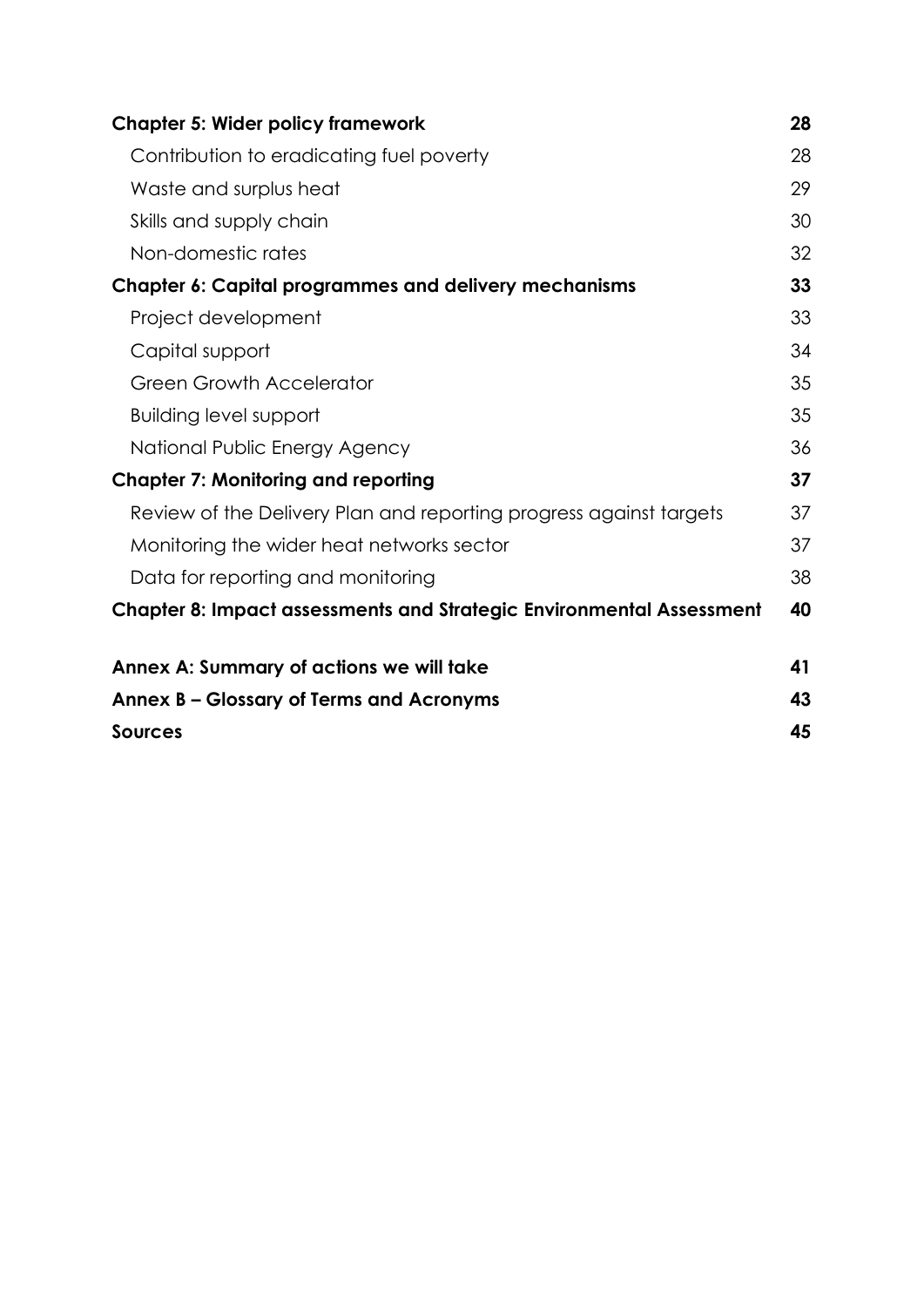# <span id="page-4-0"></span>**Ministerial Foreword**

One of the biggest challenges Scotland faces in tackling climate change is decarbonising our homes and buildings. To meet our target of 75% emissions reductions by 2030, over 1 million homes and the equivalent of 50,000 non-domestic buildings need to be converted to use zero emission heating systems. Our Heat in Buildings Strategy, published last year, identified heat networks as a key strategic technology for meeting this goal.



The Heat Networks (Scotland) Act 2021 sets ambitious targets for the amount of heat to be supplied by heat networks – 2.6 Terawatt hours (TWh) of output by 2027 and 6 TWh of output by 2030 – 3% and 8% respectively of current heat supply. To meet these targets, we need to significantly increase our use of heat networks across Scotland, and build a heat networks sector which delivers clean and affordable heat, develops local supply chains, and contributes to a resilient energy system.

Last year we published a draft version of this plan, seeking feedback on several aspects of our policy programme and regulatory framework. I was pleased with the level of engagement in this consultation, with stakeholders from across the sector sharing their experiences and providing valuable insights.

This Heat Networks Delivery Plan incorporates that feedback and outlines the steps that the Scottish Government will take to accelerate the development of heat networks across Scotland, contributing to our climate change and fuel poverty targets.

Over the course of this Parliamentary Session we are allocating £300 million to a new Heat Network Fund to enable and support the development of new, and expansion of existing, heat networks in Scotland. We will also launch a new Heat Networks Support Unit to work with both public and private sector organisations to design and bring forward heat network projects ready for capital investment.

We will work with local government to put in place Local Heat and Energy Efficiency Strategies which identify areas particularly suitable for heat networks, and to designate heat network zones for development.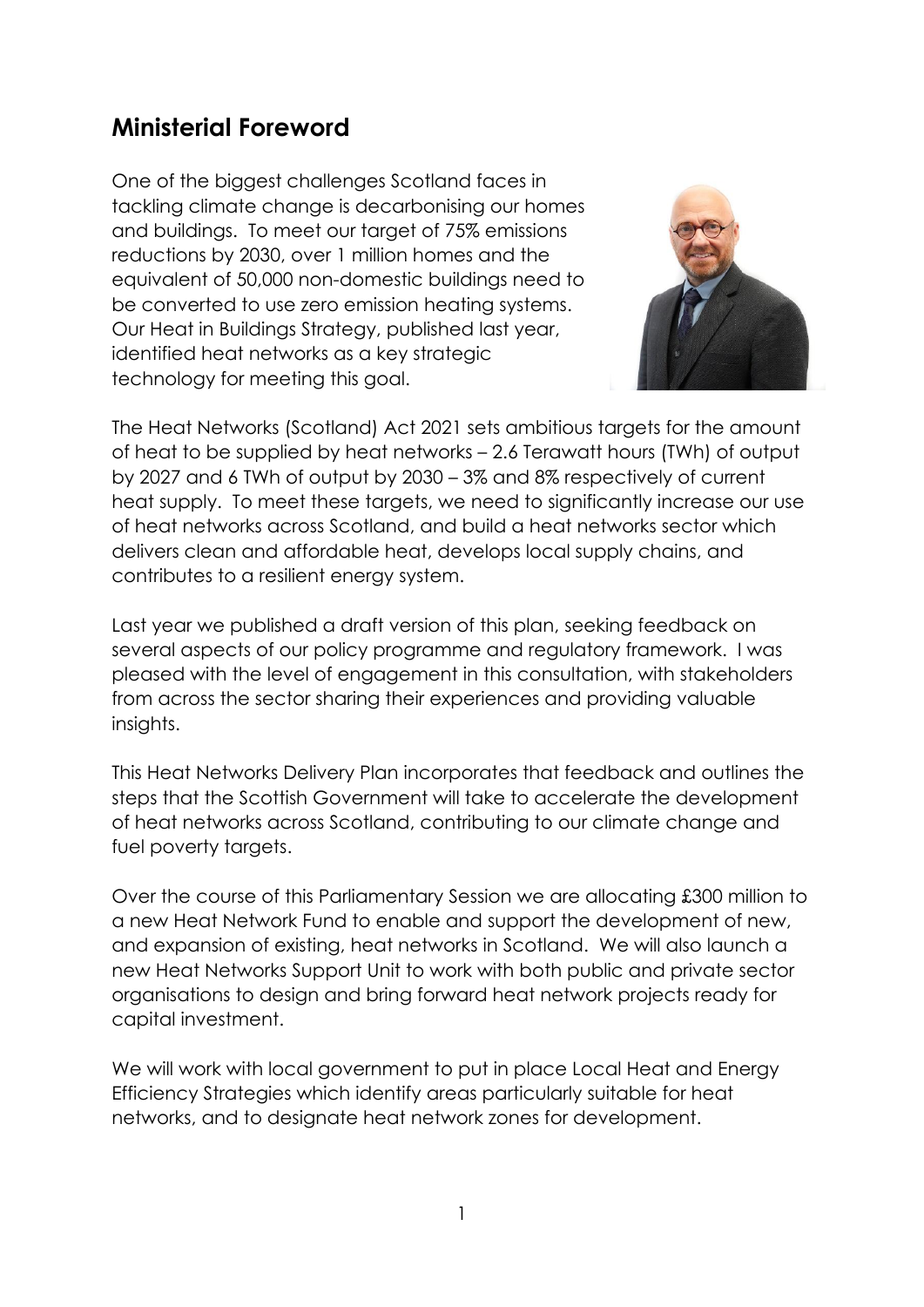To underpin and help further unlock the growth of heat networks in Scotland we will implement the Heat Networks (Scotland) Act 2021 putting in place a functioning regulatory regime by early 2024. We will continue to work with the UK Government as we implement the Heat Networks (Scotland) Act in order to ensure alignment and interoperability between the Scottish and UK regulatory systems.

The Heat Networks Delivery Plan sets out the actions we are taking, but we do not have all the powers necessary to drive the growth of heat networks whilst protecting customers. The UK Government must urgently bring forward its proposed market framework for heat networks in order to put in place the much needed consumer protection in the sector. Recent volatility in global natural gas markets further underscores the urgency of UK Government action in this reserved policy area where heat network customers are currently lacking protection.

Growing the heat networks sector in Scotland will be challenging: they are big infrastructure and take time to develop. But heat networks are, and will be, an important and integral part of the solution to cutting emissions from heating our homes and buildings. We must all rise to the challenge.

#### **Patrick Harvie MSP Minister for Zero Carbon Buildings, Active Travel and Tenants' Rights**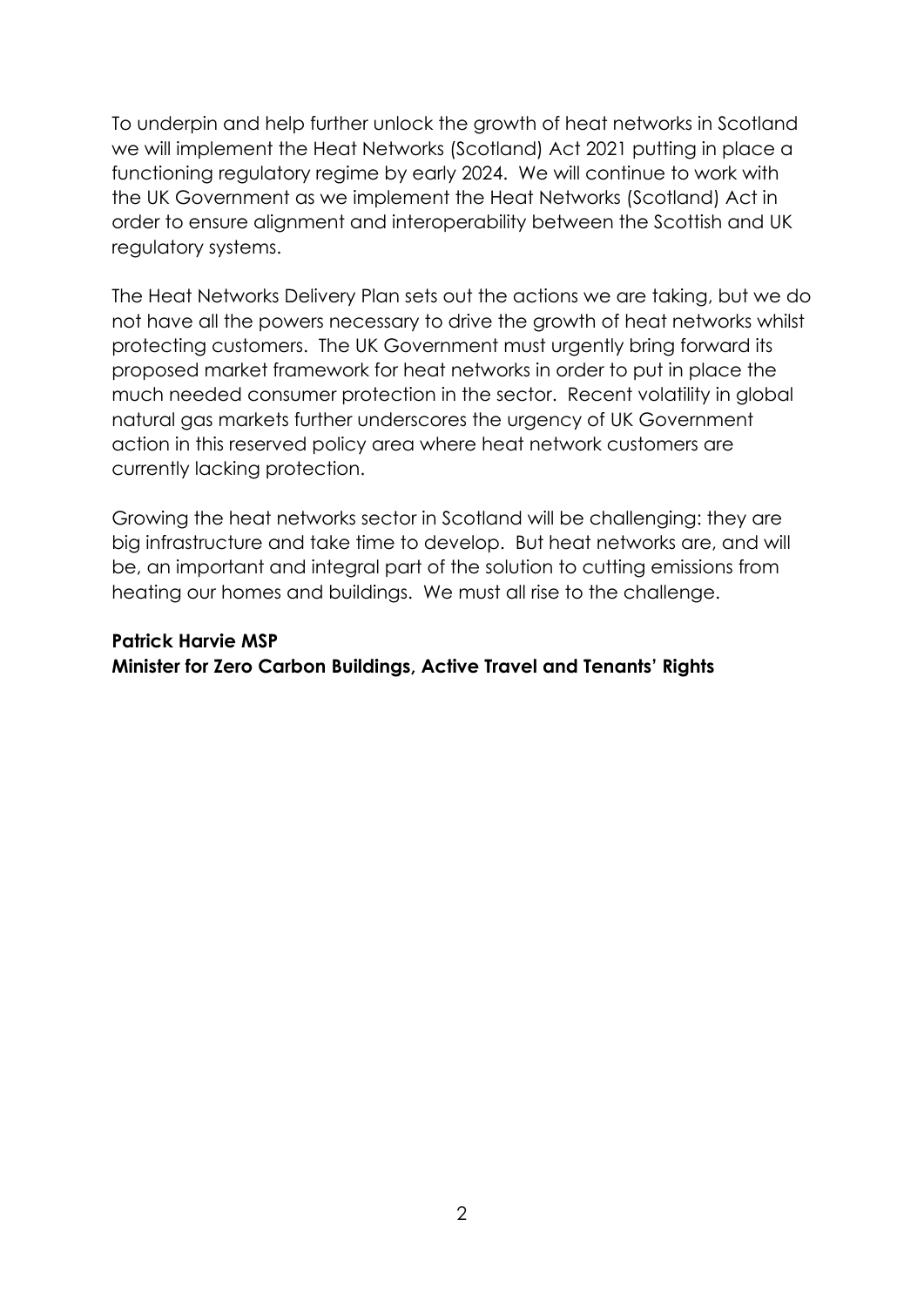# <span id="page-6-0"></span>**Executive Summary**

#### <span id="page-6-1"></span>**Introduction**

Heat networks are an established technology and are common in the Nordic countries and across much of Northern Europe. In Scotland they are currently less common and at present there are an estimated 1,080 heat networks supplying heat to domestic and non-domestic properties.

This Plan sits in the context of wider heat decarbonisation policy, in particular, the Heat in Buildings Strategy, which highlights that over the coming years the Scottish Government proposes a focus on the no and low-regrets strategic technologies, of which heat networks is one.

#### <span id="page-6-2"></span>**Ambition and targets**

The Heat Networks (Scotland) Act 2021 (the 2021 Act) sets targets for the amount of heat to be supplied by heat networks, requiring this reaches 2.6 Terawatt hours (TWh) (3% of current heat demand) by 2027, and 6 TWh (8% of current heat demand) by 2030. Beyond this, Scottish Ministers are required to set a target for 2035. This target will be consulted on in early 2023, and confirmed by 1 October 2023.

Heat networks will form an important part of Scotland's overall heat decarbonisation programme. Scenarios broadly estimate emissions savings to be between 1.1 and 1.19  $MCO<sub>2</sub>e$  per year in 2030.

We are committed to ensuring that heat in buildings programmes align with our fuel poverty targets. As such, we will work with the Scottish Fuel Poverty Advisory Panel to ensure that the Heat Networks Delivery Plan (HNDP) supports efforts to eradicate fuel poverty and does not adversely impact those in or at risk of fuel poverty.

#### <span id="page-6-3"></span>**Regulatory regime**

Building assessment reports (BARs) will be required for public-sector nondomestic buildings and certain other non-domestic buildings, to assess their suitability for heat network connection. This will feed into the review and designation of heat network zones – which are areas particularly suitable for heat network development and operation.

The introduction of heat network licensing could potentially help to build trust in the market, and heat network consents will be introduced to ensure that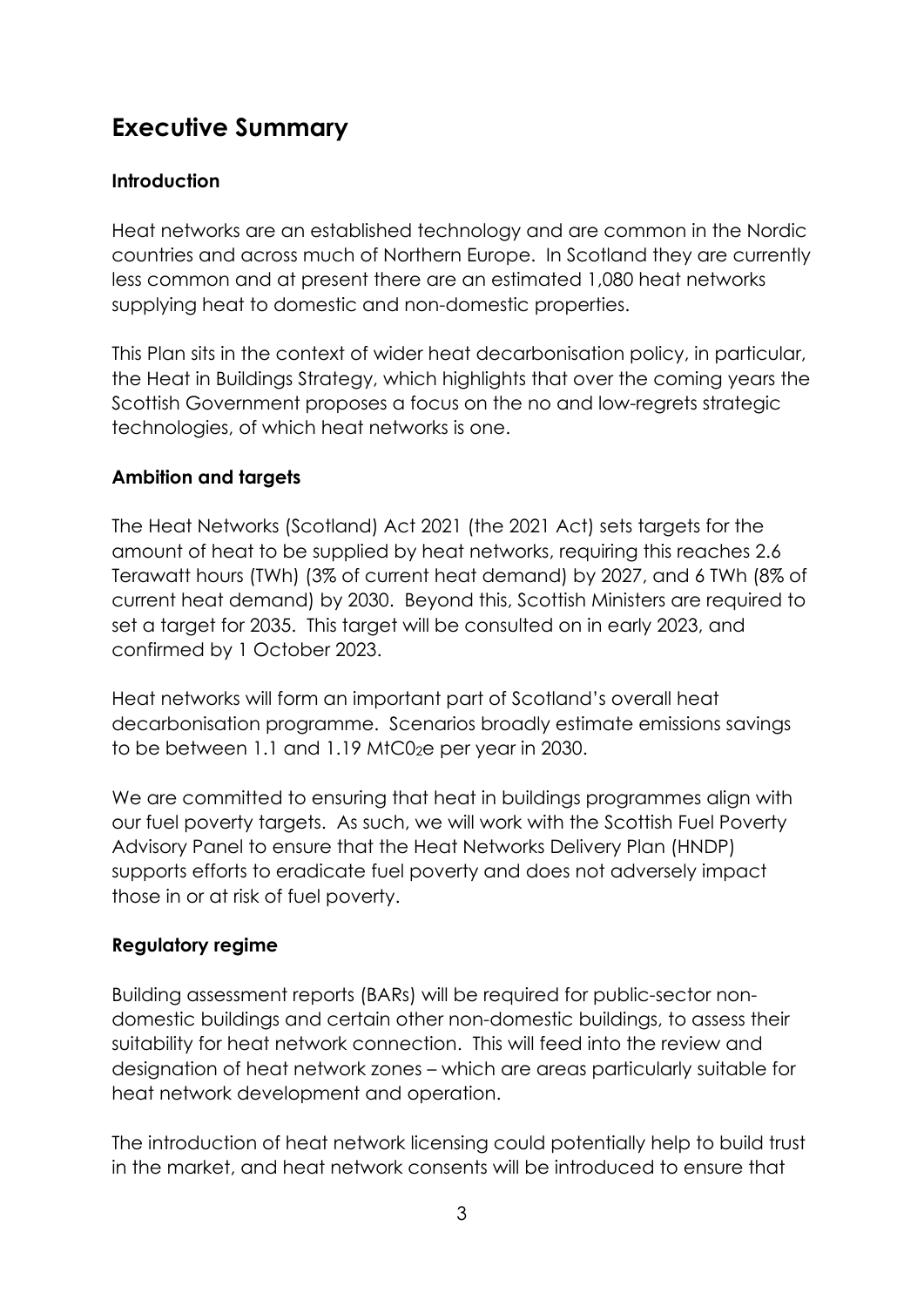heat networks meet local and national objectives. Additionally, the 2021 Act introduces heat network permits, building on the designation of heat network zones by providing the permit authority with the power to issue permits within these zones. We are proposing permits be awarded via competition to a single, winning bidder thereby providing exclusivity for a specified number of years.

The 2021 Act also introduces transfer schemes, ensuring continuity of supply for consumers and enabling a smooth transition between operators in the event that an operator ceases to trade. This will be consulted on alongside consents and key network assets provisions.

We will publish a Local Authority Cost Strategy prior to the regulatory system becoming operational in 2024, and will work with local authorities and stakeholders to ensure the provision of relevant resources in order for local authorities to meet their duties under the 2021 Act.

From the time that the legislative framework is in place in 2024, we will require the vast majority of heat for new heat networks, and additional plants for extensions, to be provided from low and zero emissions heat sources. However, in the near term a small percentage of annual heat provided through some new networks may need to be sourced from natural gas for the purposes of peaking and backup.

We are proposing that licence holders will have to prepare and implement a Heat Network Decarbonisation Plan between 1 and 3 years of a licence being granted. We will commission work to test and develop an approach to these plans in 2022.

Consumer protection remains reserved to the UK Government, who will appoint Ofgem as heat networks regulator under the Great Britain-wide Heat Network Market Framework. We continue to work with the UK Government to ensure consumer protection and licensing can both be dealt with by Ofgem in Scotland.

#### <span id="page-7-0"></span>**Guiding development**

Our First National Assessment, which will be published soon, has taken the first steps to identify potential heat network zones across Scotland, where heat networks can be considered a suitable long-term solution. To guide the development of heat networks within zones, we are adopting a Building Connection Hierarchy which prioritises the connection of existing buildings based on their heat demand and ownership, allowing for flexibility as appropriate.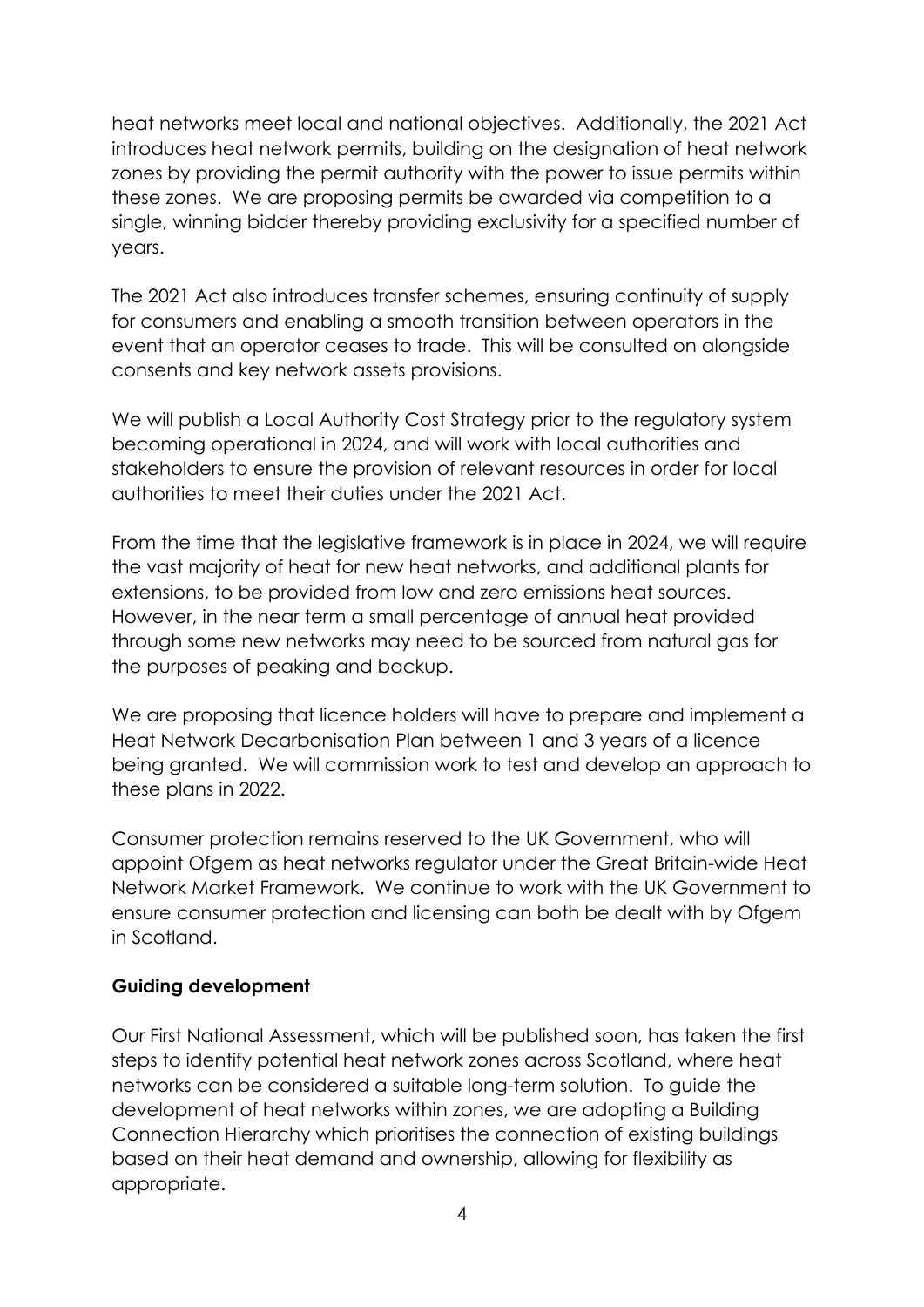Recognising that sufficient levels of demand assurance are a gap within the overall picture of heat networks, we are proposing several measures to support confidence in future revenues for investors. Specifically, we will introduce a New Build Heat Standard requiring new buildings consented from 2024 to install only zero direct emission heat sources, and, subject to devolved competence, bring forward regulatory proposals to require the installation of zero or very near zero emissions heating systems in existing buildings. In addition, we will consult in 2022-23 on a series of phased targets for all publicly owned buildings to meet zero emission heating requirements by 2038. We remain committed to consulting on proposals, subject to devolved competence, to address the issue of demand assurance. In doing so, we will consider the UK Government's proposals to mandate connection to heat networks in England.

#### <span id="page-8-0"></span>**Wider policy framework**

Recognising that unused recoverable or waste heat is not fully utilised in Scotland, within the next 12 months we will make available to local authorities further information on the availability of surplus or waste heat, to support the identification of heat network zones and development of Local Heat and Energy Efficiency Strategies (LHEES). Additionally, as an initial step to increase use of waste heat, we will consider introducing a requirement for potential heat suppliers to provide information about recoverable heat when formally requested to provide it by a relevant authority or licenced heat network operator. This should support the use of heat offsite, after any onsite needs are accounted for. This year we will work with stakeholders, and as relevant, consult on information provision and any further measures needed to increase the utilisation of surplus or waste heat via heat networks.

Unlocking investment in the supply chain must start with clear demand for its products and services. Heat networks will create new demands on supply chains in Scotland, and to better understand this challenge we commissioned research by the Energy Saving Trust to identify Scottish skills gaps and training needs. We have also partnered with Scottish Renewables and Skills Development Scotland to undertake an assessment of workforce growth and transitions.

The Non-Domestic Rates (District Heating Relief and Renewable Energy Generation Relief) (Scotland) Amendment Regulations 2021 introduced a 90% relief from non-domestic rates until 31 March 2024 for new networks run from renewable sources, helping to support the business case for new networks by reducing their operational costs. This is additional to the existing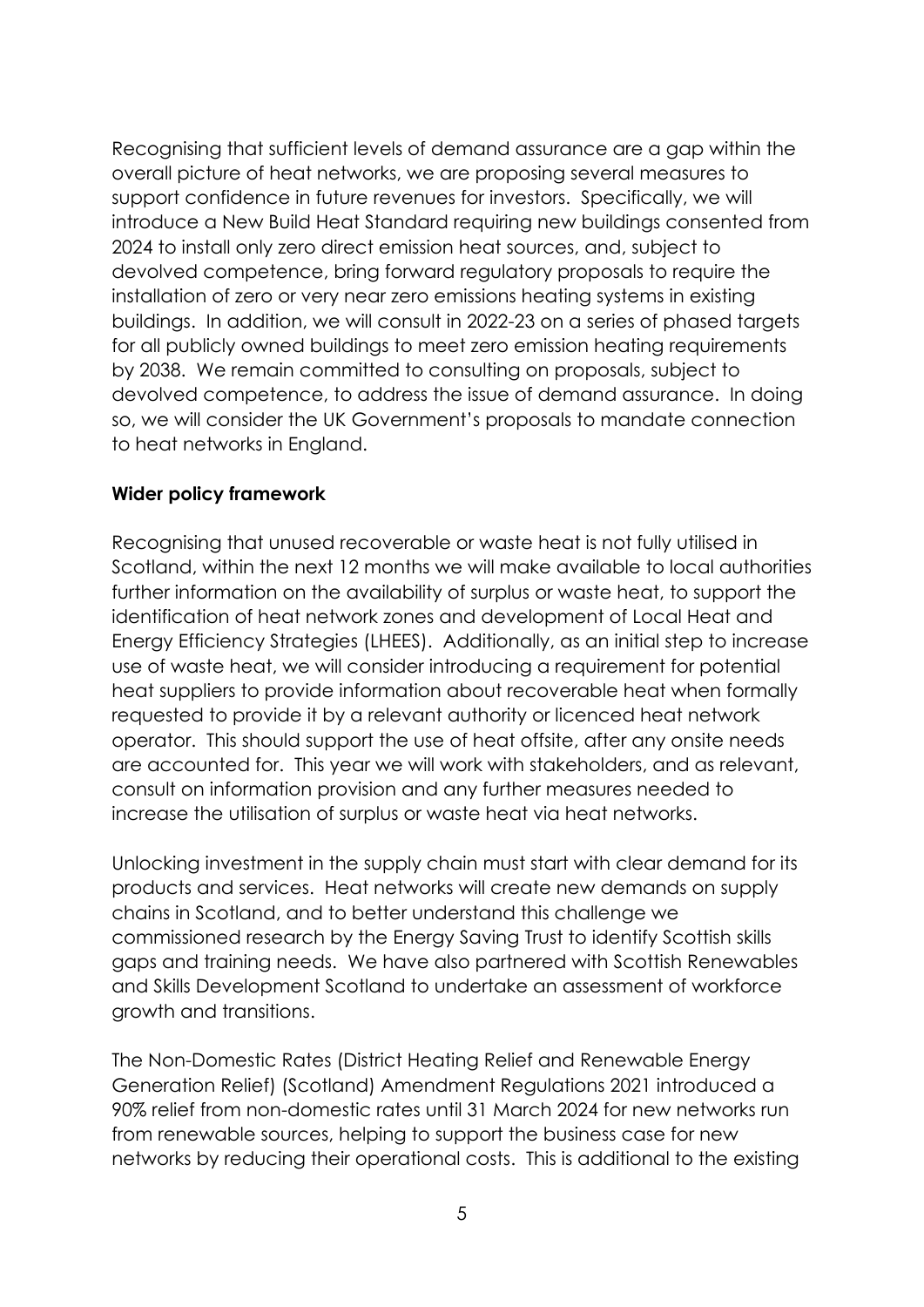50% relief for all heat networks, which is guaranteed to remain in place until 2032.

#### <span id="page-9-0"></span>**Capital programmes and delivery mechanisms**

It is essential that we invest in the development of a project pipeline in order to accelerate the development and growth of heat networks in Scotland. To begin to develop a stronger project pipeline we will soon publish maps and data from the First National Assessment of Potential Heat Network Zones. This will be supplemented by the work of local authorities on LHEES and heat network zoning.

To assist with the development of a long-term pipeline for capital investment, we recently announced our £1 million Heat in Buildings Development Funding Invitation. It will provide resource funding to stimulate and accelerate the development of a pipeline of zero emissions heat projects for buildings, including heat networks, across Scotland. This funding is a forerunner to establishing a fuller Heat Networks Support Unit later this year, which will become part of the National Energy Agency in due course. This will be a key mechanism for supporting the development of a pipeline of projects by coordinating support to identify and nurture opportunities to install new heat networks or expanding and decarbonise existing heat networks. In addition, we will support communities to engage, benefit and participate in heat networks through our Community and Renewable Energy Scheme.

The Scottish Government will publish quarterly updates through our Heat Network Fund to demonstrate the current pipeline of projects coming through Scottish Government programmes, providing a form of investment prospectus.

Over this parliamentary session, we will invest £400 million to support the development of large-scale heat infrastructure, such as heat networks. Our £300 million Heat Network Fund launched in February 2022 is part of this new suite of delivery schemes. It offers long-term support to enable the delivery of heat networks by making capital grant funding available to public and private sector organisations. It provides funding for new zero emission heat networks, including communal heating systems, the expansion of existing heat networks and the decarbonisation of existing fossil fuelled heat networks.

We are committed to establishing a National Public Energy Agency to accelerate the transformational change in how we heat and use energy in homes and buildings. To achieve this, the Agency will have a remit to raise public understanding and awareness, coordinate delivery of investment, and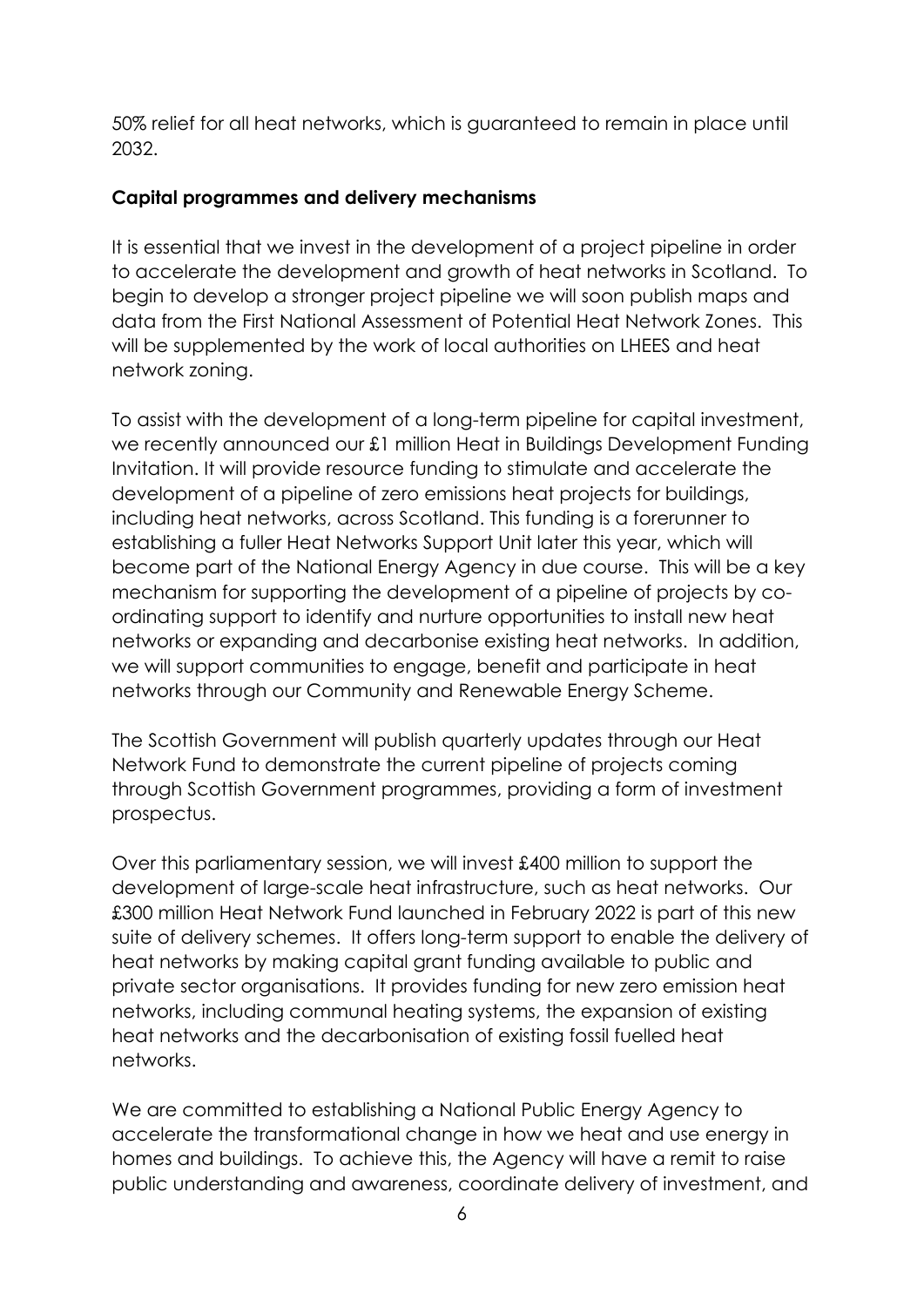coordinate national, regional and local government delivery of heat decarbonisation and energy efficiency rollout. We will establish the Agency first as a virtual agency by September 2022, and transition to a dedicated body by September 2025. We will set out the role of the Agency in delivering support for heat networks as part of the transition process.

#### <span id="page-10-0"></span>**Monitoring and reporting**

As required by the 2021 Act, the HNDP will be reviewed every 2 years, and we will report on the heat output of heat networks as well as emissions savings. To support this, data reporting requirements for heat networks will be developed as part of work on the regulatory regime. These will be consulted on in due course. We are also proposing that several other key parameters are monitored to further our understanding of the heat network sector as it develops. Consultation respondents were generally supportive of data collection though burdens were noted and support mechanisms suggested.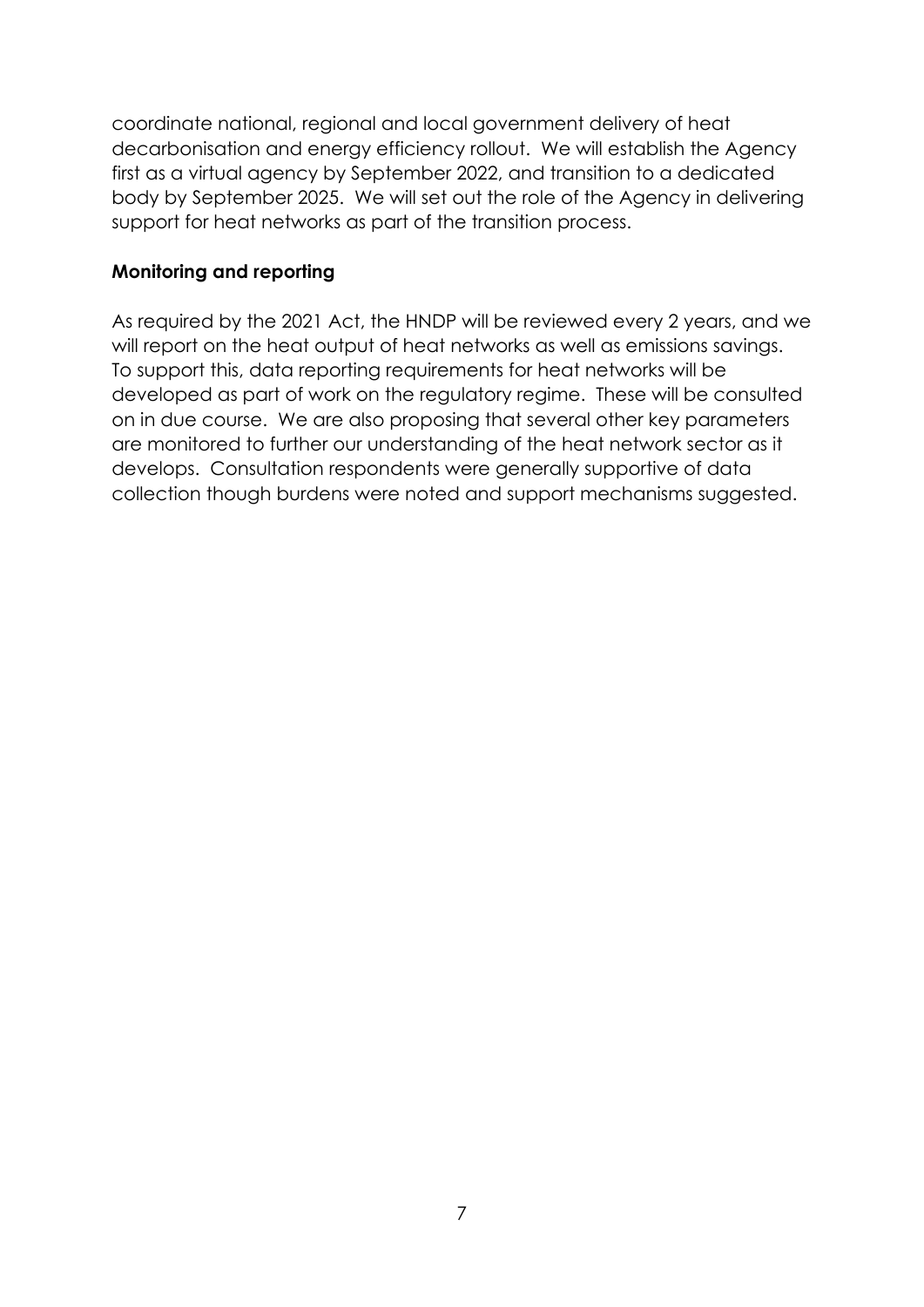# <span id="page-11-0"></span>**Chapter 1: Introduction**

Last year the Scottish Parliament passed the Heat Networks (Scotland) Act 2021 (hereafter referred to as the "2021 Act") creating for the first time in Scotland, and the United Kingdom, legislation intended to support and encourage the development of communal and district heat networks.

Heat networks are an established technology and are common in the Nordic countries and across much of Northern Europe. In Scotland they are currently less common and at present<sup>1</sup> there are an estimated 1,080 heat networks supplying heat to domestic and non-domestic properties. Around 30,000 homes and 3,000 non-domestic properties are connected to heat networks. The latest figures suggest that heat networks in Scotland supply upwards of 1.18 TWh of heat.

#### **What is a heat network?**

Heat networks, as defined under the 2021 Act, include both district and communal heating:

- a district heat network is defined as a network by which thermal energy is distributed from one or more sources of production to more than one building
- a communal heating system is a system by which thermal energy is distributed from one or more sources of production to one building comprising more than one building unit

A heat network, despite its name, can provide both heating and cooling. Heat networks operate at a range of temperatures: third and fourth generation systems generally provide hot water at between 60 and 100 degrees Celsius and fifth generation systems generally operate at temperatures of up to 45 degrees Celsius. They can also provide steam for industrial processes.

Heat networks, depending on their fuel source, can help reduce greenhouse gas emissions. They can also, in certain circumstances, reduce energy bills helping to tackle fuel poverty. As such heat networks have an important role to play in meeting the targets set out in the Heat in Buildings Strategy<sup>i</sup> , including contributing to ensuring that at least 1 million homes, and the equivalent of 50,000 non-domestic buildings are connected to zero emission heating systems by 2030.

 $\overline{a}$ 

<sup>&</sup>lt;sup>1</sup> The latest available figures are based on 2018 data.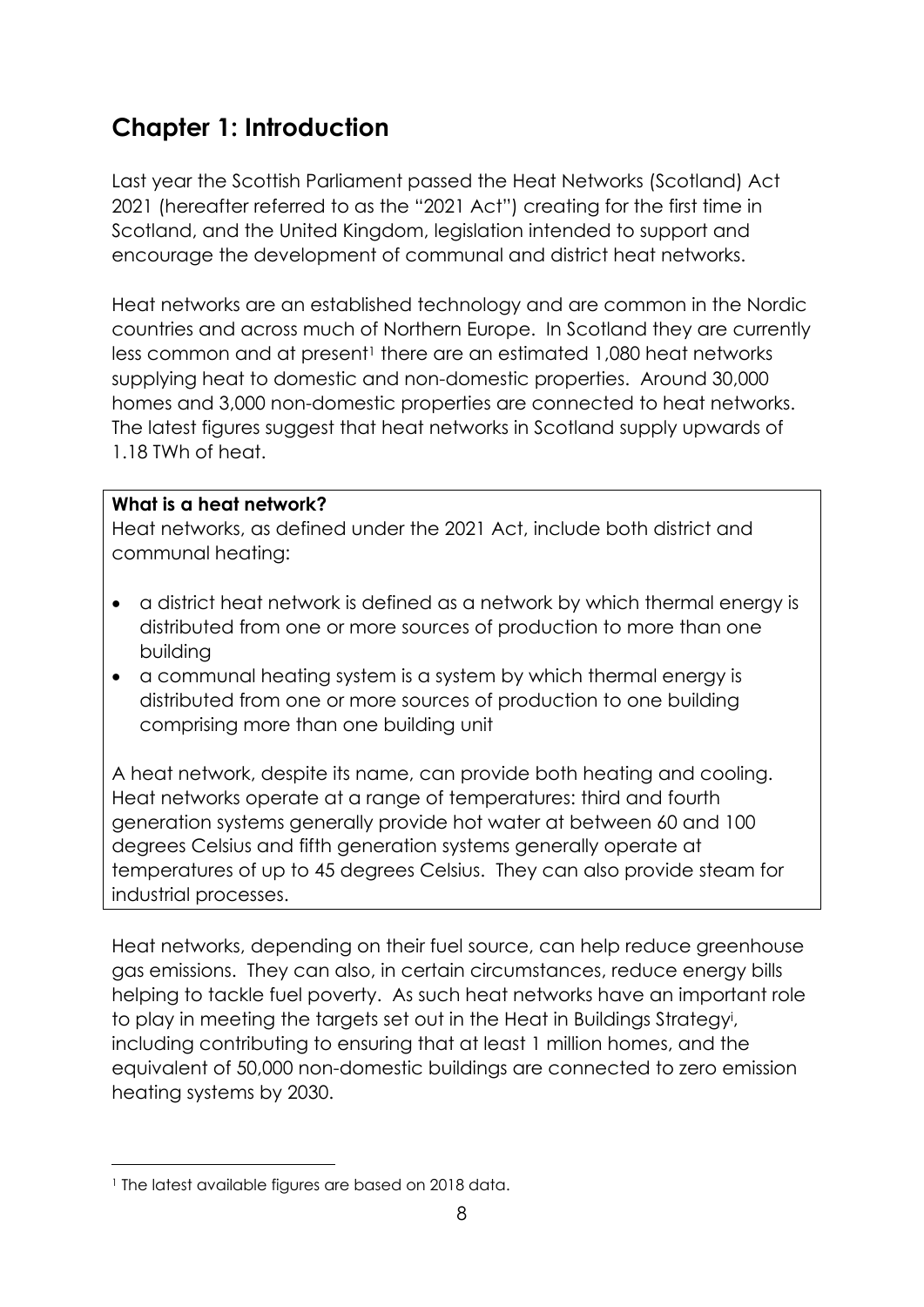How big a role heat networks will have, beyond the 2030 target of the 2021 Act, will depend on a number of factors including location and viability relative to other zero emission solutions. However, the report Opportunity Areas for District Heating in the UK<sup>ii</sup> estimated that by 2050 heat networks may be suitable for providing up to 15 TWh of heat in a year (central scenario). By comparison, 13.7 TWh of total demand from buildings in potential heat network zones was identified through the First National Assessment2. These estimates are likely to represent the upper bound of potential with further detailed assessment – both technical and socio-economic – required to identify viable heat network projects that are competitive against alternative zero emission heating systems within areas of heat network potential.

Heat networks are a heat supply technology and can be powered by a range of different technologies. For example, they can use heat generated from gas or biomass fired boilers or combined heat and power (CHP) engines, or from electrically driven heat pumps. They can also use recovered or waste heat such as from industrial processes, data centres or from Energy from Waste facilities. The design of heat networks enables new heat sources to be added in the future. As such, heat networks are a low or no regret technology and compatible with both electrification and hydrogen scenarios for heat supply in the future. Heat networks can also have an important role in balancing wider energy networks, helping to store energy and make use of constrained renewable electricity generation.

Section 93 of the 2021 Act requires Scottish Ministers to prepare a heat networks delivery plan, to be laid in Parliament no later than 1 April 2022, setting out how the provisions of the 2021 Act, and any other supporting policies, will contribute to increasing the use of heat networks in Scotland. Specifically, a heat networks delivery plan must set out:

- the approach the Scottish Minsters intend to take to increase the use of heat networks in Scotland
- how the Scottish Ministers propose to meet the targets specified
- how output from heat networks will be measured

 $\overline{a}$ 

• how the deployment of heat networks will contribute to meeting emission reduction targets

This document fulfils this requirement. A draft Heat Networks Delivery Plan was subject to public consultation between 15 November and 13 December 2021.

<sup>2</sup> For further details, including outputs using other assumptions, see the First National Assessment, to be published soon on [www.gov.scot](http://www.gov.scot/)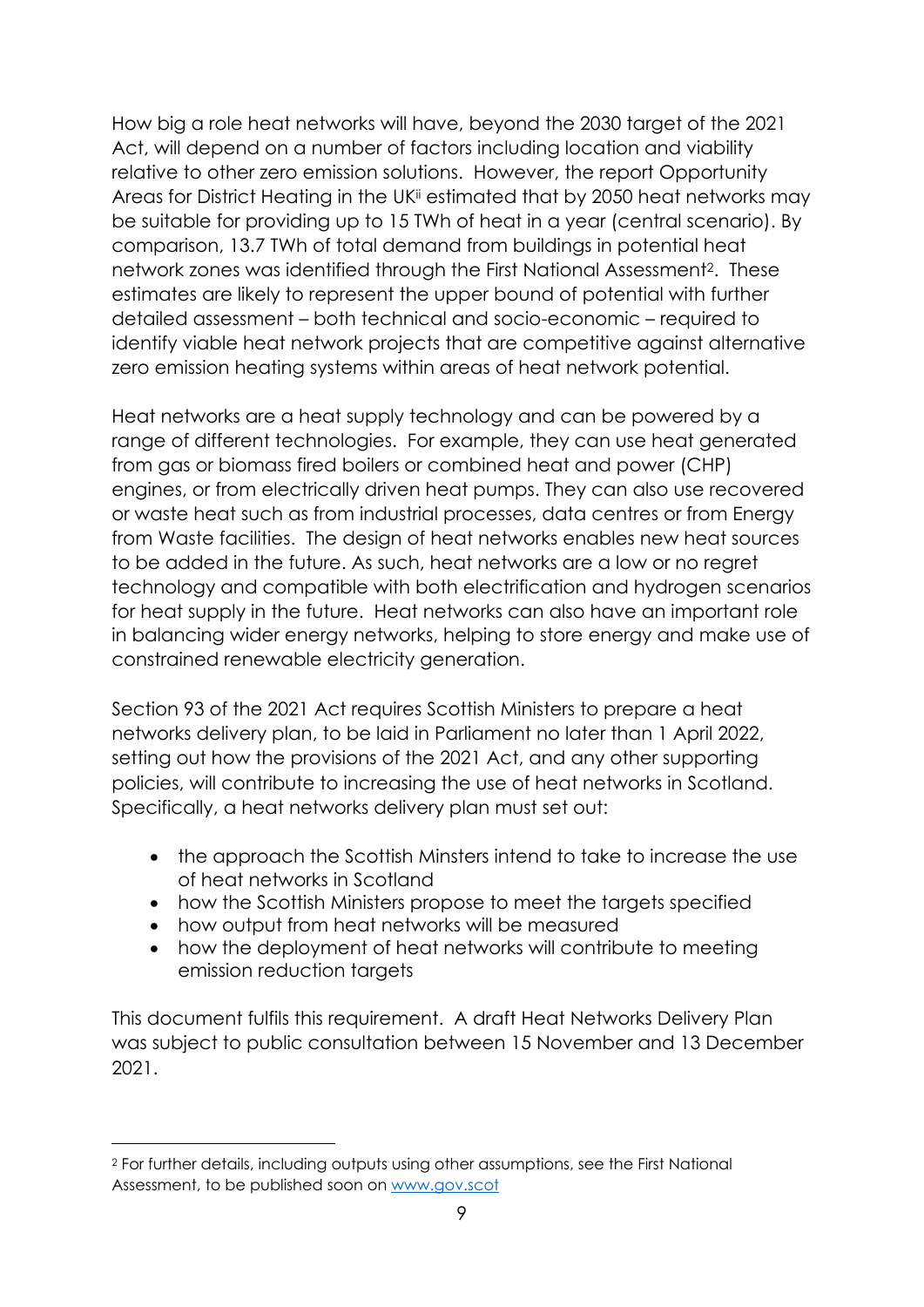Where appropriate this document refers to the analysis of consultation responses received. In total 48 responses were received to the consultation. Further detail can be found in the consultation analysis reportiii which has been published alongside this document.

The consultation document contained two parts – Part 1 (draft Heat Networks Delivery Plan) and Part 2 (Heat Network Policy Proposals). Responses to Part 1 have informed the development of the final Heat Networks Delivery Plan. Responses to Part 2 will inform the ongoing development of the Scottish Government's policy and delivery framework for heat networks.

### <span id="page-13-0"></span>**Wider heat policy**

This Plan sits in the context of wider heat decarbonisation policy, in particular, the Heat in Buildings Strategyiv, which highlights that over the coming years the Scottish Government proposes a focus on the no and low-regrets strategic technologies, of which heat networks is one. Detail on the other technologies and the approach to those can be found in the Strategy.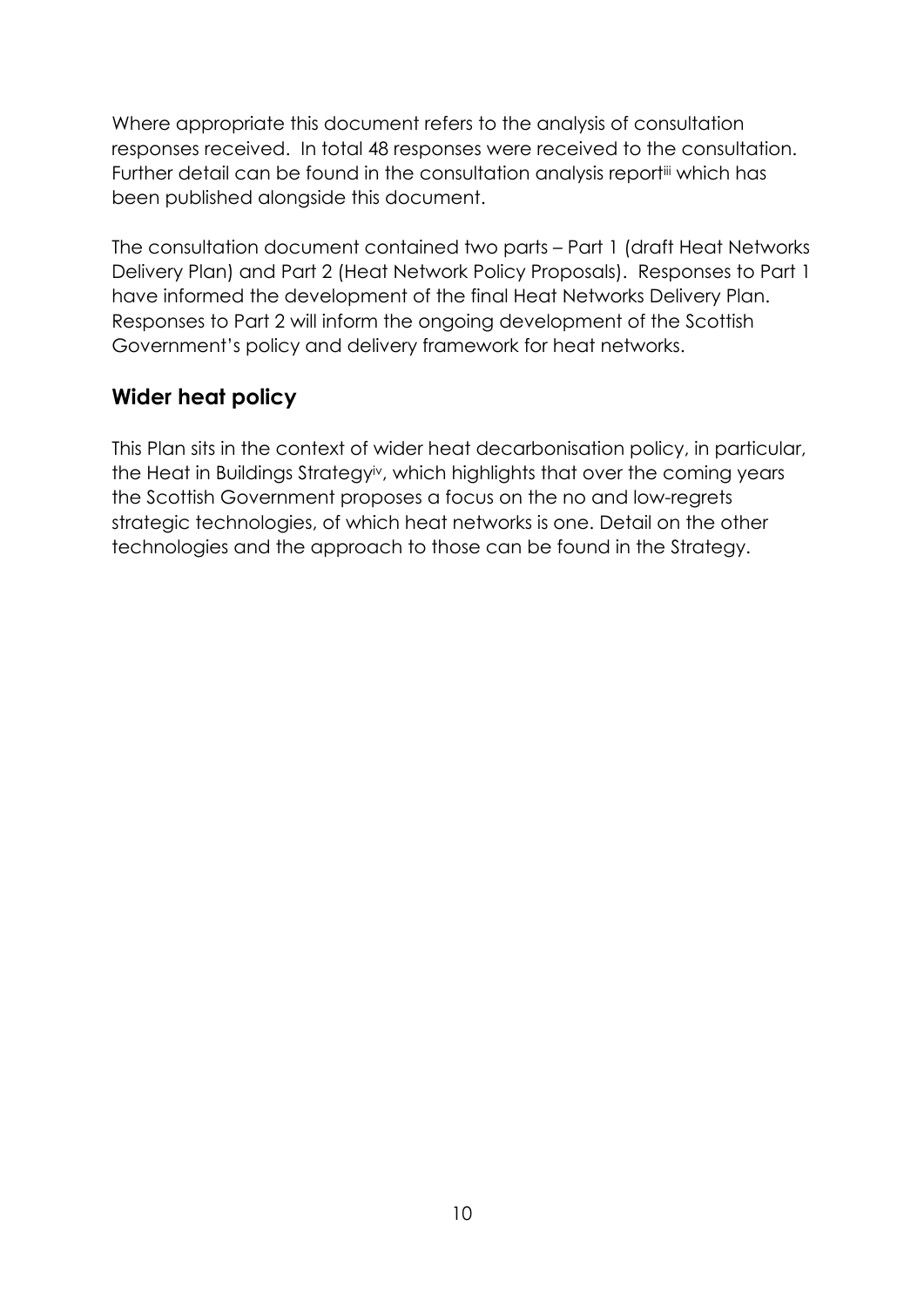# <span id="page-14-0"></span>**Chapter 2: Ambition & targets**

# <span id="page-14-1"></span>**Ambition**

1

Our ambition is for a heat networks sector that:

- delivers affordable clean heat supporting delivery of emission reduction and fuel poverty targets
- develops local supply chains and attracts new public and private investment
- contributes to the development, and operation, of an integrated and resilient energy system

# <span id="page-14-2"></span>**Targets to 2027 and 2030**

The 2021 Act sets statutory targets for the amount of heat to be supplied by heat networks, requiring the combined supply of thermal energy by heat networks to reach 2.6 TWh of output by 2027 and 6 TWh of output by 2030. This is 3% and 8% respectively of current heat demand<sup>34</sup>. As heat networks can provide heat to homes, workplaces and industry the targets could be met with a range of outcomes in terms of the numbers of these types of buildings and processes that are connected.

The targets are broadly equivalent to 120,000 and 400,000 average gas using homes being connected to heat networks for 2027 and 2030 respectively. Multi-building heat networks are generally anchored around large nondomestic buildings, which account for a significant portion of the heat supplied. As such it is anticipated that the number of homes connecting to heat networks up to 2030 will be lower, with a significant proportion of connections being to non-domestic buildings, which are more suitable as anchors and early customers of heat networks. The number of domestic connections would be expected to rise once heat networks are established and being further developed.

<sup>3</sup> Total domestic, industrial and commercial non-electrical heat demand.

<sup>4</sup> The Climate Change Committee estimated in 2015 that with government support, heat networks could provide 18% of UK heat demand by 2050 in a least-cost pathway to meeting UK carbon targets.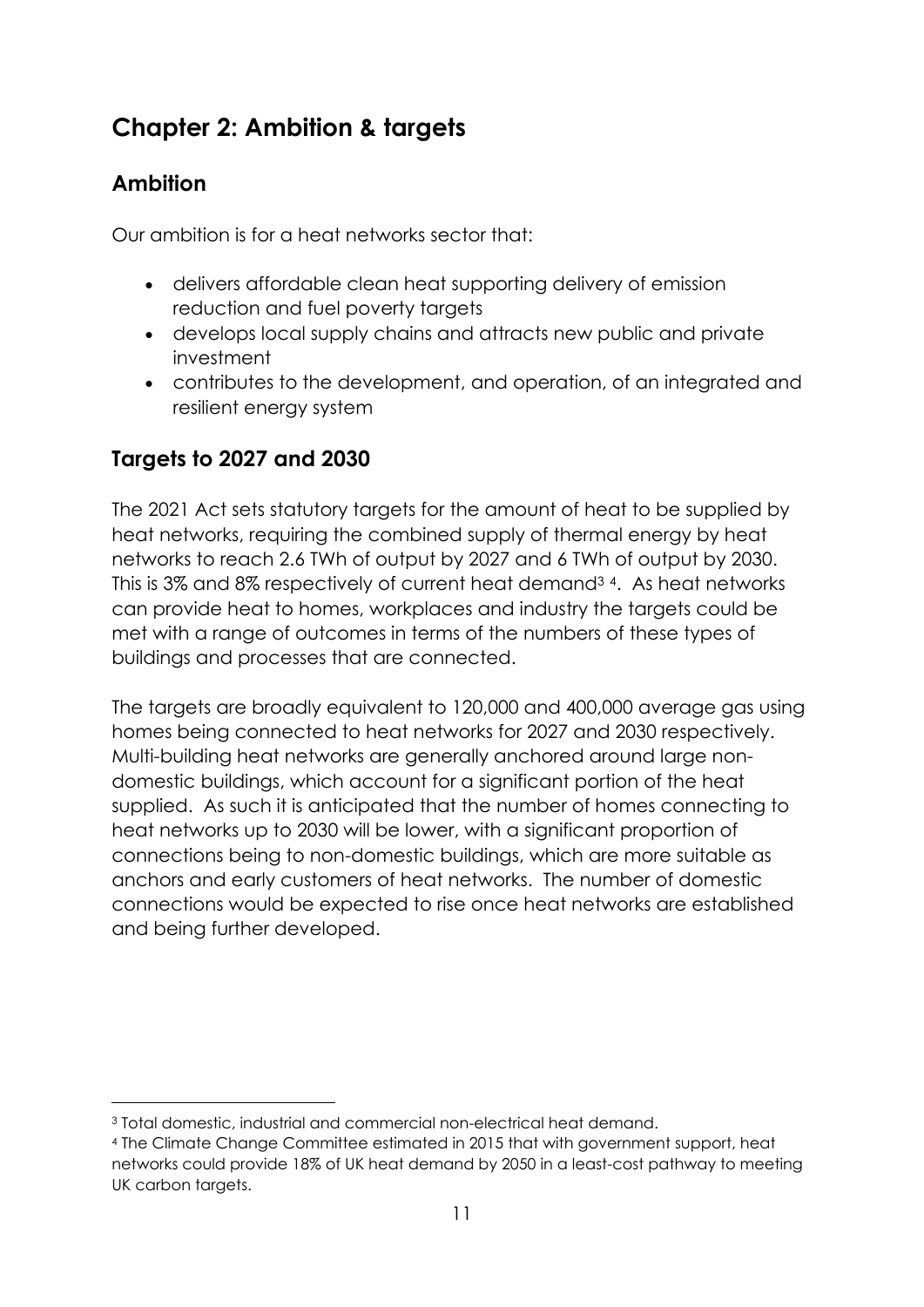#### **Box 1: What is an anchor load?**

Buildings with a large, reliable and long-term demand for heat, often with a stable and constant use profile, can act as anchors for a developing district heating network. Examples include hospitals, swimming pools and highdensity housing. These anchor loads allow such district heat networks to operate efficiently and provide the potential to extend the network to smaller existing heat users in the area.

The First National Assessment identified a maximum of 13.73 TWh/yr of heat demand that could be supplied by heat networks, under stringent conditions requiring a high density of heat. As shown in Table 1, the First National Assessment found that over 80% of identified heat demand in zones was attributed to non-domestic buildings. It also found that over 65% (an estimated 9.30 TWh/yr) of the total identified heat demand in zones could be attributed to anchor loads alone.

| <b>Property type</b> |        | Number of properties   Heat demand (TWh/yr) |
|----------------------|--------|---------------------------------------------|
| ' Domestic           | 77,660 |                                             |
| Non-domestic         | 33,785 |                                             |
| Unattributed         | 3,458  | 0.50                                        |

| Table 1: Properties in potential heat network zones identified by the First  |  |
|------------------------------------------------------------------------------|--|
| National Assessment under stringent conditions (with a high density of heat) |  |
|                                                                              |  |

*Note: Unattributed property type includes buildings that could not be identified as either domestic or non-domestic from the data held.* 

To further illustrate the impact that the number of non-domestic buildings connecting to heat networks has on the number of domestic properties required to connect we have developed a series of simple scenarios, based on the outputs of the First National Assessment (see Chapter 1). They each assume a proportion of anchor loads<sup>5</sup>, other non-domestic properties and domestic properties connect across potential zones identified in the First National Assessment.

The scenarios are intended to be illustrative only and are not a statement of ambition. Real world deployment will be guided by detailed heat network zoning, feasibility studies and business case development.

Table 2 below shows three scenarios, all capable of meeting the 2030 heat network target. Across all three scenarios there is a high number of nondomestic connections. These connections are important as they help to

 $\overline{a}$ 

<sup>5</sup> The First National Assessment sets a threshold of at least 500MWh of heat per year for its definition of an anchor load.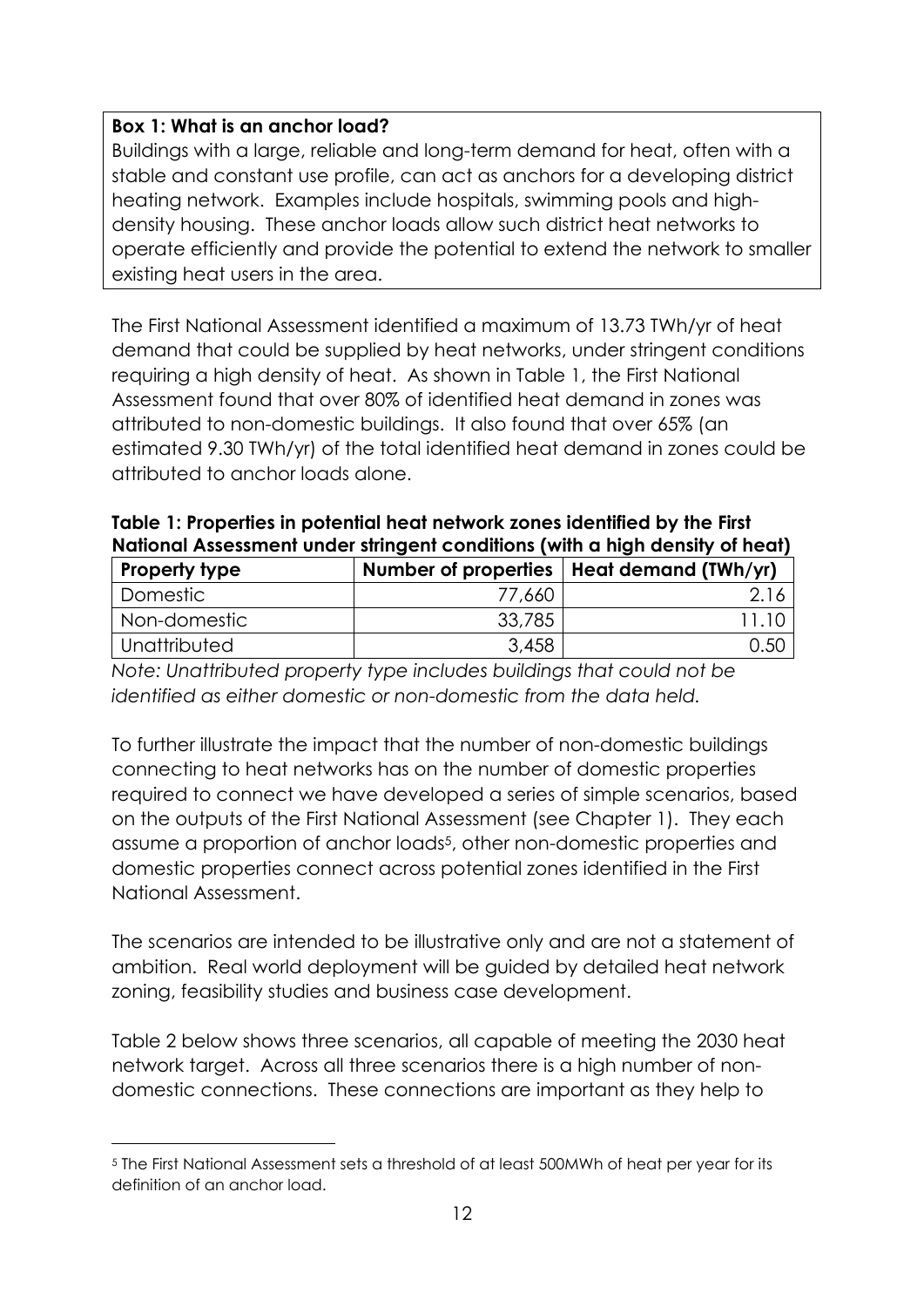ensure a more balanced load throughout the course of the day helping to ensure efficient network operation.

In reality, as noted above, the type and number of buildings connecting will be dependent on detailed feasibility studies and business cases. It is likely that the number of residential properties connecting will be higher. Initially this will be guided by the Local Heat and Energy Efficiencies Strategies (LHEES)<sup>6</sup> and Heat Network Zones designated by local authorities.

**Table 2. Heat Network Deployment Scenarios highlighting a range of connections dependent on proportion of non-domestic buildings connecting.** 

| <b>Scenario</b>                       | <b>Number of properties</b> | <b>Heat</b>  |       |
|---------------------------------------|-----------------------------|--------------|-------|
|                                       | connected                   | demand       |       |
|                                       | <b>Domestic</b>             | Non-domestic | (TWh) |
| A (Anchor loads + 60% of flats)       | 19,231                      | 1,140        | 6.01  |
| B (Anchor loads + 30% of all domestic | 16,461                      | 1,066        | 6.01  |
| properties)                           |                             |              |       |
| C (Anchor loads + 70% of buildings    | 17,438                      | 1,734        | 6.02  |
| with heat demand in interval [250 -   |                             |              |       |
| 500) MWh/yr + 60% of flats)           |                             |              |       |

*Note: "properties" refers to the number of properties of that type identified within a potential zone as identified in the First National Assessment. Scenarios do not have connections in the same number of potential zones, nor do they have connections in all potential zones identified under the stringent conditions.*

# <span id="page-16-0"></span>**Future target setting**

 $\overline{a}$ 

The 2021 Act requires Scottish Ministers to set a target for 2035, in addition to the 2027 and 2030 targets. Respondents to the Draft HNDP consultation suggested a number of wider considerations in setting the 2035 targets including progress toward the 2027 heat networks target as well as toward wider heat decarbonisation targets including energy efficiency. Respondents also raised concerns that by 2030 the best opportunities for heat networks may have been taken.

We will consult on a proposed 2035 target in early 2023, which will be informed by the First National Assessment of Potential Heat Network Zones

<sup>6</sup> LHEES and accompanying Delivery Plans will drive area-based planning and delivery of the heat transition. They will act as a prospectus for where government funding and private investment for heat decarbonisation should be targeted. We have worked in partnership with COSLA to develop a statutory duty on local authorities to produce LHEES, so that Strategies and Delivery Plans are in place for all local authority areas by the end of 2023.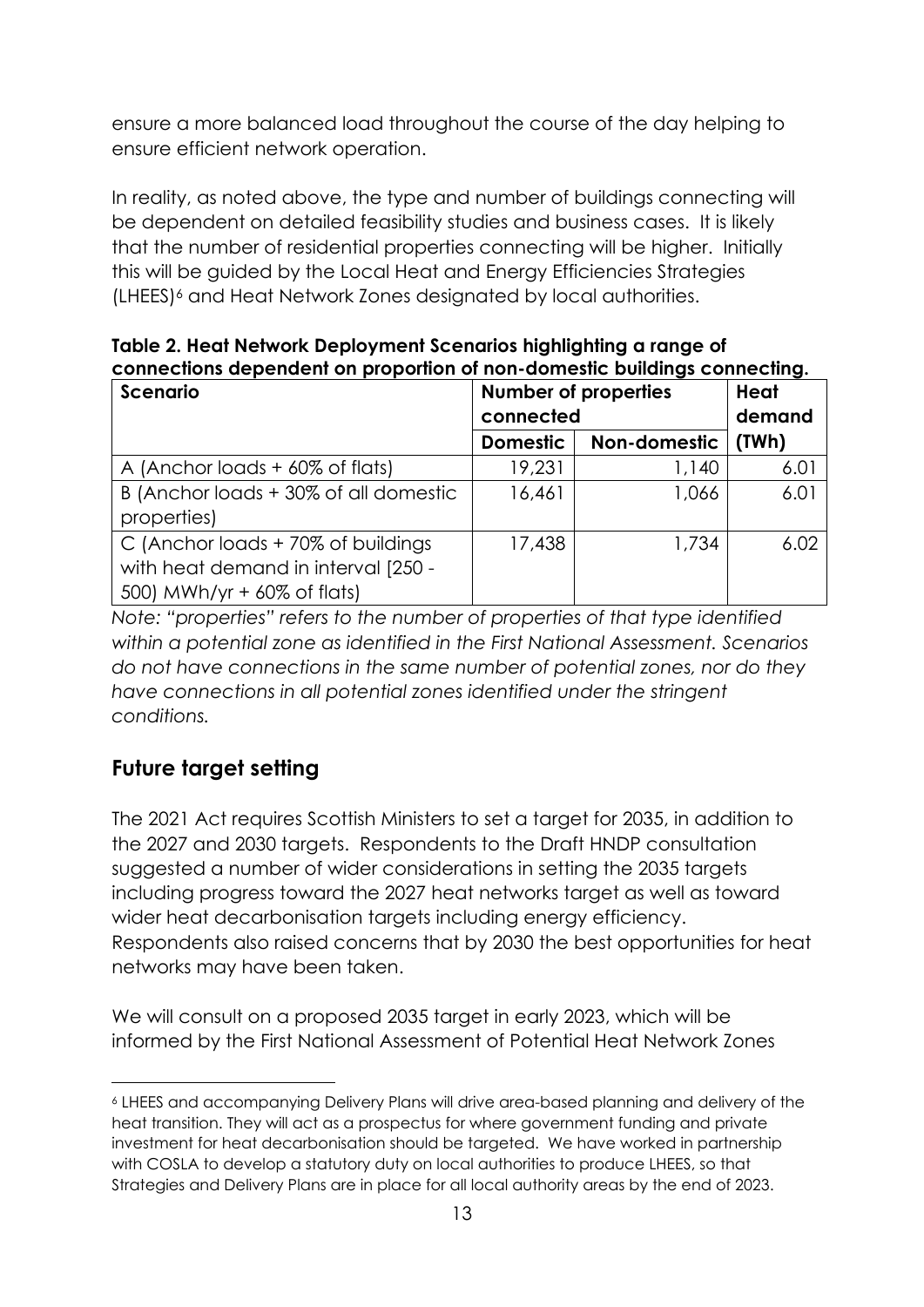(see Chapter 4) and work carried out to develop LHEES. We will set the 2035 target by 1 October 2023. Chapter 7 sets out how we intend to measure the targets set and to begin to improve monitoring of these.

### <span id="page-17-0"></span>**Contribution to emission reduction targets**

Emissions reductions as a result of expansion and development of heat networks will vary depending on:

- the buildings they supply, including whether they are existing or new, and whether the heat network is replacing existing fossil fuel heating systems and
- the heat source(s) of the heat network the building connects to.

As set out in the Heat in Buildings Strategy and Chapter 3 below, from the point that the heat network legislative framework is in place, new heat networks, and any additional heat plant for extensions of heat networks, will need to be powered predominantly using low and zero emissions sources of heat such as heat pumps or sources of surplus or waste heat. Therefore, we would expect them to generate significant emissions savings, beyond those from gas-fired networks often using CHP which under the current system may be installed. To provide an example of this, assuming that heat pump powered heat networks replaced 6 TWh of heat from individual gas boilers in homes the savings are broadly estimated to be 1.1 MtC02e per year in 20307. Scenarios (as above) where a high proportion of the heat is provided to nondomestic properties broadly estimate emissions savings to be between 1.18 and 1.19 MtC02e per year in 20308.

1

<sup>7</sup> Source: A Scottish Government estimate using BEIS' 2018 energy and emissions projections for grid emissions intensity, 8% distribution losses and a co-efficient of performance of 2.7. 8 Emissions savings would vary further with other scenarios where connecting buildings have a greater variety of incumbent heating systems.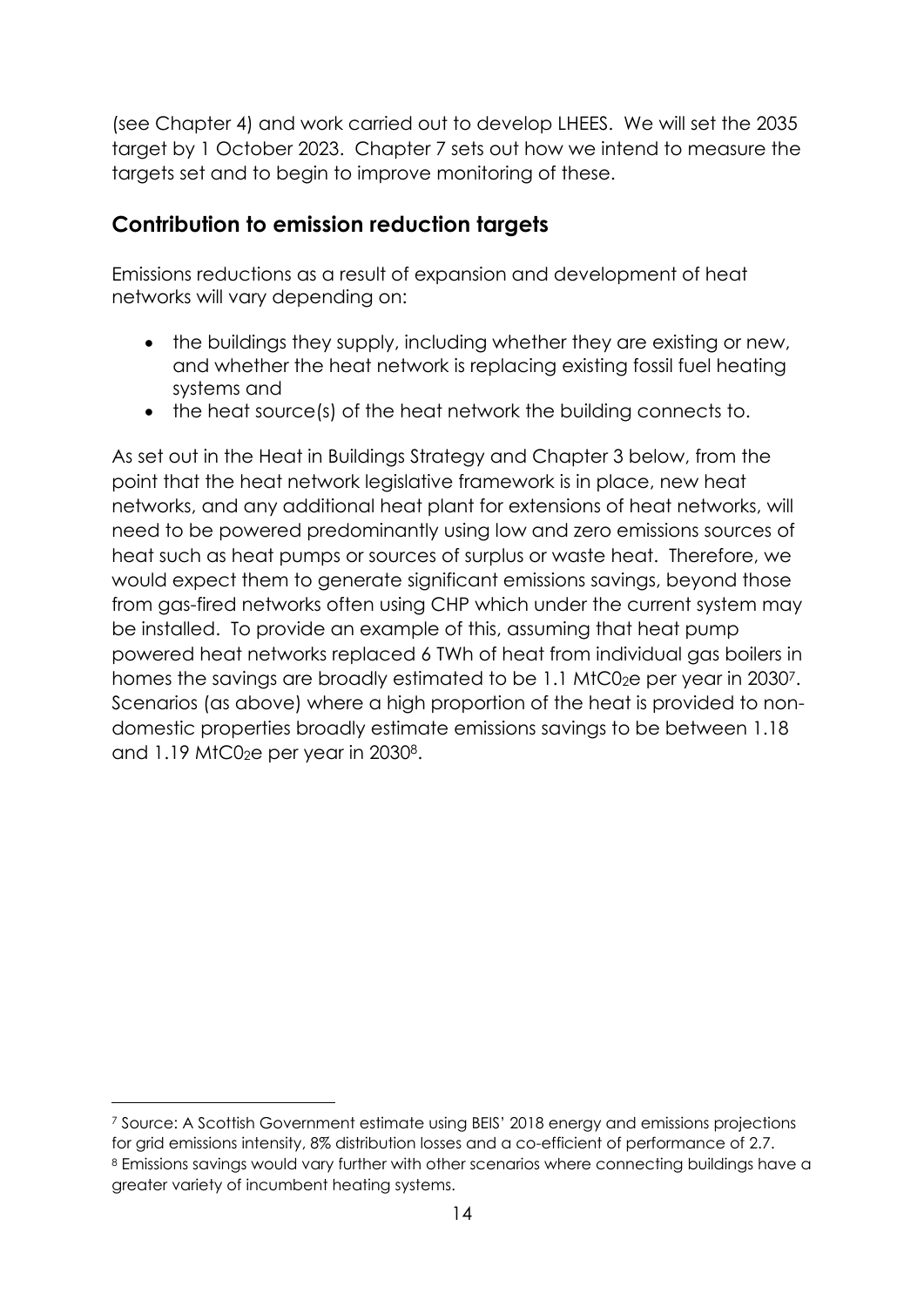# <span id="page-18-0"></span>**Chapter 3: Regulatory regime: Heat Networks (Scotland) Act 2021**

In February 2021, the Scottish Parliament unanimously passed the 2021 Act which is a first of its kind in the United Kingdom. It aims to accelerate the deployment of heat networks in Scotland through the introduction of a regulatory system aimed at boosting confidence in the sector and providing greater certainty for investors.

The 2021 Act introduces:

- **building assessment reports** (BAR): a requirement relating to nondomestic buildings to assess their suitability to connect to heat networks. This applies to the public sector and may, with secondary legislation, extend to other non-domestic buildings
- **heat network zones**: requiring the review and designation of areas particularly suitable for heat network development and operation across Scotland
- **heat network licences**: regulating the market so that homes and businesses are supplied by solvent, fit and proper operators, while requiring networks to be developed and maintained to high standards
- **heat network consents** to build or operate heat networks: including creating a bespoke system of scrutiny for new networks, to ensure that they can contribute to climate change and fuel poverty targets, before they are consented for development
- **heat network permits**: attracting new, and lower cost investment in the sector by awarding these long-term permits to develop and operate in the most opportune areas. This will help provide some longer term assurance about the customer base available
- **powers for licence holders**: granting new rights for heat network operators – such as wayleaves, compulsory purchase, road works and surveying rights – to reduce the costs and time involved in construction and maintenance
- **a heat networks assets schedule and transfer scheme**: require heat networks to have a scheme in place to transfer operational rights to a third party to ensure sustained supply, if and when needed

The 2021 Act also includes a number of wider aspects, such as targets and reporting covered in other chapters.

We will work with the heat networks sector and local government as we develop detailed regulations and aim to put in place a functioning regulatory system, subject to public consultation, by early 2024.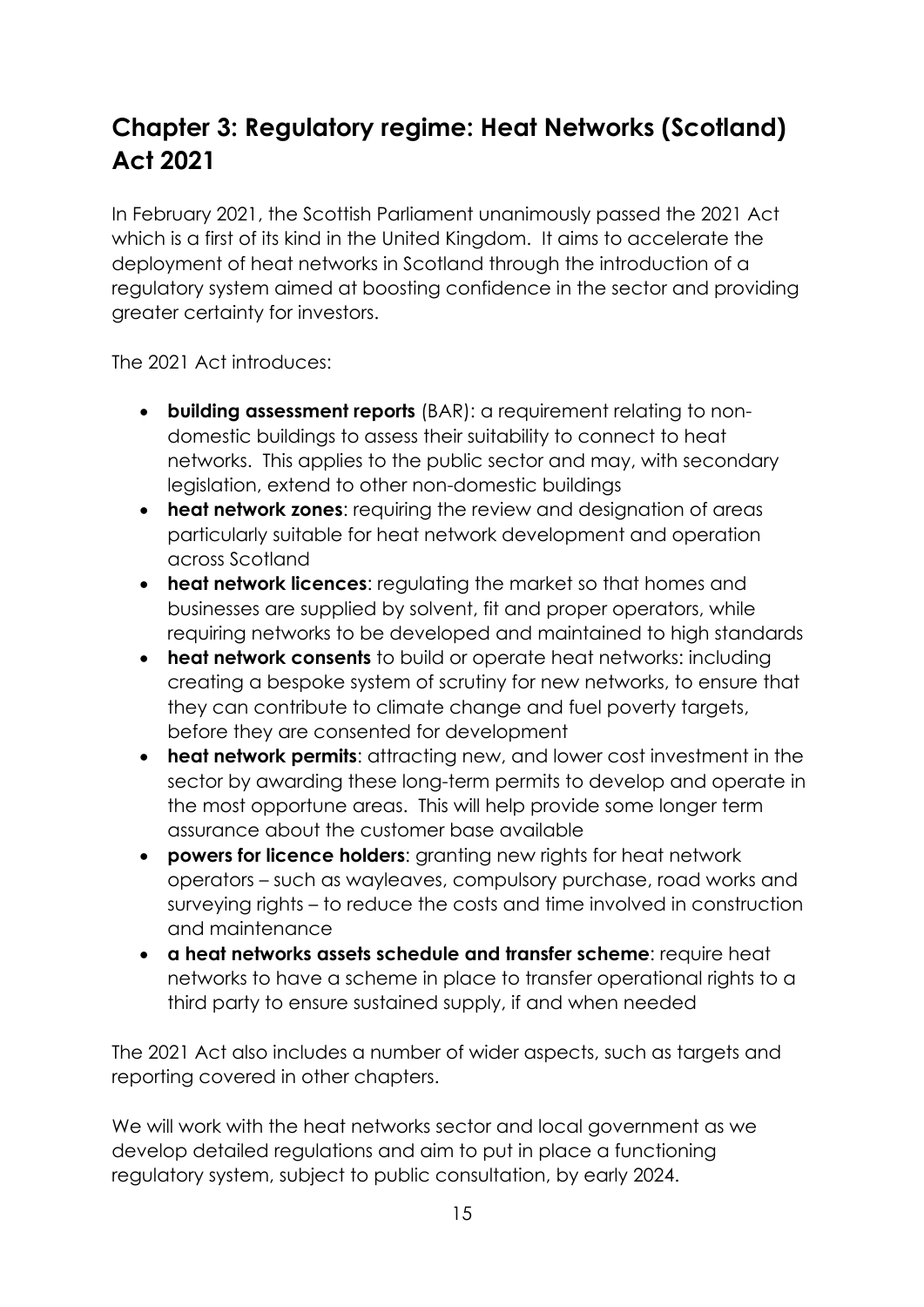## <span id="page-19-0"></span>**Driving growth**

Overall the 2021 Act provides a clear signal to the heat networks market, property developers and the wider heat supply industry that heat networks are set to become a core component of the nation's heat supply. It acts as a central point of focus.

Beyond that, each of the 2021 Act's provisions is a building block for growth. Licensing could help better govern and de-risk the sector as well as provide rights to heat network operators which would be similar to those of other utilities, thus helping to reduce costs; zoning and consenting will guide development to the most strategically viable locations; and permits will provide long-term certainty to operators. Table 4 over the page provides a summary of how each provision will support growth of the sector.

### <span id="page-19-1"></span>**Implementing the 2021 Act**

The 2021 Act is comprehensive in coverage and is intended to provide a flexible framework which can grow in line with the sector, being adapted over time as required. As such, on day one we do not envisage needing to switch on all provisions and expect the full regulatory regime to take time to fully establish as the sector grows.

Taking into account the feedback from the consultation, we plan to bring forward regulation in four packages to establish a functioning regulatory regime for heat networks in Scotland. Table 3 below sets out broad timelines for consultation.

| Package | Aspects of act covered                               | <b>Consulting in</b> |
|---------|------------------------------------------------------|----------------------|
|         | building assessment reports & heat network           | Summer 2022          |
|         | zoning                                               |                      |
|         | consenting and key heat network assets               | <b>Early 2023</b>    |
|         | permitting and local authority cost strategy         | <b>Early 2023</b>    |
|         | licencing and powers of licence holders <sup>9</sup> | Early Summer 2023    |

**Table 3: Packages of development of regulatory regime under the 2021 Act**

More detail on each of these aspects is set out below.

 $\overline{a}$ 

<sup>9</sup> There are powers available within the 2021 Act to assist licence holders in the development and maintenance of their heat networks (such as statutory undertaker rights).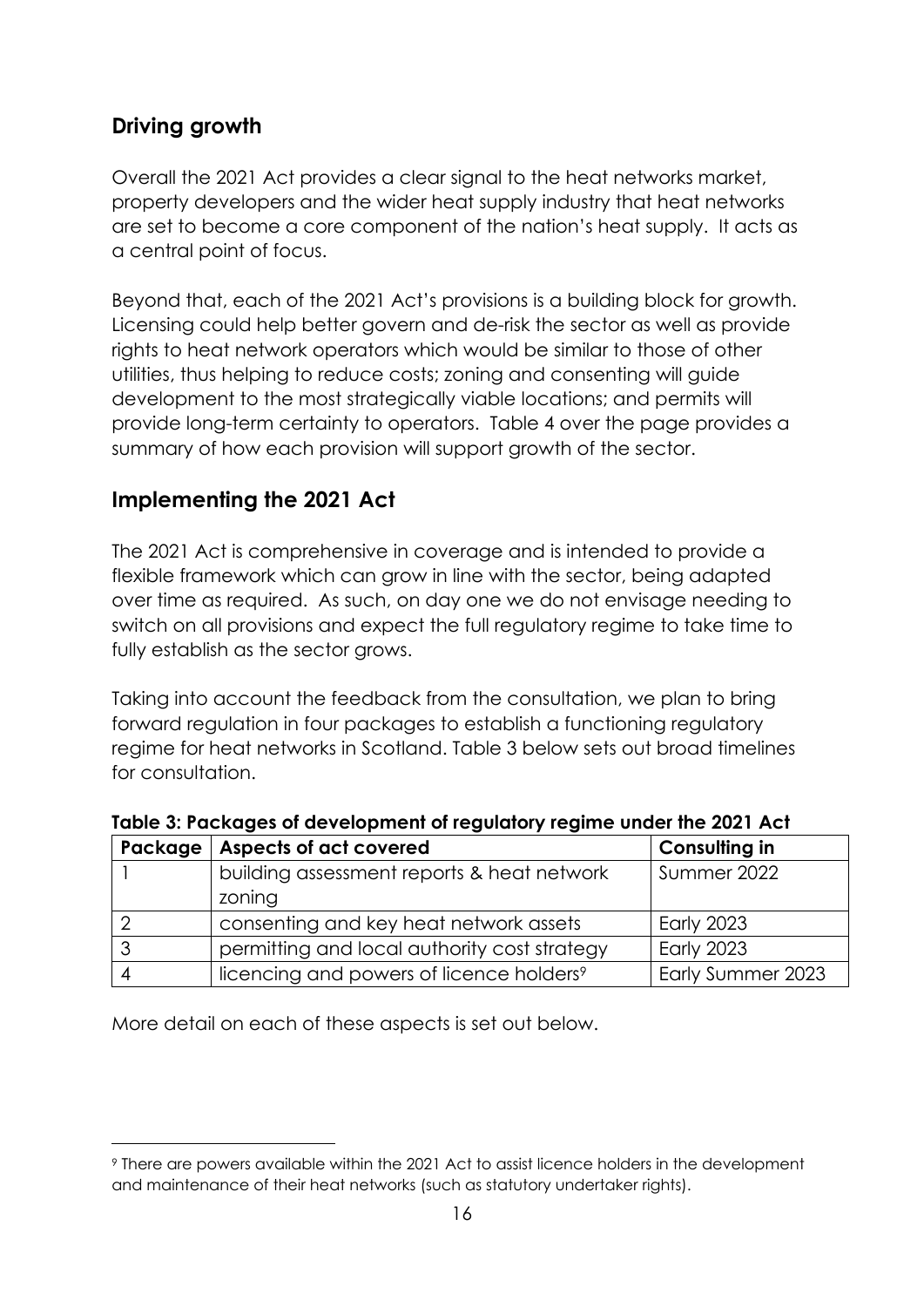| <b>Building</b><br>assessment<br>reports  | $\checkmark$ Support growth by providing vital data for heat<br>network zoning and initiate consideration for<br>connection to a heat network by non-domestic<br>buildings                                                                                                                                                                                                                                                                                                                                                                      |
|-------------------------------------------|-------------------------------------------------------------------------------------------------------------------------------------------------------------------------------------------------------------------------------------------------------------------------------------------------------------------------------------------------------------------------------------------------------------------------------------------------------------------------------------------------------------------------------------------------|
| <b>Heat network</b><br>zones              | $\checkmark$ Identify the opportunity areas to parties interested in<br>developing a heat network<br>Ensure that heat networks are developed in most<br>$\checkmark$<br>appropriate areas to maximise benefit for investors<br>but more importantly to drive the prices down for its<br><b>Users</b>                                                                                                                                                                                                                                            |
| Heat network<br>licences                  | Improve users' trust in heat networks<br>$\checkmark$<br>$\checkmark$ Ensure that existing heat networks move to zero<br>carbon heat generation in a gradual and managed<br>way so that they are part of our net zero future<br>Provide certainty to investors that only fit and proper<br>$\checkmark$<br>companies operate heat networks in Scotland                                                                                                                                                                                          |
| <b>Heat network</b><br>consents           | Through community engagement reports ensure local<br>$\checkmark$<br>communities are aware of and influence any plans for<br>heat network development which can support<br>securing future users for heat networks<br>$\checkmark$ With scrutiny of proposed projects ensure that they<br>are in line with local and national objectives therefore<br>flagging up any challenges in the process and<br>supporting them to rectify any problems in the<br>application process which should minimise costs of<br>new developments in later stages |
| <b>Heat network</b><br>zone permits       | Support growth by providing an exclusive access to<br>$\checkmark$<br>consumer base within a heat network zone which will<br>help with securing sufficient heat demand to use<br>economies of scale and drive down the cost of<br>investment<br>Help in driving investment to high opportunity areas<br>$\checkmark$<br>and increasing the speed of heat network<br>deployment in Scotland                                                                                                                                                      |
| Powers for<br>licence holders             | $\checkmark$ Level the playing field with other utilities, by ensuring<br>heat networks have the same powers as other<br>regulated entities                                                                                                                                                                                                                                                                                                                                                                                                     |
| Assets schedule<br>and transfer<br>scheme | Ensure transparency of responsibilities in an event of<br>$\checkmark$<br>heat network ceasing to operate which should<br>provide certainty to the potential customers who rely<br>on security of heat supply                                                                                                                                                                                                                                                                                                                                   |

# **Table 4: How does the act support growth of the heat networks?**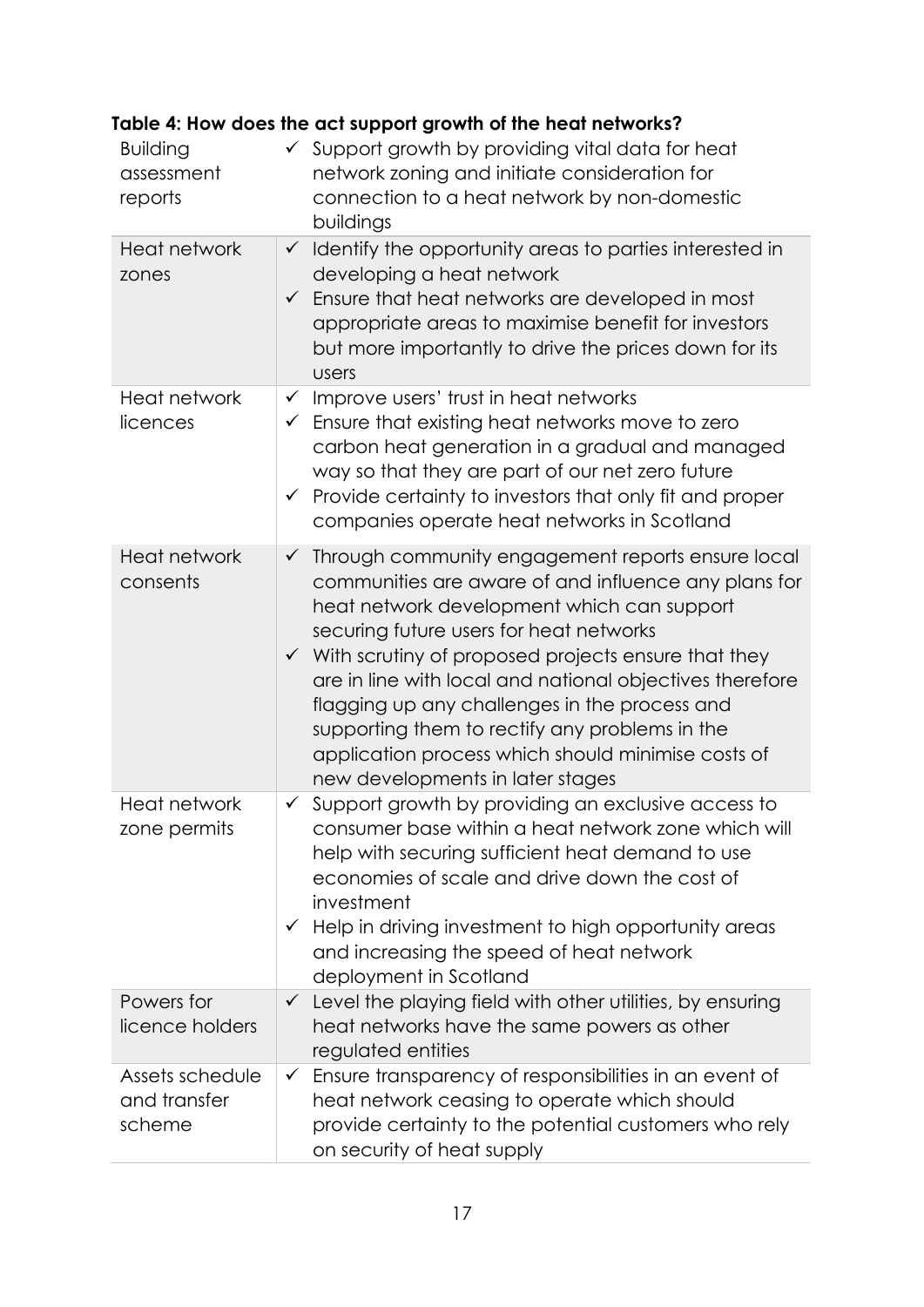#### <span id="page-21-0"></span>**Building assessment & zoning**

To be efficient, economically viable and deliver value for money, heat networks need to be well located. This means being in areas with sufficient heat demand and density to enable optimal performance. It also means securing appropriate connections to "anchor" the network and provide a degree of demand certainty.

In order to identify appropriate anchor buildings (see Chapter 2) and inform heat network zoning, Part 5 of the 2021 Act places a requirement on persons either owning or with interest in a non-domestic building to prepare a building assessment report, to consider the viability of connecting the building to a heat network and then assess the period for which any system providing thermal energy to the non-domestic building is expected to continue to operate effectively and efficiently.

Part 3 of the 2021 Act requires the review and designation of areas particularly suitable for heat network development and operation across Scotland.

Together Parts 3 and 5 of the 2021 Act are a key first step in developing a long term project pipeline for heat network development in Scotland and as such we believe they should be introduced prior to other elements of the regulatory package in the 2021 Act.

There was an extremely high level of support from respondents to the consultation on the Draft HNDP to our proposal to extend building assessment reports to non-public sector non-domestic buildings.

We will bring forward detailed proposals for consultation on building assessment reports, including proposals for which buildings will require them, and heat network zoning by Summer 2022, for introduction in early 2023. This will include draft regulations if appropriate. We will also develop Guidance for building assessment reports and consult on this in 2022.

In addition, we have shared a technical methodology for developing LHEES with local authorities, which will be updated to ensure it includes relevant requirements from the 2021 Act for reviewing areas that may be suitable for heat network development. We have worked in partnership with COSLA to develop a statutory framework for LHEES<sup>v</sup> that places a duty on local authorities to produce Strategies and Delivery Plans. We will publish guidance setting out how to produce an LHEES, which will be based on the technical methodology and developed in consultation with local authorities. During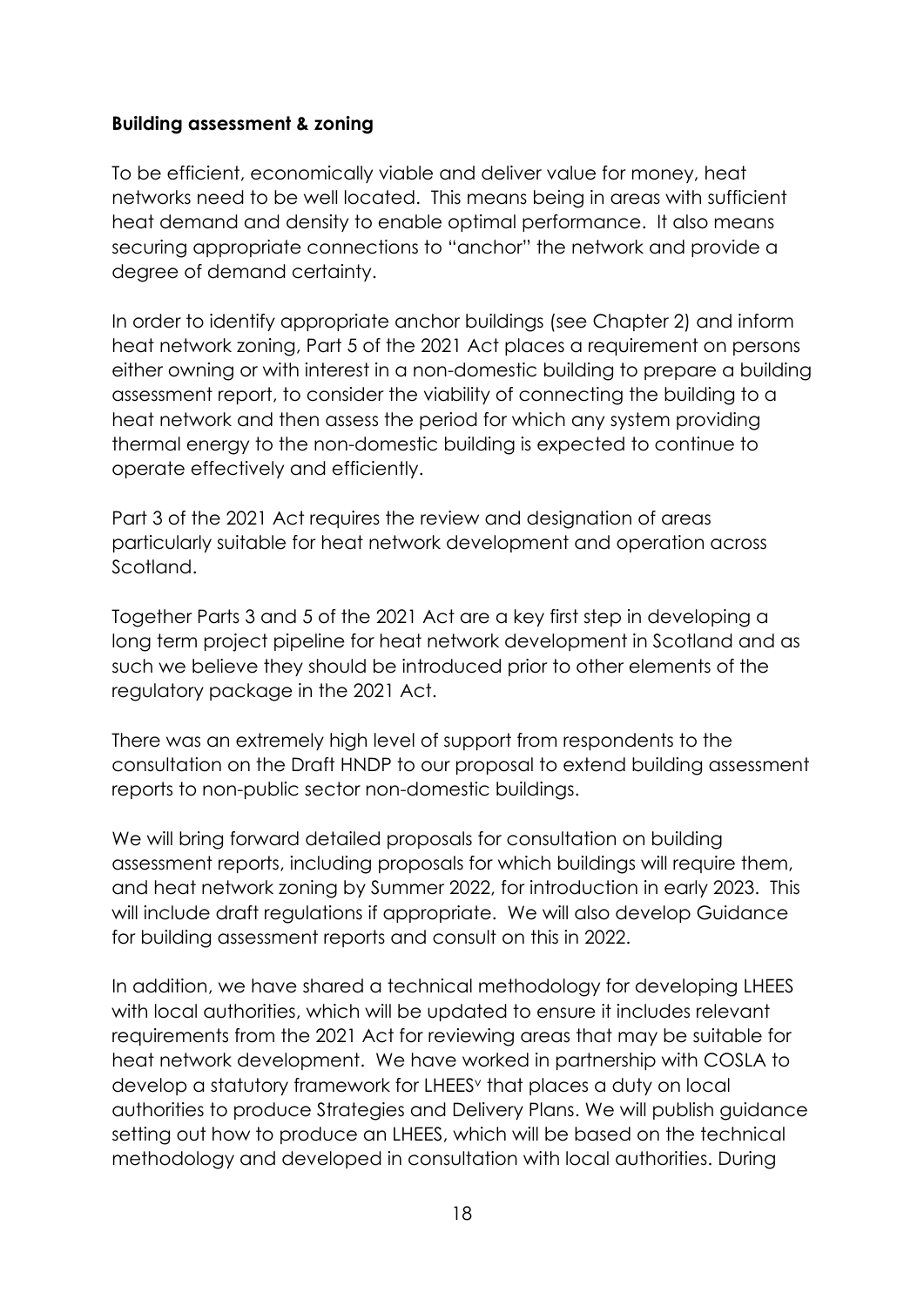2022 we will develop and consult on further guidance for the designation of heat network zones, building on any LHEES guidance.

#### <span id="page-22-0"></span>**Licensing, consenting and permitting**

Licensing and consenting will be the mainstay of the regulatory system for heat networks in Scotland, helping to ensure a high quality and efficient service as well as ensuring that networks are well sighted and aligned with the delivery of both national and local objectives.

Licences will be required by companies wishing to develop and operate heat networks in Scotland. A single licence will be required per company operating in Scotland. Consents will be needed for each individual heat network. It is anticipated that both licences and consents will be required by both new and existing networks, with exemptions and abeyances in place to ensure the system is proportionate.

Through the introduction of a heat network licensing system, the Scottish Government will introduce requirements in relation to quality of service, transparency of information and minimum technical standards, as well as establishing a mechanism to identify, monitor and enforce any requirements.

We are currently working with the UK Government to agree common technical standards for development and operation of heat networks across Great Britain.

Heat network permits are intended to help de-risk investment by providing a degree of certainty with regards to the likely customer base. It is envisaged that permits would be awarded, following a competition, to a single, winning bidder providing exclusivity for a specified number of years.

We sought views on aspects of licensing, consenting and permitting during the consultation on the draft version of this Plan. Responses to that will contribute to the development of detailed proposals which we will bring forward for consultation by early 2023 (for consenting and permitting) and early Summer 2023 (for licencing). The aim is to have established these processes including a licensing authority by early 2024.

#### <span id="page-22-1"></span>**Transfer schemes**

As heat networks grow, more customers will be reliant on them for their heat and, as such, an appropriate framework to ensure continuous service for users needs to be put in place.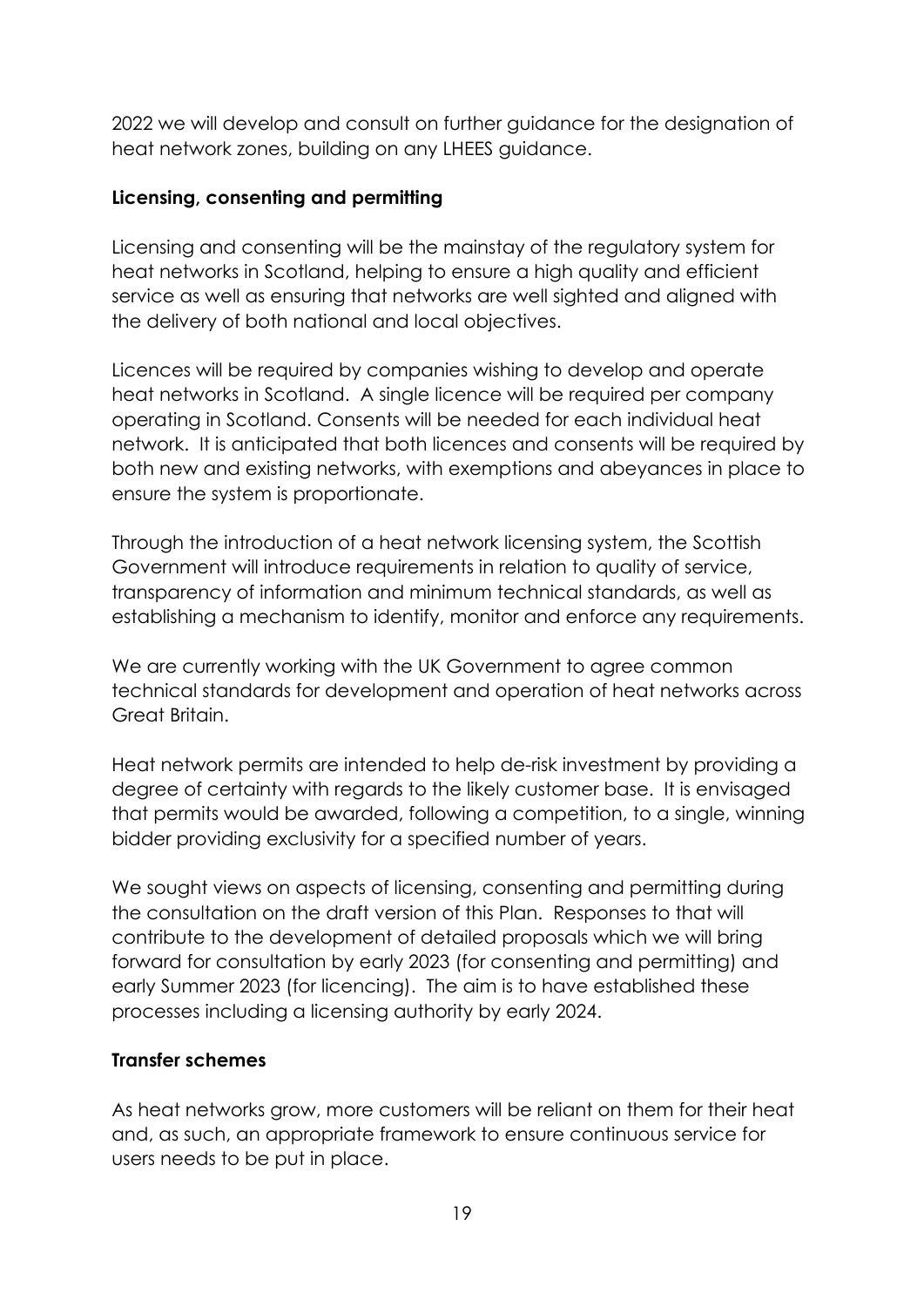The 2021 Act introduces a power for the Scottish Ministers to make a transfer scheme under certain circumstances. The transfer scheme would allow the specified third party (such as a local authority or person appointed by the Scottish Ministers) to operate a heat network following the former operator ceasing to do so. Transfer schemes will be crucial both in terms of ensuring continued supply in the event an operator ceases to operate but also to enable the smooth transition of networks between operators where the network is subject to a heat network zone permit.

Transfer scheme provisions can sometimes be referred to as "supplier of last resort" provisions. However, the 2021 Act would only cover certain circumstances and, therefore, is not comparable to powers available in other regulated sectors.

The development of this transfer scheme will be integral to work on the consents system (including provisions in respect of the register of key network assets). The transfer scheme will be in addition to any provisions relating to insolvency provided for in UK legislation. These elements of the heat networks regulatory system will be consulted on in early 2023.

#### <span id="page-23-0"></span>**Local authority cost strategy**

We will prepare a strategy setting out the costs to local authorities in relation to their duties under the 2021 Act. The final strategy will depend on the full detail of the regulatory system. As such, we will publish a final Local Authority Cost Strategy in line with our timetable set out above and before the regulatory system commences operation in early 2024.

We will work with local authorities and relevant stakeholders to ensure that appropriate resource is provided in order to deliver the ambitious provisions of this 2021 Act, such as heat network zoning.

#### <span id="page-23-1"></span>**Decarbonising existing heat networks**

As set out in the Heat in Buildings Strategy, from the point that the heat network legislative framework is in place, new heat networks, and any additional heat plant(s) for extensions of heat networks, will need to be powered using low and zero emissions sources of heat, bar potentially a percentage of back up and peaking heat (see next section of this Chapter).

However, many existing heat networks will continue to use fossil fuels as their main source of heat. These systems will need to decarbonise over time in order for us to live within our emission limits.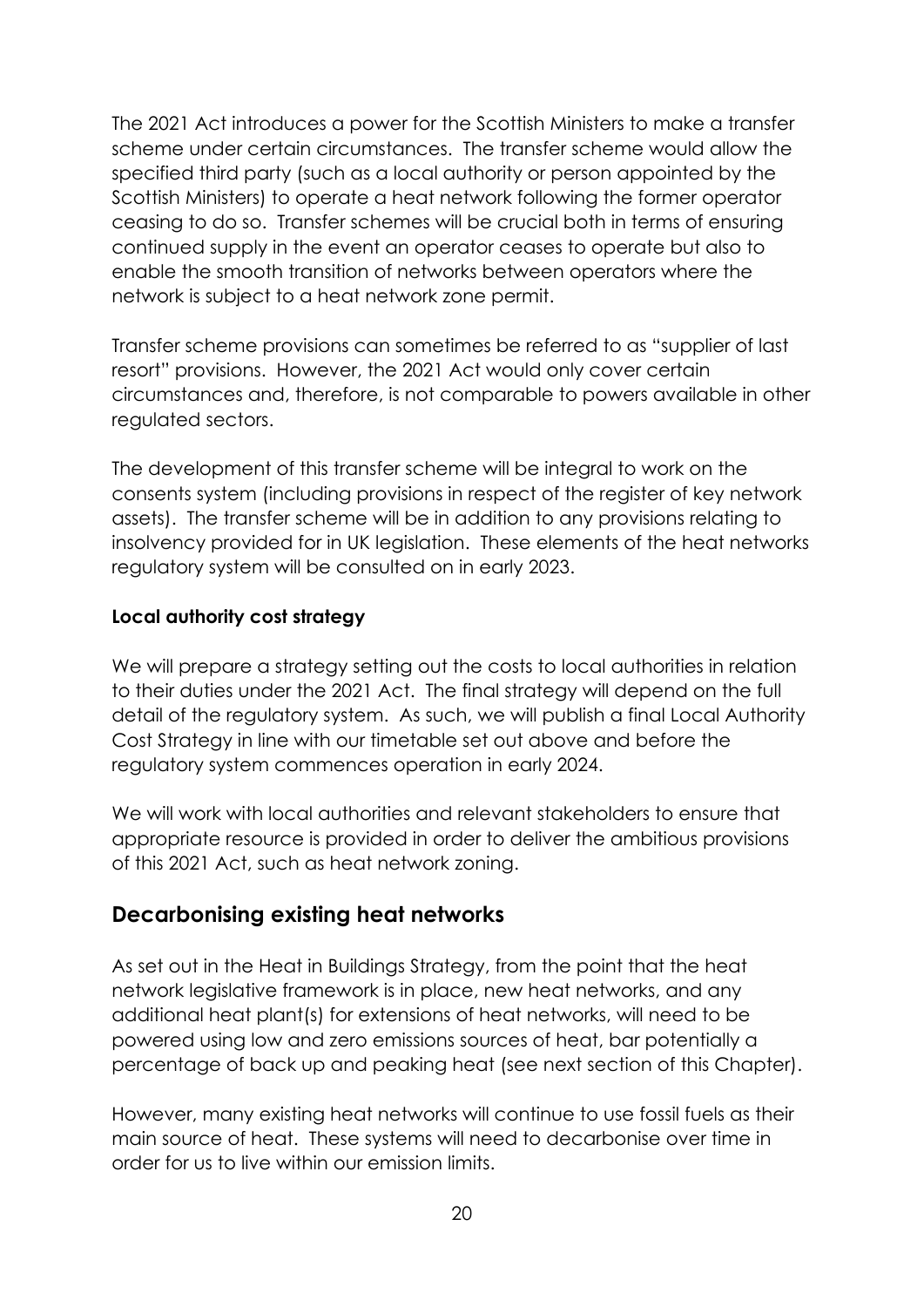Pathways and timescales for decarbonising systems will vary between systems, but planning and advanced preparation will be important. As such, we propose that licence holders who operate existing networks in Scotland will be required to prepare and then implement a Heat Network Decarbonisation Plan. The Plan would set out the journey each network will take to reduce greenhouse gas emissions in line with the emission reduction targets – covering both efficiency improvements and replacement of heat sources where these are not already low and zero emission. These could also potentially be expected to consider the impact of these changes on consumer costs – a factor in the depth and rate of fuel poverty.

We propose that Heat Network Decarbonisation Plans should be produced and approved within an appropriate period of time. This may be anything between 1 and 3 years of a licence being granted depending on the size of the network and key relevant circumstance. Plans will include milestones for making significant reductions in emissions by 2030 and 2035.

A large majority of consultation respondents referred in some way to cost being the key challenge facing the decarbonisation or efficiency improvement of existing networks. Upfront costs of network decarbonisation were highlighted as a concern as these might be passed onto customers. In response to this, the recently launched Heat Network Fund (see Chapter 6) will provide grant support for a range of heat networks projects including the decarbonisation of existing fossil fuel heat networks. The Heat Networks Support Unit, once established, will include support for projects decarbonising existing networks.

To support the preparation of Heat Network Decarbonisation Plans, in 2022 we will commission work to test and develop an approach to developing such plans, with a view to piloting them in due course.

#### <span id="page-24-0"></span>**Low and zero emissions requirements of new heat networks**

We have previously set out in our Heat in Buildings Strategy and Draft Heat Networks Delivery Plan that from the time that the legislative framework is in place, new heat networks, and additional plants for extensions, will need to be powered using low and zero emissions heat sources. Heat from sources such as surplus or waste heat, electric heat pumps, solar thermal or plant using low carbon or green hydrogen would be considered low and zero emissions.

However, feedback from existing networks that are aiming to deliver zero emissions systems has highlighted that for many such networks it is currently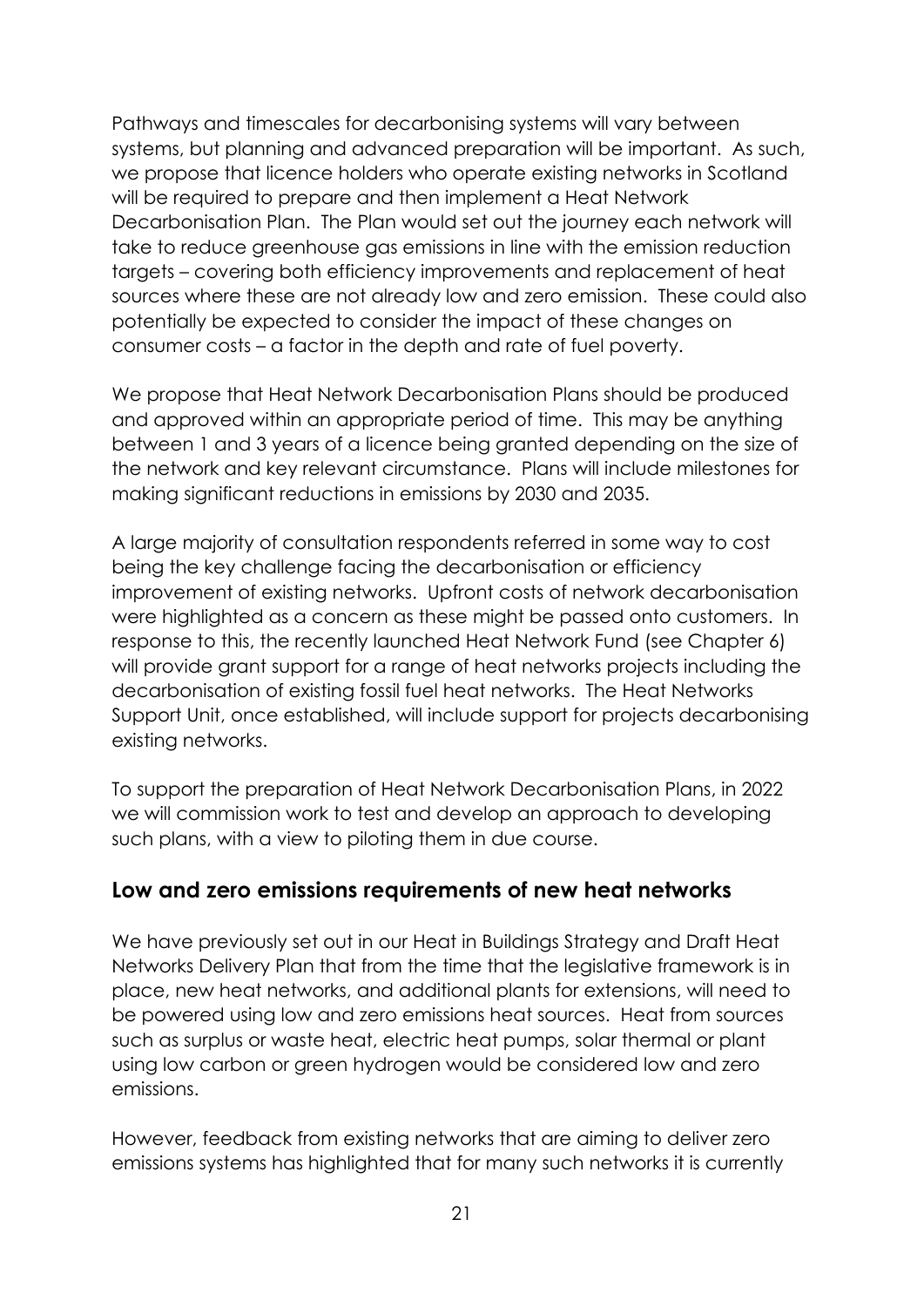necessary to include fossil fuel back-up systems, which in some cases also provide heat at times of peak demand on the networks.

Therefore, in order to ensure that networks can remain resilient and affordable, we will require that, from the point that the regulatory system is in place in 2024, the vast majority of heat for new networks is to be provided from low and zero emission sources. However, in the near term a small percentage of annual heat provided through some networks may need to be sourced from natural gas for the purposes of peaking and backup. The exact percentage will be determined on a case by case basis and the need will have to be evidenced, while showing other options have been explored. New networks would be expected to have a plan as to how that percentage is expected to reduce over time, with significant progress made by a set year. This could for example be by 2035.

We will commission independent advice to support the preparation of guidance on this issue. We would also propose to keep this under review considering the impact of any such approach.

We do not expect to provide the same leeway to extensions to existing networks as existing heat plant(s) may act as back-up. Therefore new heat sources in existing networks will all need to be low or zero emissions.

### <span id="page-25-0"></span>**Consumer protection**

Robust consumer protection is needed to ensure that Scottish consumers experience an equitable energy system in which all consumers have clear access to redress. Strong consumer standards will be important for heat network consumers who are locked in over the long term to a single supplier and unable to easily switch as is currently the case for gas and electricity.

Respondents to the consultation were overwhelmingly supportive of universal consumer protection irrespective of scheme size or ownership.

The 2021 Act does not provide consumer protection powers as these remain reserved to the UK Government. The UK Government has committed to legislating to implement heat networks regulation and to do so at the earliest possible opportunity. The UK Government's expectation is that all domestic and micro-business consumers of heat networks should have ready access to information about their heat network, a good quality of service, fair and transparently priced heating and a redress option should things go wrong. The UK Government has set out that Ofgem will be the heat networks regulator under the Great Britain-wide Heat Network Market Framework and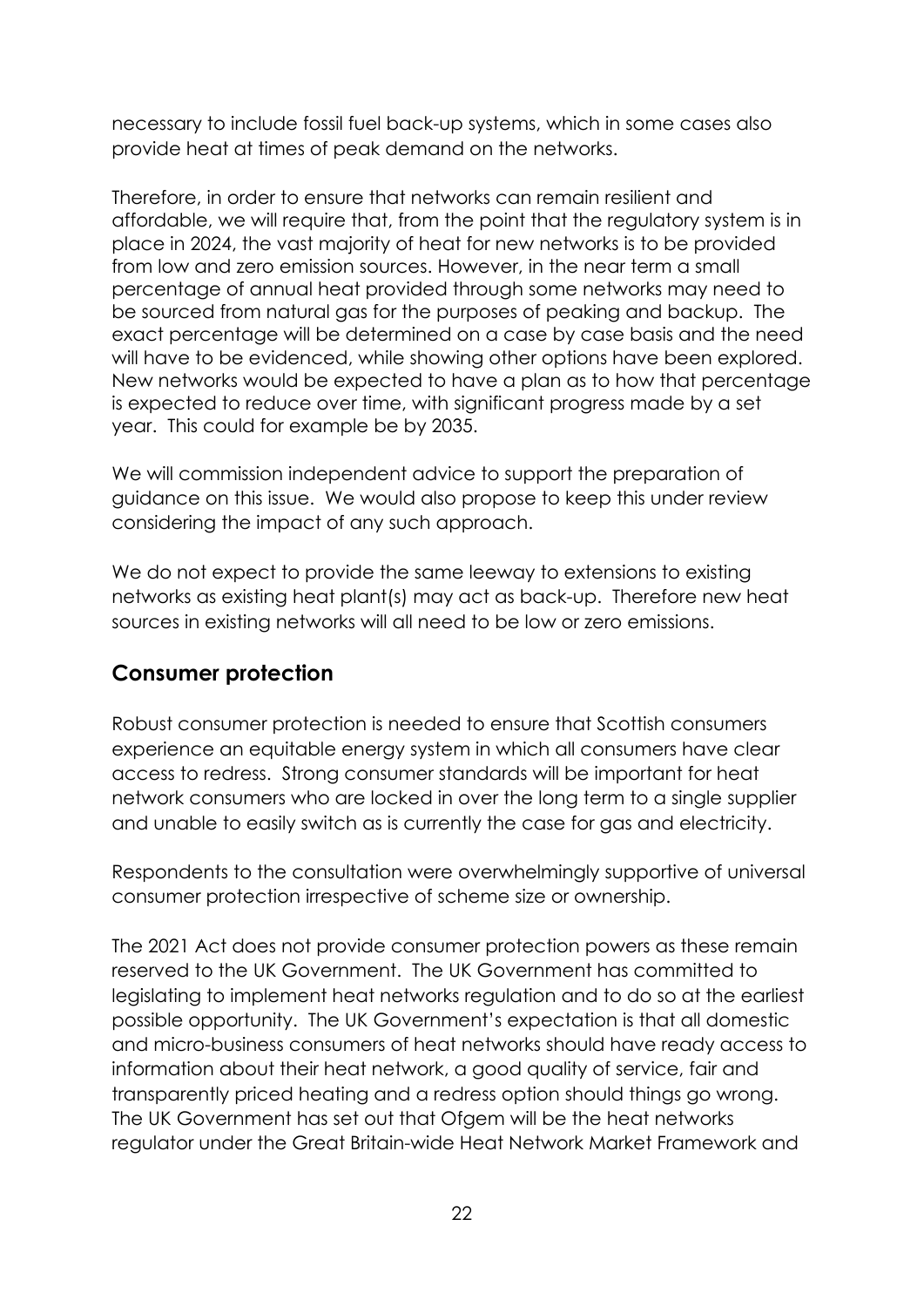that the Energy Ombudsman should take the role of the independent ombudsman service.

Both the Scottish and UK governments have agreed that alignment between the two regulatory systems is desirable. Our aim is for consumer standards introduced under the UK's Heat Network Market Framework to be incorporated into the Scottish regulatory system seamlessly. Ofgem seem best placed to act as the regulator under both Scottish and UK legislation. We continue to work with the UK Government to ensure consumer protection and licensing can both be dealt with by Ofgem in Scotland.

In the meantime, we will continue to use our capital funding programmes (see Chapter 6) to increase the number of heat networks in Scotland. We will require as a condition of grant funding that schemes, where possible and appropriate, are registered under the Heat Trust<sup>vi</sup>. Projects will be required to submit as part of their application that they will meet the expected level of service and quality alongside information on the complaints process. The Heat Trust is a stakeholder-led customer protection scheme which sets a common standard in the quality and level of customer service expected from heat suppliers. It provides an independent process for settling complaints between customers and their heat supplier through the Energy Ombudsman. The standards of service have been designed to be comparable to those required by electricity and gas suppliers.

As we develop regulations to implement the 2021 Act, we will engage with consumer-facing organisations including advice bodies, the Energy Consumers Commission and, following its establishment, Consumer Scotland in order to gain insight on the experience of consumers of heat networks. This will help inform our engagement with the regulator and other key stakeholders and ensure that any issues for consumers are fed in quickly. Additionally, we are working with the UK Government so that the Heat Networks Consumer Survey provides an understanding of consumer concerns and operating experiences for the first time in Scotland. The results of this work are expected to be published in Summer/Autumn 2022.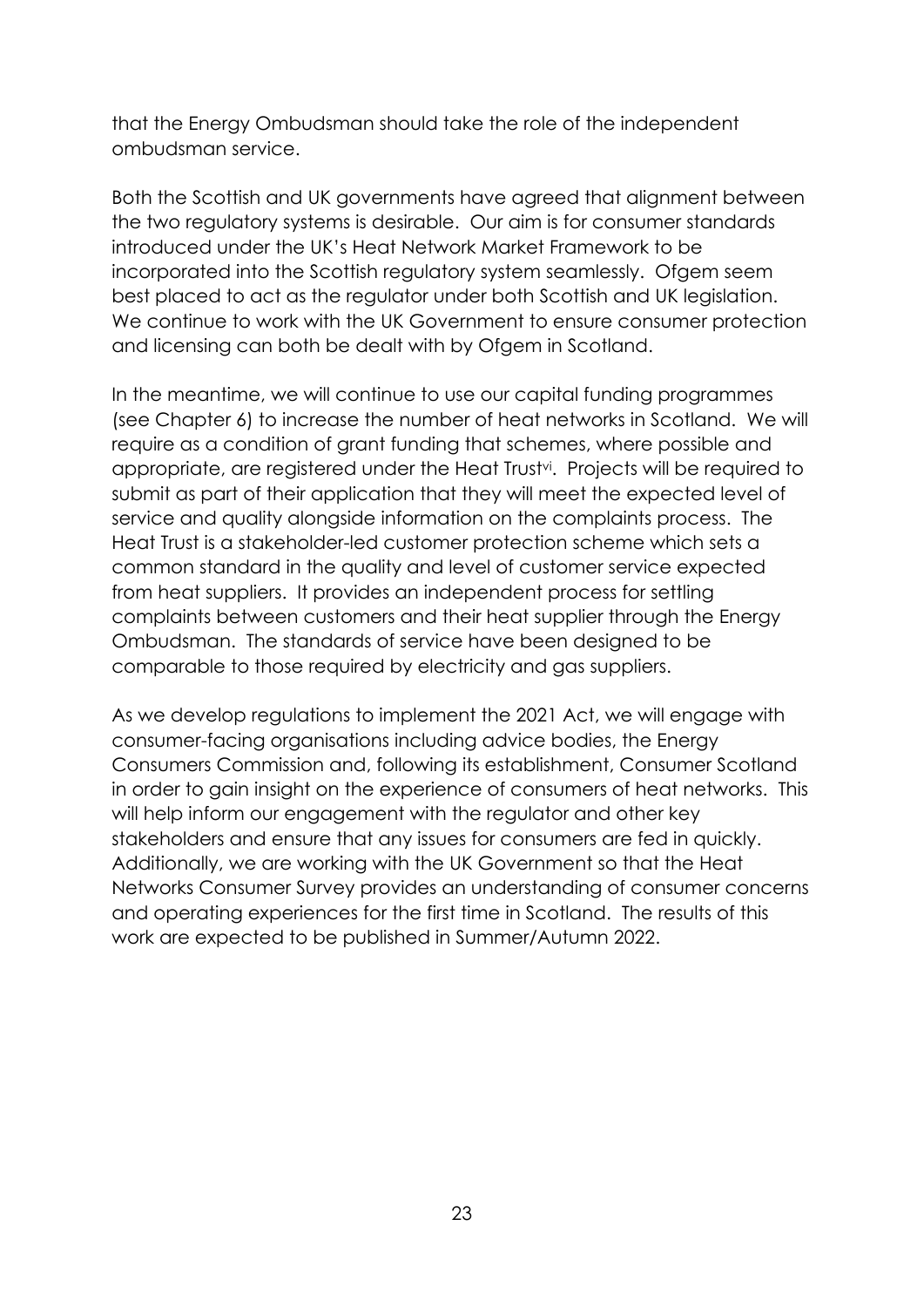# <span id="page-27-0"></span>**Chapter 4: Guiding development**

Heat networks are not a suitable solution for all areas. To date the establishment of district heating has been reliant on new buildings, and suppling heat to existing 'anchor loads' (see Chapter 2).

Heat networks are most suited to areas of high heat demand, which are often associated with denser urban settings and/or areas of high industrial use. Newer fifth generation heat networks may be suitable for lower density areas.

### <span id="page-27-1"></span>**Identifying areas suitable for heat networks**

The Opportunity Areas for District Heating Networks in the UK reportvii uses geospatial modelling to identify areas where there may be economic potential for heat networks. This analysis estimates that heat networks could provide around 15 TWh of heat per year in Scotland by 2050. This is likely to be the maximum potential.

The First National Assessment of Potential Heat Network Zones<sup>10</sup> has further developed our understanding of the suitability of heat networks in Scotland. This assessment provides a high level initial assessment at a national level, identifying potential heat network zones (where heat networks are a potential long-term solution) based on linear heat demand and key anchor loads. This First National Assessment follows the early stages of the LHEES methodology, but does not incorporate local authority held data or local insight that impact on potential zones identified. The outputs relevant to a local authority's area have been provided to each local authority to support the development of their LHEES and any designation of heat network zones under the Heat Networks (Scotland) Act 2021.

The LHEES methodology and any guidance relating to the LHEES statutory duty will be updated to ensure that in following it local authorities can fulfil the requirement to consider whether one or more areas in its area is likely to be particularly suitable for a heat network<sup>11</sup>.

As noted above (Chapter 3) we will supplement the LHEES guidance and develop a more detailed assessment to determine whether an area is

 $\overline{a}$ 

<sup>10</sup> To be published soon on [www.gov.scot](http://www.gov.scot/)

<sup>11</sup> The 2021 Act states "Each local authority must carry out a review to consider whether one or more areas in its area is likely to be particularly suitable for the construction and operation of a heat network." Details of what must be considered in the review for heat network zoning is set out in more detail in Part 3 (Sections 47, 48) of the 2021 Act.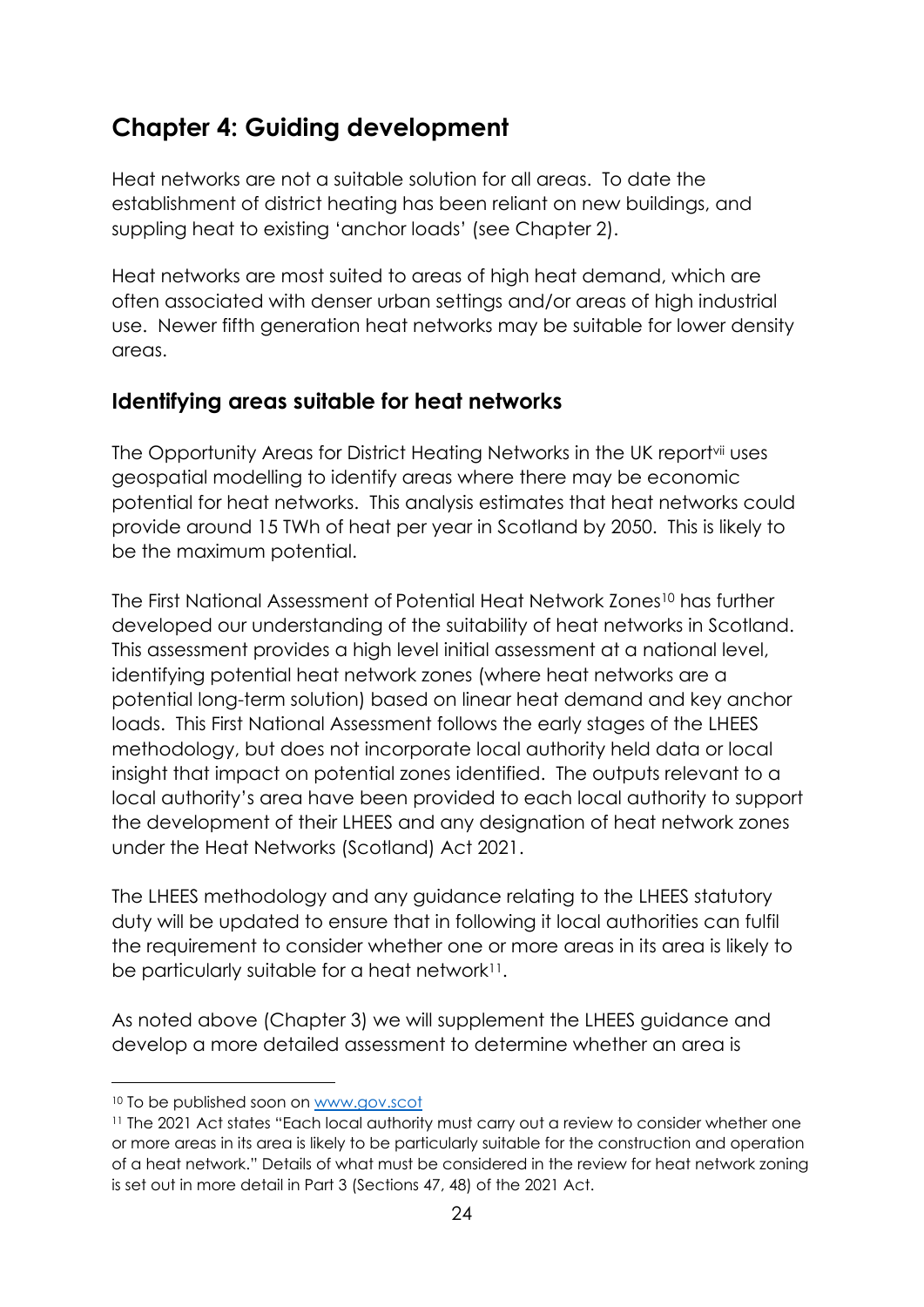particularly suitable for a heat network to support local authorities in designating heat network zones.

# <span id="page-28-0"></span>**Building Connection Hierarchy**

Within zones it will be important to encourage and prioritise the connection of key anchor buildings, which can enable the efficient operation of a heat network, helping to reduce customer costs and enabling the extension of the network over time to other nearby buildings.

#### **Box 2: Scottish non-domestic buildings**.

These vary significantly in size<sup>12</sup>. Non-domestic buildings with a floor area greater than 1,400m<sup>2</sup> account for over half the stock by floor area and 9% by number of buildings; and buildings over 2,500m<sup>2</sup> account for 26% by floor area and only 3% by number. The average area of non-domestic stock is estimated to be 444m2.

To guide the development of heat networks we have adopted the following Building Connection Hierarchy, which prioritises the connection of existing buildings based on their size, heat demand and ownership. A previous version of the Building Connection Hierarchy was proposed in the Draft HNDP as a tool to help steer delivery on the ground and in certain instances useful as part of a prioritised or tiered policy or regulatory approach, though this will not always be appropriate. Respondents to the consultation were generally supportive of the hierarchy, however suggested a number of alternations and considerations. This included that local flexibility may be required in its application. Respondents also indicated a preference for a heat demand threshold or a proxy for this, over a size threshold.

The Hierarchy has been designed to support the development of heat networks. Respondents also suggested a needs based approach could be part of or sit alongside this hierarchy, to support those buildings with more limited zero emission heating options. For many historic or traditional buildings and some multi-ownership buildings heat network connection may offer the most appropriate or feasible zero direct emission heating solution. While this has been included, it is on the basis that it does not delay the development of heat networks.

The Hierarchy has been updated in light of these comments and when used should take into account the need for flexibility. New buildings within a heat network zone should connect to a heat network where available and appropriate.

 $\overline{a}$ 

<sup>&</sup>lt;sup>12</sup> Source: Analysis by Scottish Government using Non-Domestic Analytics.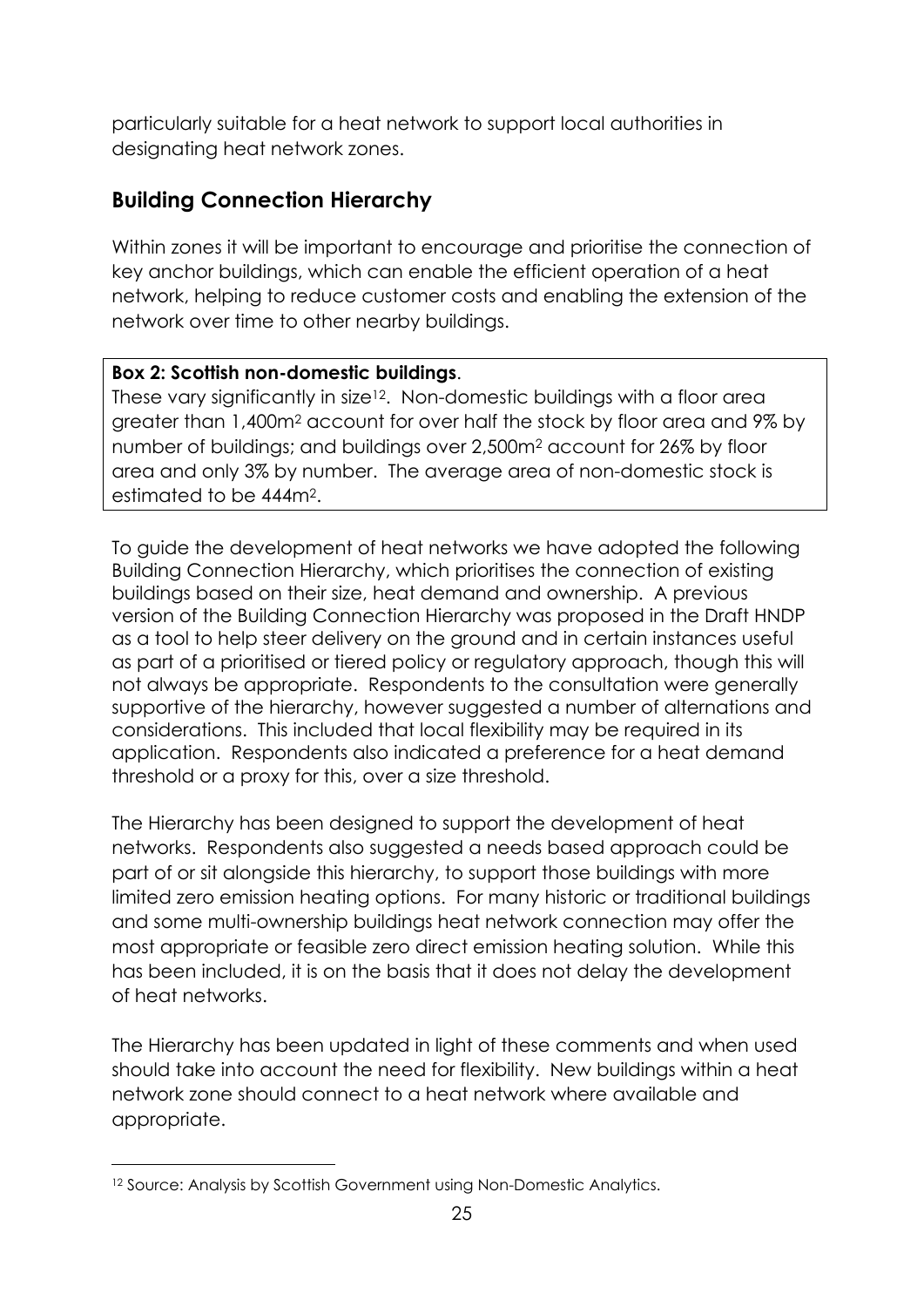| <b>Priority</b> | Non-domestic*2                                                                      |                             | Domestic*3                  |
|-----------------|-------------------------------------------------------------------------------------|-----------------------------|-----------------------------|
|                 | New Buildings (with a                                                               | Existing public sector non- | Residential buildings       |
|                 | heat demand)                                                                        | domestic buildings (above a | with high heat demand.      |
|                 |                                                                                     | certain heat demand*4)      | Highest priority for        |
| 2               | <b>Existing Commercial or</b>                                                       | Existing public sector non- | highest heat demand         |
|                 | Third Sector non-                                                                   | domestic buildings          | such as large groups of     |
|                 | domestic buildings                                                                  | (below heat demand          | homes already on            |
|                 | (above heat demand                                                                  | threshold*4)                | communal heating,           |
|                 | threshold*4)                                                                        |                             | large multi home or         |
| 3               | Existing Commercial / Third Sector (below heat demand                               |                             | multi tenancy domestic      |
|                 | threshold). Possible priority for multi tenancy or multi                            |                             | buildings <sup>*5</sup> and |
|                 | ownership or historic or traditional buildings*5                                    |                             | retirement homes.           |
| 4               | All other heat using buildings in heat network zones that are not already served by |                             |                             |
|                 | zero emission heating or for which there is no fuel poverty increase in doing so.   |                             |                             |

#### **Table 5: District heat network development: Building Connection Hierarchy\***

**Building Connection Hierarchy – Interpretation and Points of Note**

\* This Hierarchy applies only to buildings in a heat network zone, buildings that do not already have a zero emission heating system and that are not soon to be demolished.

\* <sup>2</sup> Particular flexibility may be required around long term contracts for energy supply, energy performance contracting or novel financing arrangements such as Private Finance Initiative (PFI) Non-Profit Distributing Model, and Pubic Private Partnerships (PPPs).

\* <sup>3</sup> Where this does not adversely impact those at risk of fuel poverty. Higher priority for those that support the eradication of fuel poverty.

\* <sup>4</sup> Where heat demand cannot be used a size threshold may be an acceptable alternative. \* <sup>5</sup> The inclusion of multi ownership buildings (rather than those with one organising entity such as a social landlord) and historic and traditional buildings is included only where this does not risk the timely delivery of the heat network.

# <span id="page-29-0"></span>**Draft National Planning Framework 4**

The Draft Fourth National Planning Framework (NPF4)<sup>viii</sup>, which details our long term plan for what Scotland could be in 2045, was laid in Parliament in November 2021. Alongside Parliamentary scrutiny of the draft, we are running a consultation<sup>ix</sup>, which is open until 31 March 2022. The consultation seeks views on draft policy on heating and cooling.

#### <span id="page-29-1"></span>**Demand assurance**

We know that one of the key barriers to heat network development is demand assurance, with investors needing a long-term, secure customer base to confidently invest.

As set out in the Heat in Buildings Strategy we will, subject to legal competence, introduce a regulatory framework to require the installation of zero or very near zero emissions heating systems in existing buildings off the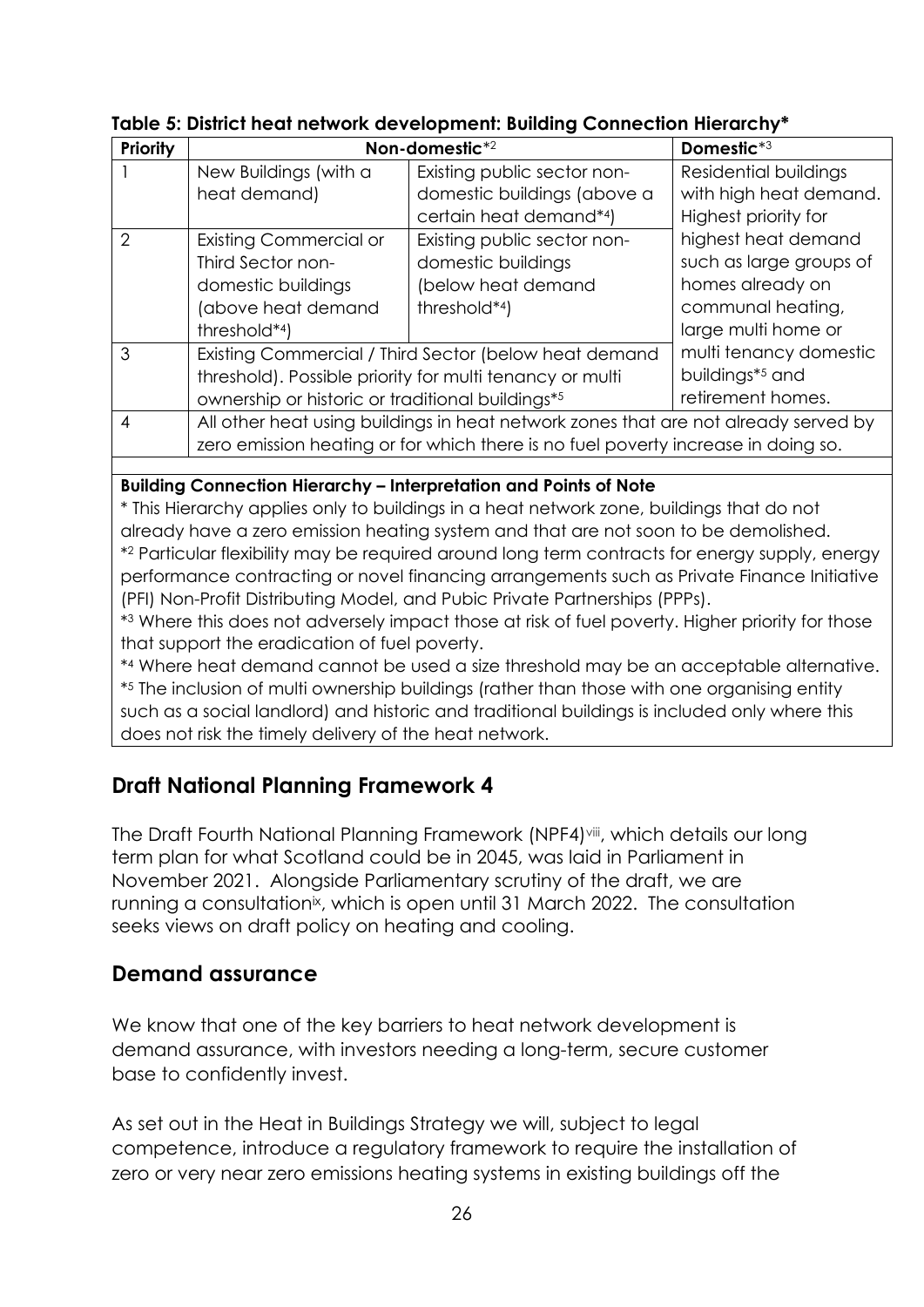gas grid from 2025 and on the gas grid from 2030. This is in addition to proposals to require new buildings consented from 2024 to install only zero direct emissions heat sources.

We will also consult in 2022 on a series of phased targets for all publicly owned buildings to meet zero emission heating requirements by 2038.

In order to secure the development of heat networks and in order to meet our statutory heat network targets it will be important that these regulatory requirements drive the development of, and connection to, heat networks in designated heat network zones. As we take forward these consultations in 2022 we will consider how best to ensure that the proposed regulatory requirements are compatible with our heat network targets.

In the Draft HNDP we asked for views on the right approach to demand assurance. Some respondents expressed the view that mandatory approaches such as mandatory connection can be interpreted as a problem in today's society, with some respondents suggesting ways this could be made fairer. There was support for mandatory connections from large and publicly owned buildings to provide demand assurance for heat network development. There were more mixed views on mandatory connections for the residential sector – some suggested larger residential buildings or groups of buildings with existing communal heating or undergoing renovation should be required to connect.

We remain committed to consulting on proposals, as far as is possible within our legal competence, to:

- introduce mandatory connections with a focus on large non-domestic heat users and publicly-owned buildings; and/or
- use new powers under section 15 of the Non-Domestic Rates (Scotland) Act 2020 which could potentially be used to de-risk investment and drive net zero behaviour, including connections to heat networks.

In developing proposals we will pay particular attention to fairness aspects and will consider whether buildings of all types already on heat networks should be in scope or not. We will also consider UK Government proposals to mandate connection to heat networks in designated areas in England to assess their applicability in Scotland and fit with our proposed wider approach to building regulation. Subject to legal competence, we will consult on proposals during 2022.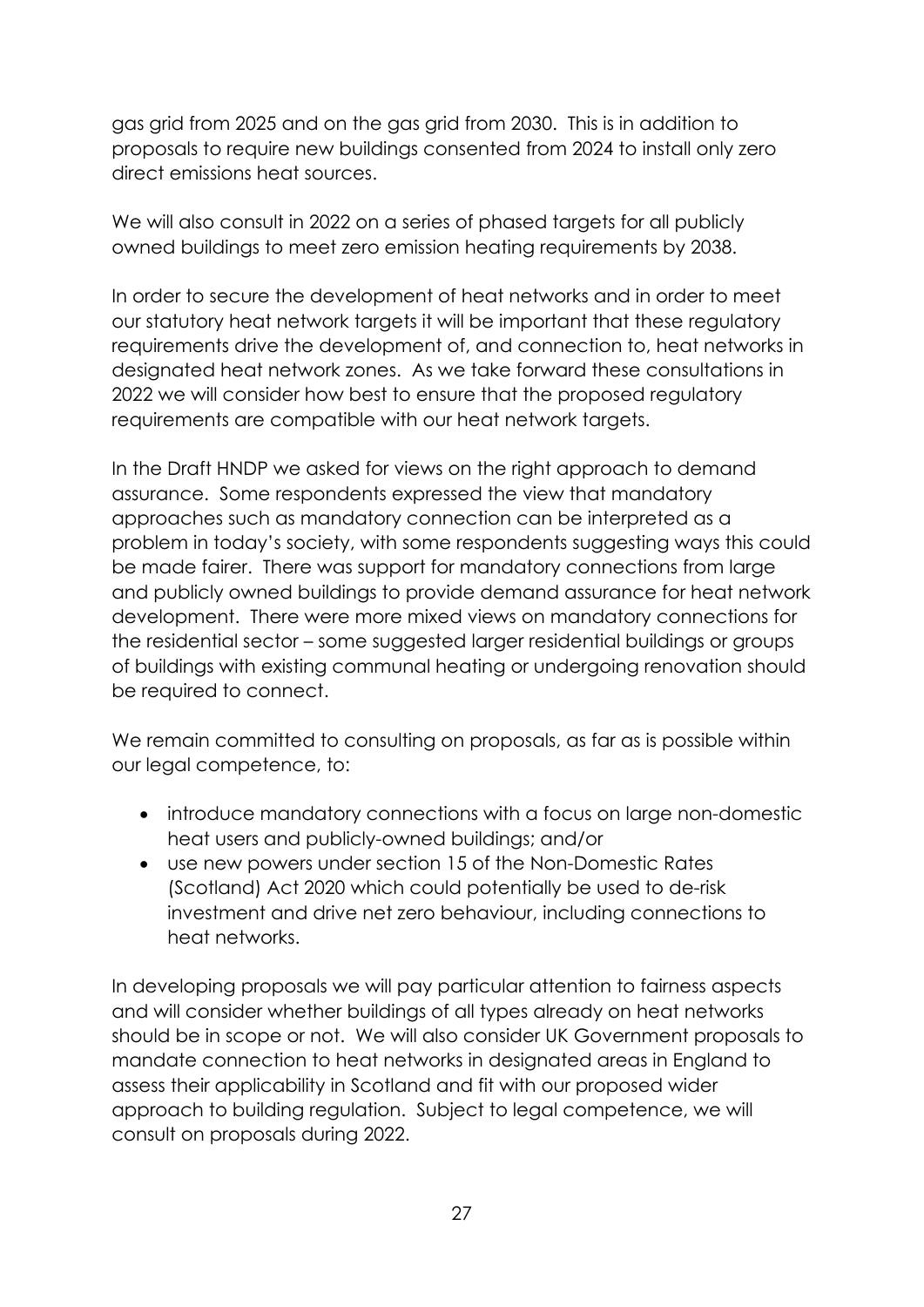# <span id="page-31-0"></span>**Chapter 5: Wider policy framework**

# <span id="page-31-1"></span>**Contribution to eradicating fuel poverty**

Heat networks can, under certain conditions, help to reduce expenditure on heating. The Competition and Markets Authority (CMA) found that up to 90% of heat network customers enjoy similar, or lower, bills than those with standard gas boilers<sup>x</sup> and heat networks can cut both emissions and bills. The CMA analysis compared customers of heat networks, which were almost exclusively gas-fuelled, with households using individual gas boilers. We will undertake further analysis to more fully understand the expected running costs of heat networks supplied by zero emission or surplus sources of heat.

Respondents to the Draft HNDP identified alleviating fuel poverty whilst moving to heat networks, and low carbon heating more generally, as a challenge. Some respondents were keen to point out that fuel poverty is a complex issue with a number of different drivers, and that low carbon heating technologies are not the only means of addressing it. A small number of respondents did, however, frame the heat transition as a potential opportunity to address fuel poverty. In particular energy efficiency retrofit of the existing building stock was routinely raised by respondents across questions as essential to reducing heat demand and fuel poverty.

The cost of operating a heat network, and thence the costs passed onto consumers, in part relate to the wholesale cost of any energy input for the heat source. As such the operating costs can fluctuate along with gas and electricity prices, where these sources of energy are used. There are examples<sup>13</sup> of heat networks in Scotland and further afield which use a mix of heat sources and large scale storage to reduce customers' heat costs.

Efficiency and therefore operating costs can also be affected by the temperature of the network – with lower temperature networks generally loosing less heat. Improved energy efficiency of connected buildings can therefore be a factor in lowering network operating temperatures and reducing operating costs.

The Heat in Buildings Strategyxi has set out guiding principles to ensure alignment of heat in buildings programmes with fuel poverty objectives14. We

1

<sup>&</sup>lt;sup>13</sup> Examples include heat networks in Lerwick, Skagen, 8 others in Denmark associated with solar thermal and large scale storage including in Silkeborg.

<sup>14</sup> See Chapter 2, Contribution to eradicating fuel poverty section.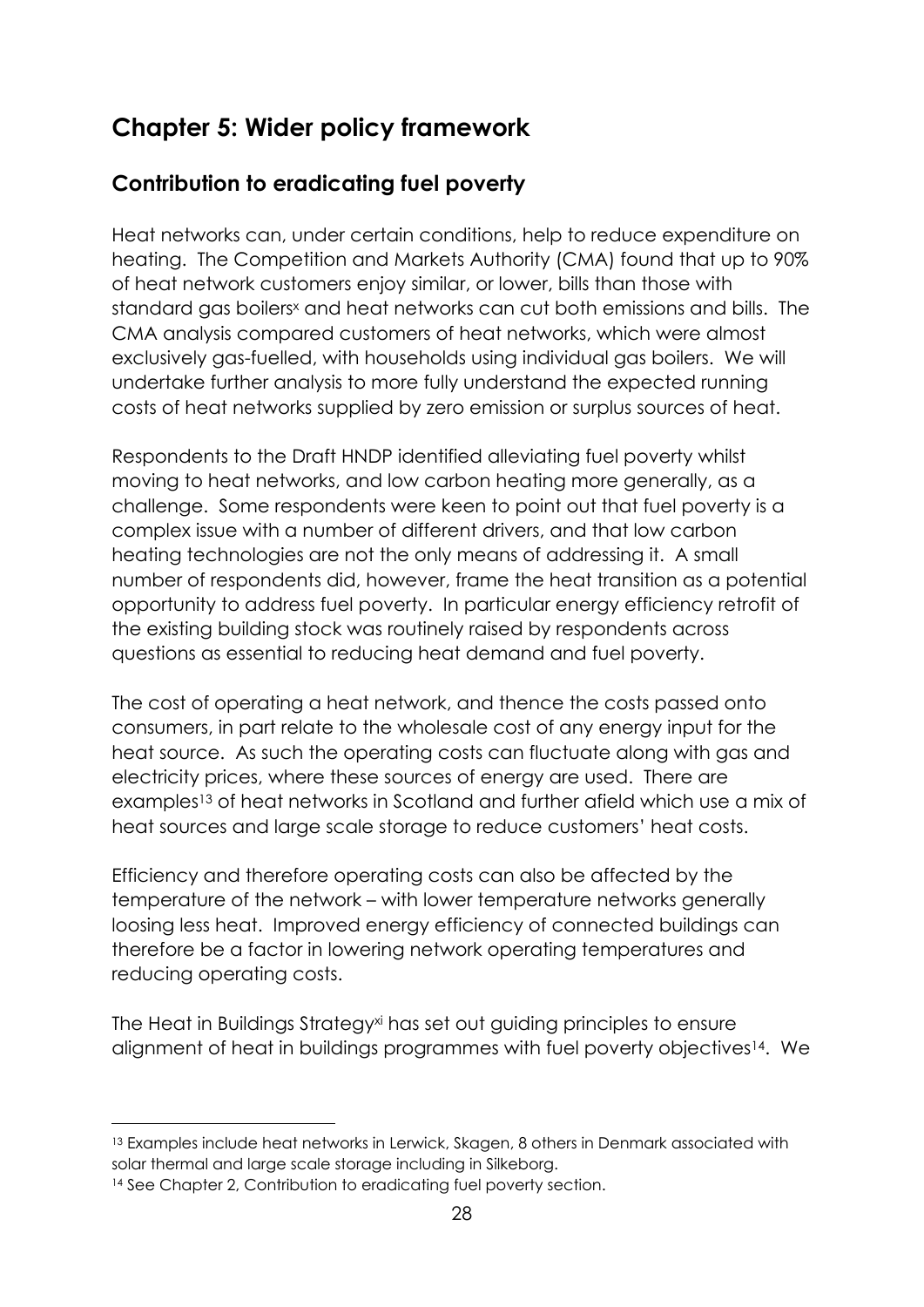will use these principles in developing regulation and to guide the operation of our capital programmes.

Our Fuel Poverty Strategyxii was published on 23 December 2021 and sets out actions to tackle each of the four drivers of fuel poverty: poor energy efficiency of the home; high energy costs; low household income; and how energy is used in the home.

We will work with the Scottish Fuel Poverty Advisory Panel, appointed by Ministers in December 2021, as we bring forward regulation under the 2021 Act so that it supports efforts to eradicate fuel poverty and to ensure it does not adversely impact those in or at risk of fuel poverty. Furthermore, we will work with the Advisory Panel to identify where heat networks could help to reduce the depth and rate of fuel poverty, contributing to meeting our ambitious targets.

### <span id="page-32-0"></span>**Waste and surplus heat**

1

As we transition to a net-zero economy it will become increasingly important that we use resources efficiently. This includes maximising the use of surplus or waste heat, which at present goes unused. A recent ClimateXChange studyxiii identified a waste heat potential of about 1,677 GWh across some 932 sites in Scotland, including from distilleries, wastewater treatment facilities, bakeries and many other sectors.

Surplus or waste heat is rarely fully utilised in Scotland, even though heat recovery can significantly increase the overall energy efficiency and energy recovery of facilities. We wish to see the opportunities fully explored for cost effective heat recovery and its use offsite, once onsite usage has been taken into account.

Information is key to facilitating this process. Some respondents to the consultation on the Draft HNDP cited a better understanding of the potential of waste heat sources as necessary and some raised the issue of access to waste heat. One respondent suggested that waste heat sources should be mandated to connect to an available network and another that they be required to supply heat.

Energy from Waste (EfW)<sup>15</sup> facilities are among the largest single sources of surplus or waste heat in Scotland. Currently there are 8 EfW facilities under

<sup>&</sup>lt;sup>15</sup> EfW is the process of creating energy, in the form of electricity and/or heat, from incinerating waste, specifically residual (non-recyclable) waste – see: [Scottish Environment Protection Agency -](https://www.sepa.org.uk/media/28979/energy-from-waste_faqs.pdf) energy from waste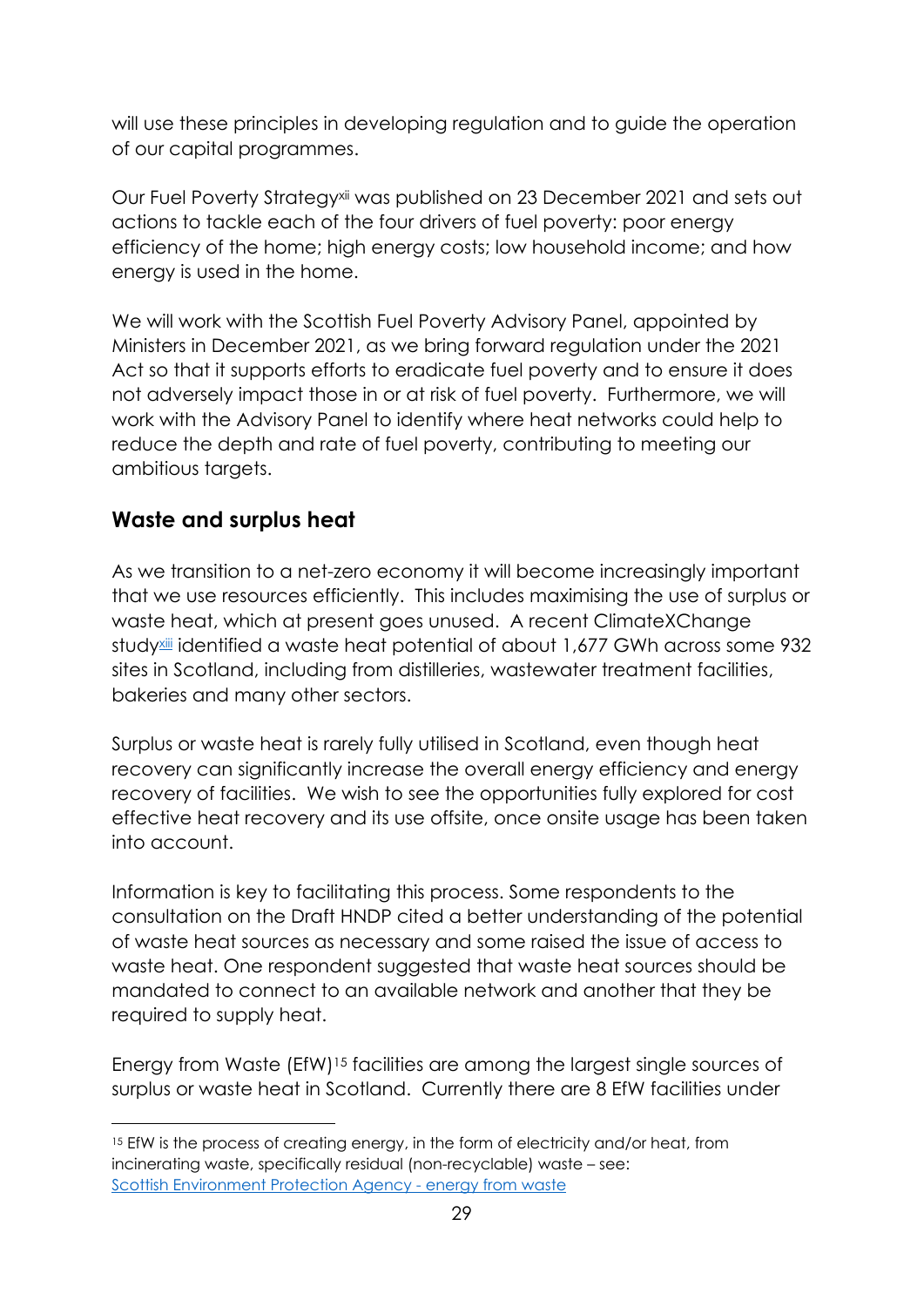construction or in operation in Scotland, with a further facility in Westfield, Ballingray in Fife expected to begin construction soon. Since 2014 all EfW facilities have been required to prepare detailed heat and power plans in order to identify opportunities for local use of heat from the facility.

There are examples of surplus or waste heat use at Lerwick, Grangemouth, Shawfair in Midlothian and Torry in Aberdeen. However, significant amounts of heat go unused at some of these and other facilities. A key reason that heat is not recovered is that there are insufficient commercial opportunities to incentivise recovery, in particular the lack of potential heat customers and absence of an adjacent heat network. Equally, there are no legal requirements and limited incentives to recover and use surplus or waste heat.

As an initial step, we will consider introducing a requirement for potential heat suppliers – for the type of heat source where heat can be cost effectively recovered and supplied – to provide information when formally requested to provide it; and that this information be shared with relevant authorities and relevant licenced heat network providers.

We will also engage with the UK Government on its equivalent proposals *xiv* which include powers to require:

- owners of heat sources (such as thermal power stations and industrial and commercial sites which could be used to supply heat networks) provide information to a Zoning Coordinator.
- heat sources to connect to a heat network (provided it is technically and economically viable).

This year we will work with stakeholders to further develop proposals for consultation on the provision of information on potential waste heat sources and any further measures considered necessary to increase the utilisation of surplus or waste heat. This consultation will include which potential heat suppliers would be in scope of any proposals.

We will also make available to local authorities, by Winter 2022/23, further information on the availability of surplus or waste heat to support the identification of heat network zones and the development of LHEES.

### <span id="page-33-0"></span>**Skills and supply chain**

Unlocking investment in the supply chain must start with clear demand for its products and services. Our investment of at least £1.8 billion for heat and energy efficiency projects over the course of this Parliament, as outlined in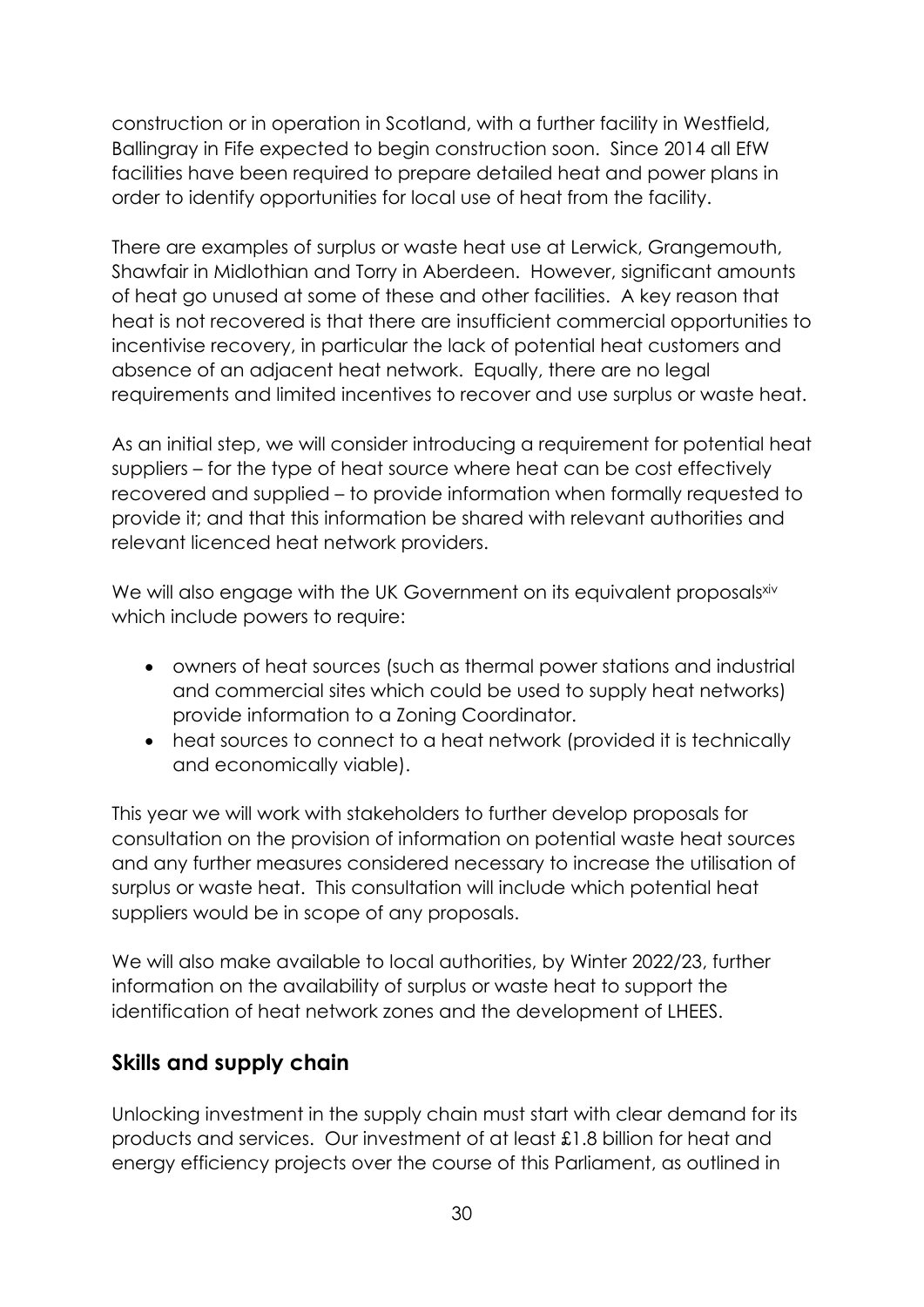the Heat in Buildings Strategy, aims to strengthen demand and support an increase in jobs and skilled workers.

We will work with industry to co-produce a new 'Heat in Buildings Supply Chain Delivery Plan' later in 2022 specifically focussed on strengthening the broad supply chains needed to deliver at the pace and scale we need. We will continue to work with the sector to support the development of skills and the supply chain for heat networks that some respondents to the consultation on the Draft HNDP suggested was needed.

Around 60 companies in Scotland are active in the heat networks sector, the majority of whom are civil engineering and construction contractors, most of which are large contractors that offer heat network contractor services as part of a range of construction services<sup>16</sup>.

The Climate Emergency Skills Action Plan (CESAP) sets out immediate actions to support the development of skills needed to meet the climate change challenge. Through CESAP we have established a Green Jobs Workforce Academy for existing employees, and those who are facing redundancy, to assess their existing skills and undertake the necessary upskilling and reskilling they need to secure green job opportunities as they emerge.

New skills and supply chains will be needed as we scale up the development of heat networks in Scotland. The Energy Saving Trust (EST) report "Heat Network Skills in Scotland" <sup>17</sup>, published in May 2020, identified skills gaps in the heat network supply chain, notably:

- project management of heat networks, delivery and operation
- heat network design

 $\overline{a}$ 

- installation and optimisation of heat networks
- technical operation and maintenance.

To build on this work, and to better understand potential skills gaps, we have partnered with Scottish Renewables and Skills Development Scotland to undertake a "Heat in Buildings Workforce Assessment Project". This project will help us to better understand the timing of required workforce growth across the heat and energy efficiency sectors, including the heat network industry. This will help us plan how best to support people transitioning into key roles.

<sup>16</sup> Source: as yet unpublished research for Scottish Enterprise by Delta EE

<sup>17</sup> [Research to help the supply chain -](https://energysavingtrust.org.uk/service/supply-chain-research/) Energy Saving Trust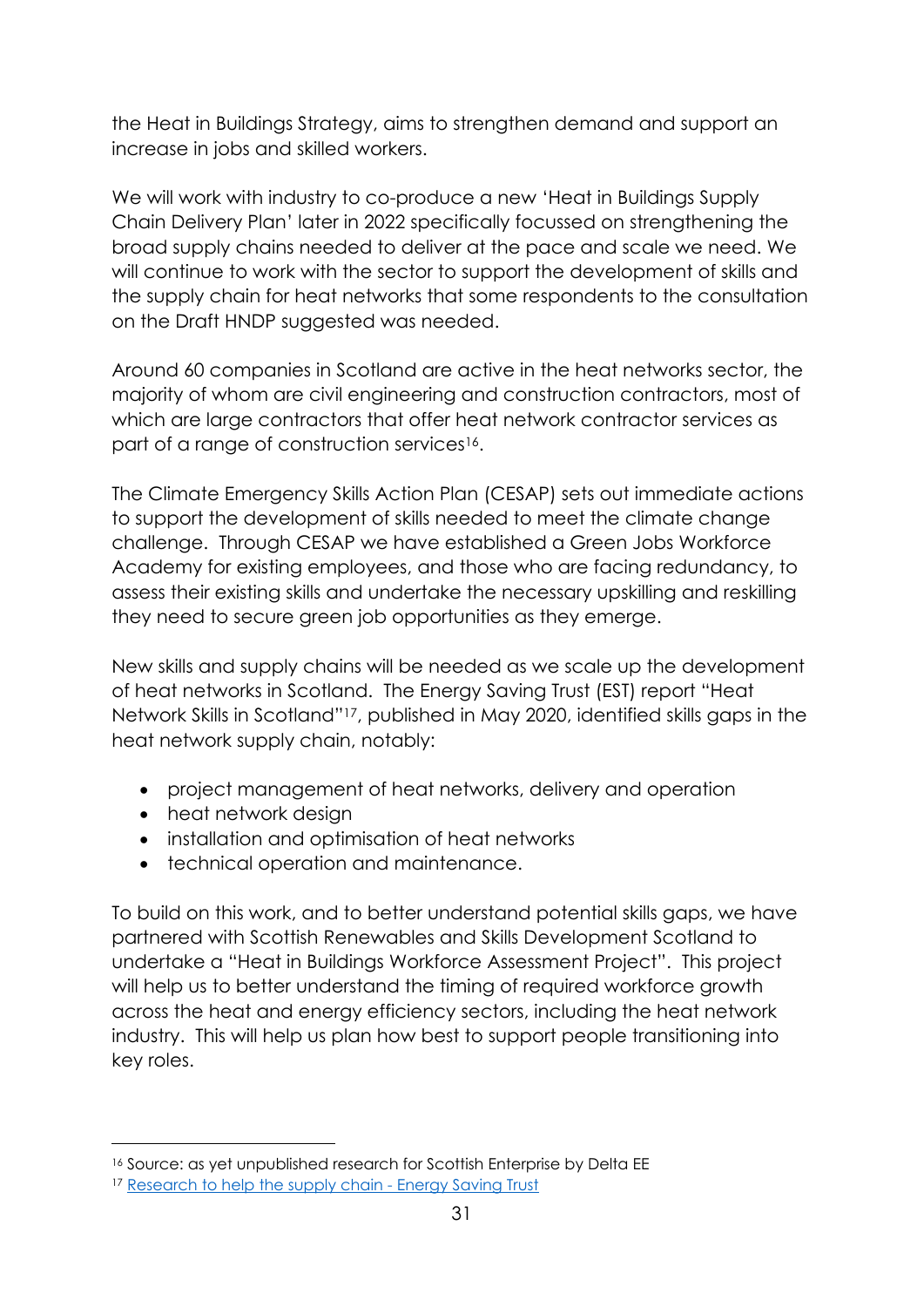It will be important to ensure that the workforce and skills needed to develop, operate and maintain heat networks are available right across Scotland. This will include improving access to the necessary skills and trades in our most remote and island communities, and ensuring local authorities have the necessary skills and expertise to drive development of heat networks.

In addition, in developing technical standards (see Chapter 3), the long-term intention is to develop standards against which certification can take place. This may provide additional opportunities for further qualifications in Scotland.

### <span id="page-35-0"></span>**Non-domestic rates**

To help support and encourage investment in green heat networks the Non-Domestic Rates (District Heating Relief and Renewable Energy Generation Relief) (Scotland) Amendment Regulations 2021 introduced a 90% relief from non-domestic rates until 31 March 2024 for new networks run from renewable sources. This is in addition to the existing 50% relief that is in place for all heat networks. This relief is guaranteed to continue until 2032.

These reliefs help to support the business case for new networks by reducing their operational costs.

We note that the non-domestic rates reliefs were welcomed by some respondents to the consultation with some of those suggesting extending to the 2030s. We will continue to monitor the use of reliefs by heat networks and make adjustments as necessary.

Concerns about the valuation methodology generally applied to district heat networks has been raised in the past. Valuations are carried out by Scottish assessors who are independent of the Scottish Government, based on existing statute and case law. Appeals may be made to independent valuation appeal committees.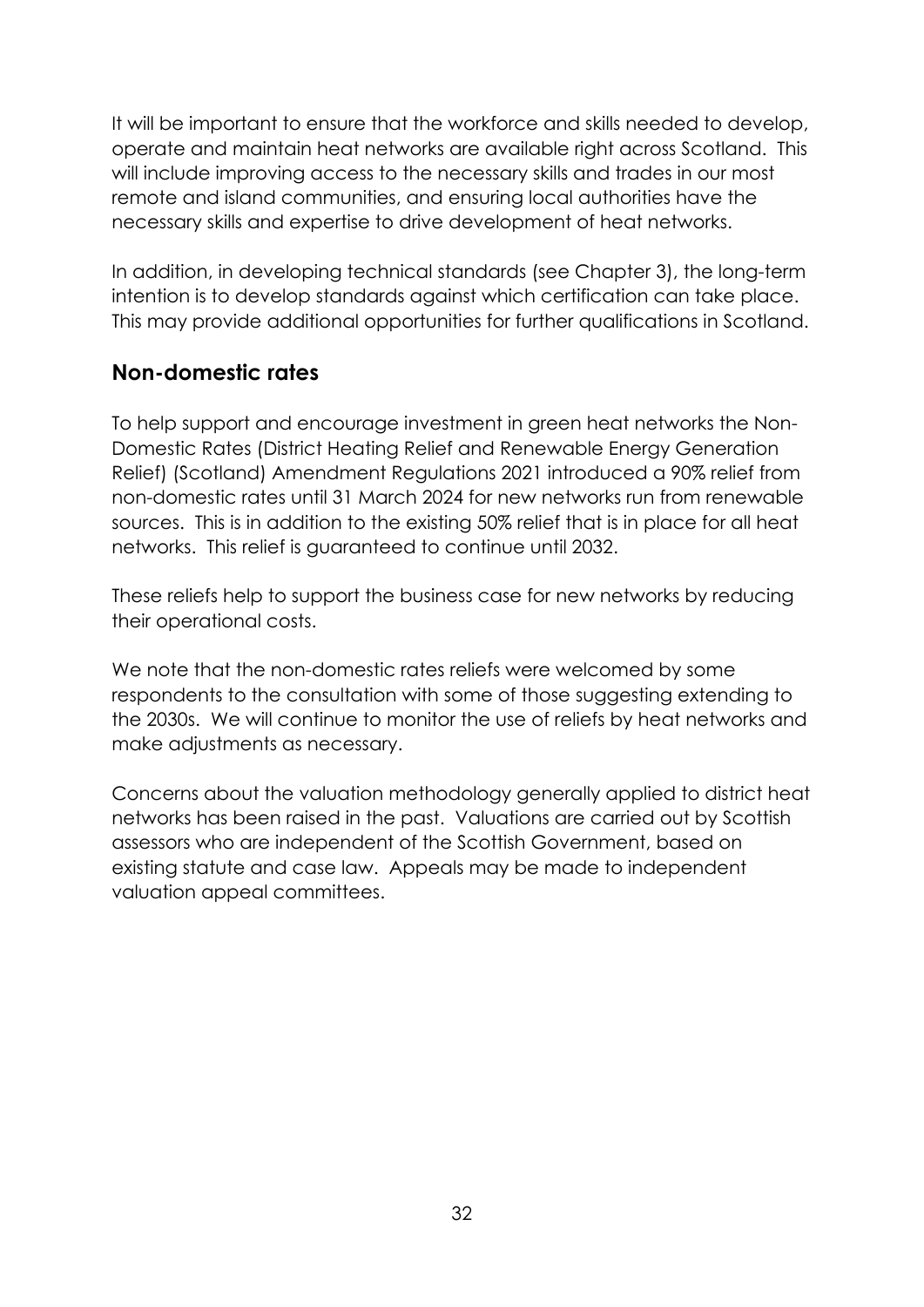# <span id="page-36-0"></span>**Chapter 6: Capital programmes and delivery mechanisms**

### <span id="page-36-1"></span>**Project development**

Currently there is a weak and undeveloped pipeline of heat network projects. In order to accelerate the growth of heat networks in Scotland investing in the development of a project pipeline is essential.

To begin to develop a stronger project pipeline we will soon publish maps and data from the First National Assessment of Potential Heat Network Zones. This builds on the report "Opportunity Areas for District Heating Networks in the UK" and will further be supplemented by the work of local authorities on LHEES and heat network zoning (see Chapters 2 and 3). The Scottish Government will publish quarterly updates through our Heat Network Fund to demonstrate the current pipeline of projects in development that are receiving support through Scottish Government programmes. Together the outputs of the First National Assessment and the ongoing quarterly reporting form an initial heat networks investment prospectus.

Consultation responses to the Draft HNDP suggested a wide array of potential pre-capital support that may be helpful including knowledge sharing, supporting engagement with the private sector as well as expertise, advice and technical services.

We launched our £1 million Heat in Buildings Development Funding Invitation to assist with the development of a long-term pipeline for capital investment. This will provide resource funding to stimulate and accelerate the development of a pipeline of zero emissions heat projects for buildings, including heat networks, across Scotland. This funding is a forerunner to establishing a fuller Heat Networks Support Unit later this year. The support unit will be a key mechanism for supporting the development of a pipeline of projects. It will co-ordinate support across the public and private sectors to identify and nurture opportunities to install new heat networks or expand and decarbonise existing heat networks. This support will offer enhanced precapital support including the provision of:

- options appraisals and feasibility
- business cases
- financial expertise
- technical expertise
- legal expertise
- project management
- procurement expertise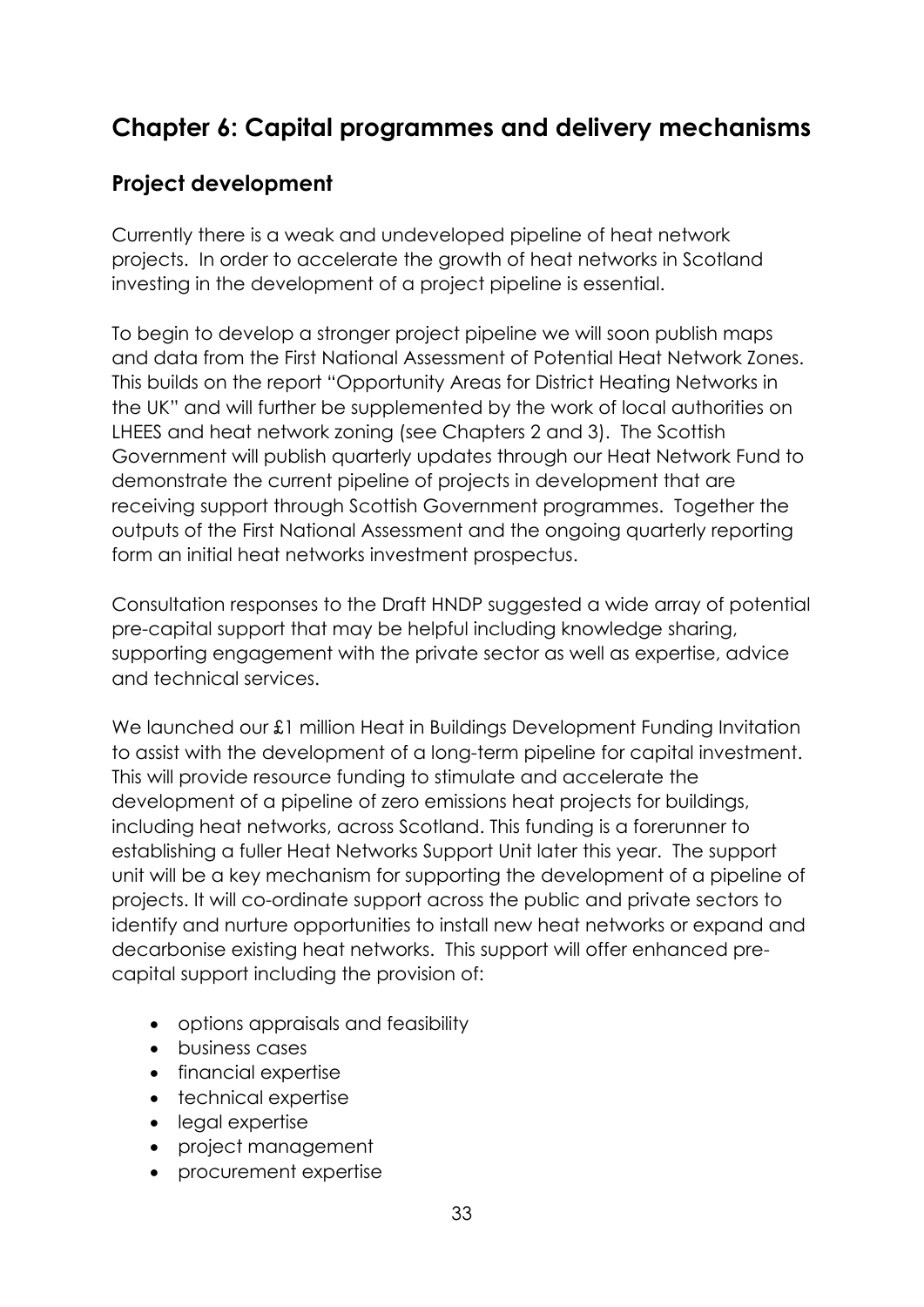In order to support knowledge sharing, as part of the formal closure of the Low Carbon Infrastructure Transition Programme (LCITP) in April 2022 information will be disseminated sharing details about a number of the projects that have been funded, 14 of which have been heat networks receiving over £40 million of funding. We will also establish a heat networks forum of heat network operators and associated practitioners.

We will support the development of community engagement and ownership or co-ownership of small heat networks where these are appropriate with a tailored package of support, handholding and advice, through our Community and Renewable Energy Scheme (CARES), delivered by Local Energy Scotland.

### <span id="page-37-0"></span>**Capital support**

We launched the new £300 million Scotland's Heat Network Fund in February 2022. It offers long-term support to enable the delivery of heat networks by making capital grant funding available to public and private sector organisations. Projects will be required to demonstrate that their heat network can provide heat at an affordable cost to consumers and can support the eradication of fuel poverty.

Scotland's Heat Network Fund provides funding for the following types of projects across Scotland:

- new zero emission heat networks, including communal heating systems
- expansion of existing heat networks, with requirements to install additional zero emission generation
- decarbonisation of existing fossil fuelled heat networks

Existing heat networks supplied by gas combined heat and power (CHP) may apply for a loan to extend their heat network, with grant funding available for zero emissions systems which alongside future regulation will encourage conversion away from fossil fuel systems.

We will seek to drive value for money and financial sustainability and encourage private investment. The Fund takes a 'toolbox' approach to financing heat projects, deploying a variety of financing mechanisms to provide tailored support. These financing mechanisms will include grants, repayable assistance and loans.

The new scheme is flexible, matching levels of support required, the maturity and risk of technologies and the commercial needs of projects.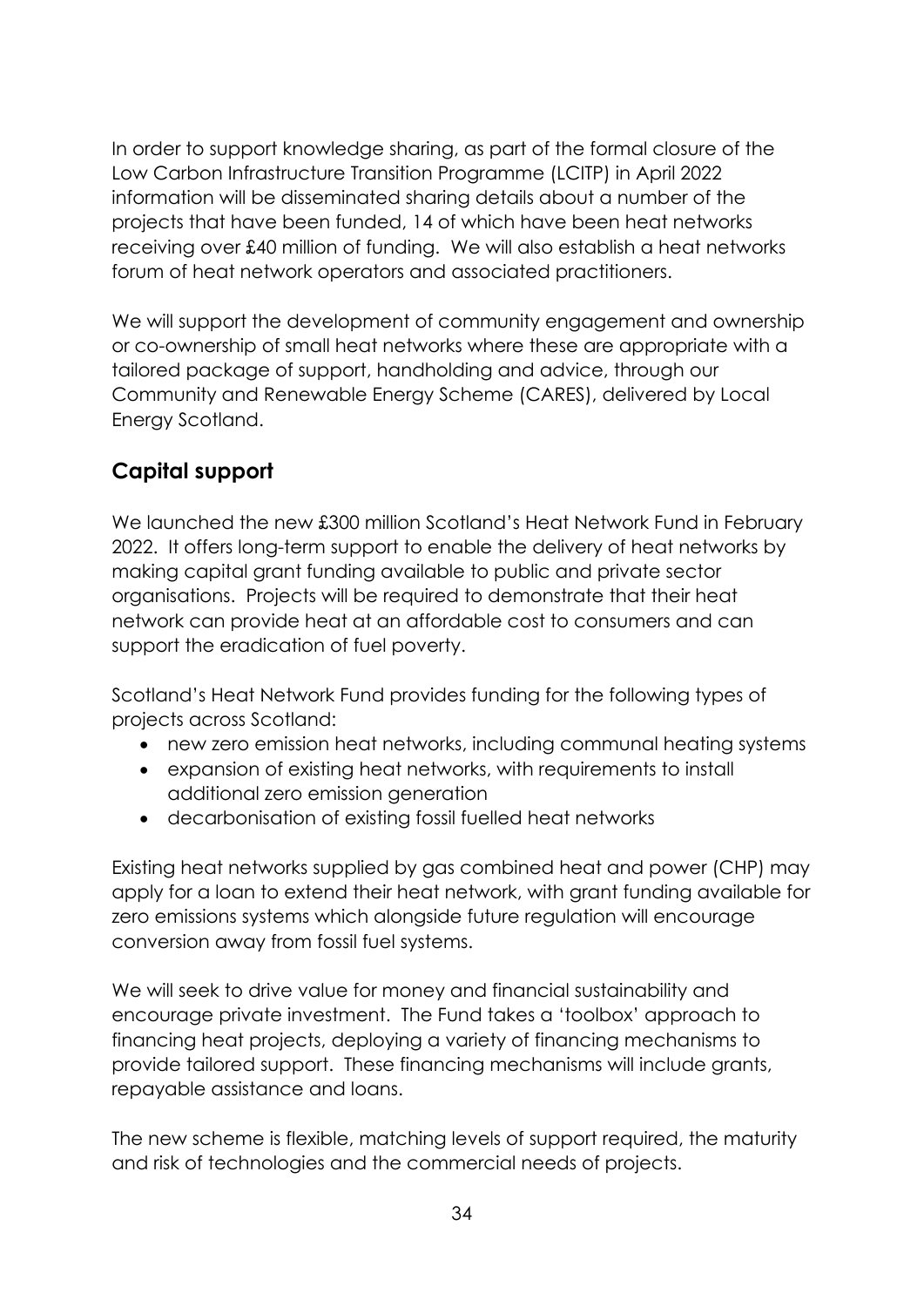Scotland's Heat Network Fund will remain open to applications throughout the year and over the course of the parliamentary session. Funding will be awarded on a competitive basis against the funds criteria and will be available until the total fund value has been reached.

The Heat Network Fund websitexv provides details including objectives, eligibility criteria, conditions of funding and the application process.

We will continue to offer supplementary financial support to local authorities, social landlords, SMEs and energy service companies (ESCOs) with fewer than 250 employees through the District Heating Loan Fund (DHLF). The DHLF provides low interest unsecured loans with repayment terms up to 15 years. In addition, local authorities will be able to access funding via the Green Growth Acceleratorxvi model.

### <span id="page-38-0"></span>**Green Growth Accelerator**

The Green Growth Accelerator (GGA) programme, launched in June 2021, provides a catalyst for public and private investment in low carbon infrastructure projects across Scotland. The programme builds on the current Growth Accelerator model and aims to unlock £200 million of low carbon capital investment that supports our transition to net zero. The GGA is a revenue financial model in which a local authority commits to deliver defined, measurable outcomes that are enabled or underpinned by investment in infrastructure and is designed to incentivise local authorities to drive transformative change.

The Scottish Government is working closely with COSLA, local authorities and the Scottish Futures Trust to learn from a group of pathfinder projects and will consider the applicability of the funding for heat networks moving forward.

# <span id="page-38-1"></span>**Building level support**

For individual property owners wanting to connect to a nearby heat network, interest free and low cost loans are available from both Home Energy Scotland and the Energy Efficiency Business Support Service, subject to eligibility. Support is also available through the Community and Renewable Energy Scheme for community buildings to connect to a nearby heat network.

Additionally we have recently announced that the Social Housing Net Zero Heat Fund has launched a development call, to support Registered Social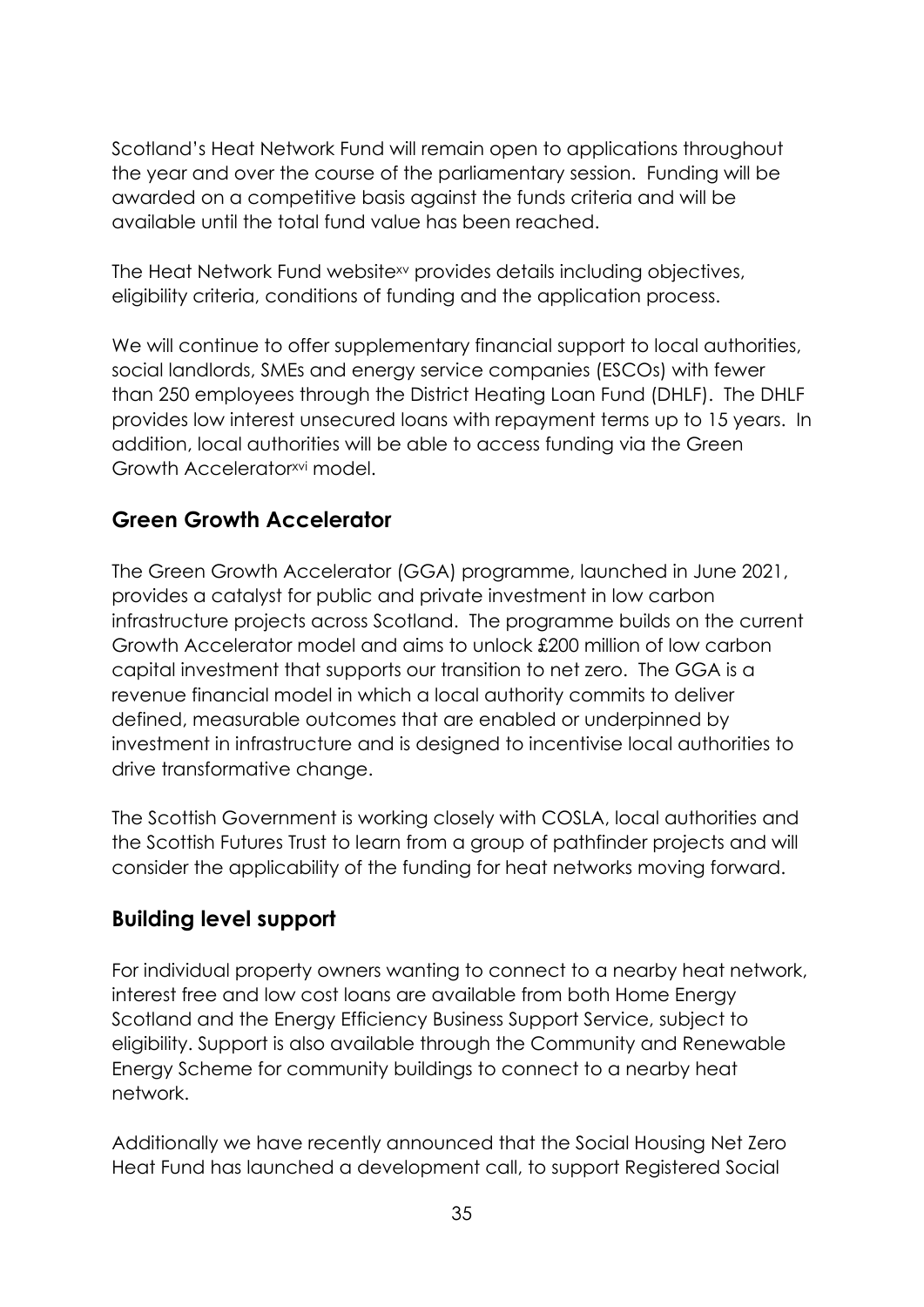Landlords (RSLs) to produce investment grade business plans. Connection to an existing heat network would be an eligible project. Reflecting the fabric first theme raised by many respondents during the consultation on the Draft HNDP, and supporting social landlords to meet the Energy Efficiency Standard for Social Housing, we have also extended the fabric first energy efficiency only funding for RSLs until 30 March 2024, with a condition that homes benefiting from this support install or connect to zero emissions heating by 2032.

We are supportive of the deployment of zero emission heat measures such as heat pumps, and at the same time keen that Scottish Government investment in the decarbonisation of heat supports and does not undermine the viability of strategically important heat network zones. In most cases within a zone we expect a connection to a heat network will be the best solution to make homes and non-domestic buildings warm and less expensive to heat in the long term.

We will continue to review the interaction between the different schemes of support available, including our own programmes, to ensure that these enable the best delivery option for communities, as well as individual households and businesses.

### <span id="page-39-0"></span>**National Public Energy Agency**

We are committed to establishing a National Public Energy Agency to accelerate the transformational change in how we heat and use energy in homes and buildings. To achieve this, the Agency will have a remit to raise public understanding and awareness, co-ordinate delivery of investment, and coordinate national, regional and local government delivery of heat decarbonisation and energy efficiency rollout. We will establish the Agency first as a virtual agency by September 2022, and transition to a dedicated body by September 2025. We will set out the role of the Agency in delivering support for heat networks as part of the transition process.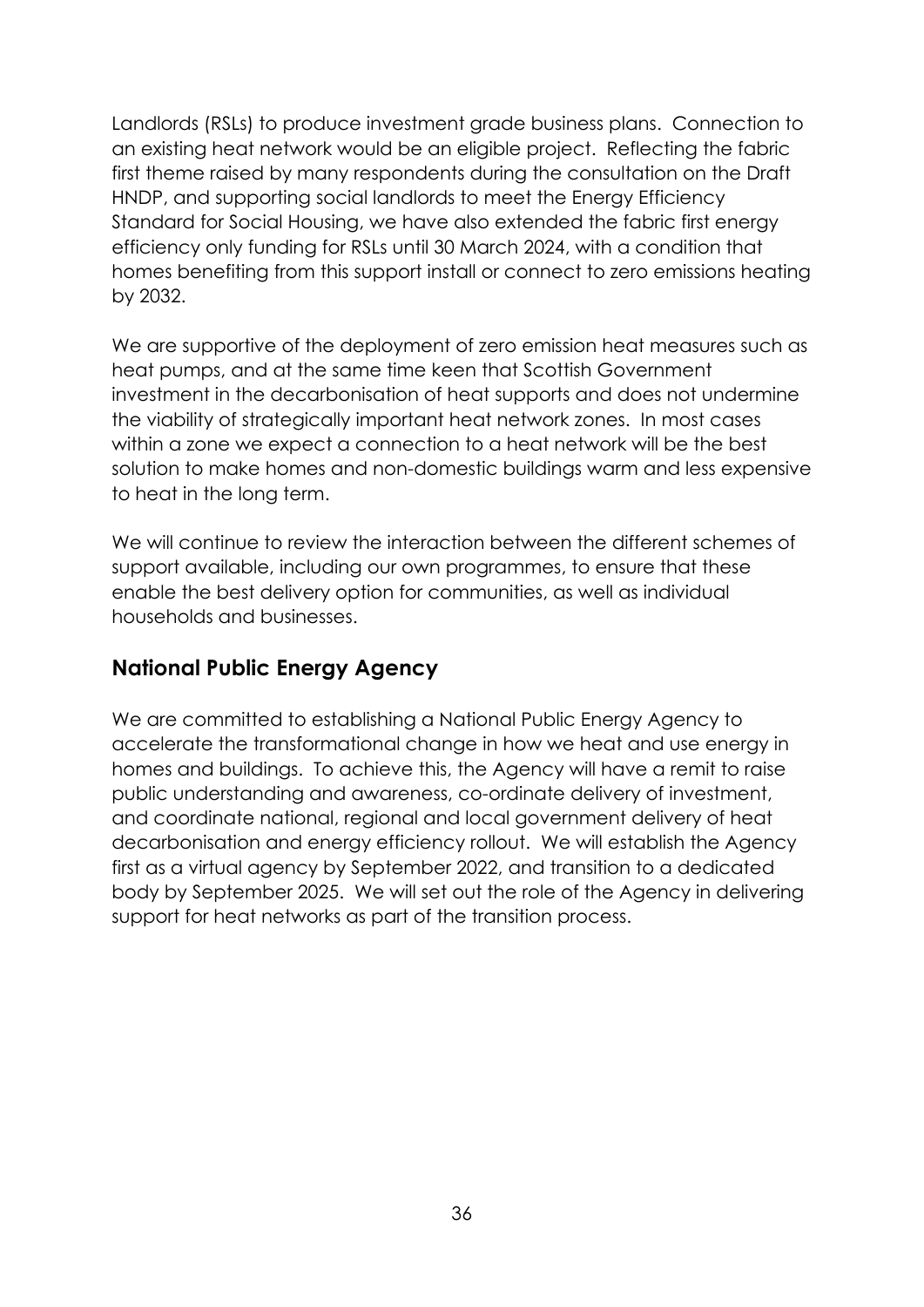# <span id="page-40-0"></span>**Chapter 7: Monitoring and reporting**

### <span id="page-40-1"></span>**Review of the Delivery Plan and reporting progress against targets**

As required by the 2021 Act, we will review the Heat Networks Delivery Plan and report every 2 years on the heat output of heat networks and emissions savings.

In order to underpin this national review and progress towards targets, heat network operators will need to report key information to the licensing authority. Data reporting requirements will be developed as part of work to develop the regulatory system and will be subject to consultation in due course. We will work with the sector to ensure these requirements are proportionate and do not put an undue burden on heat network operators.

### <span id="page-40-2"></span>**Monitoring the wider heat networks sector**

As the heat network sector develops in Scotland it will be important that we gather data and insights to better understand wider aspects of the heat network market and opportunities around it. We believe additional to reporting on heat produced and circulated by heat networks, it would be valuable to monitor a number of other key parameters, including:

- heat connected to and available to networks but not used
- distribution losses
- heat being used by heat network customers
- number of connections (customers) domestic and non-domestic

Furthermore, to ensure heat networks effectively integrate into the wider energy system, and to identify additional opportunities for integration and efficiency we believe it would be valuable to understand:

- linear heat densities of networks: an important feedback loop for assumptions on viable heat networks and identification / review of heat network zones
- storage capacity on heat networks: for understanding the role that heat networks play in providing an integrated low emission energy system, in particular in reducing peak electrical demand (and the associated generation and transmission costs of this)
- pipework (length, geolocation): providing an indication of the overall spread of heat networks, potential maintenance associated with it, etc. It is also important for heat network operators and other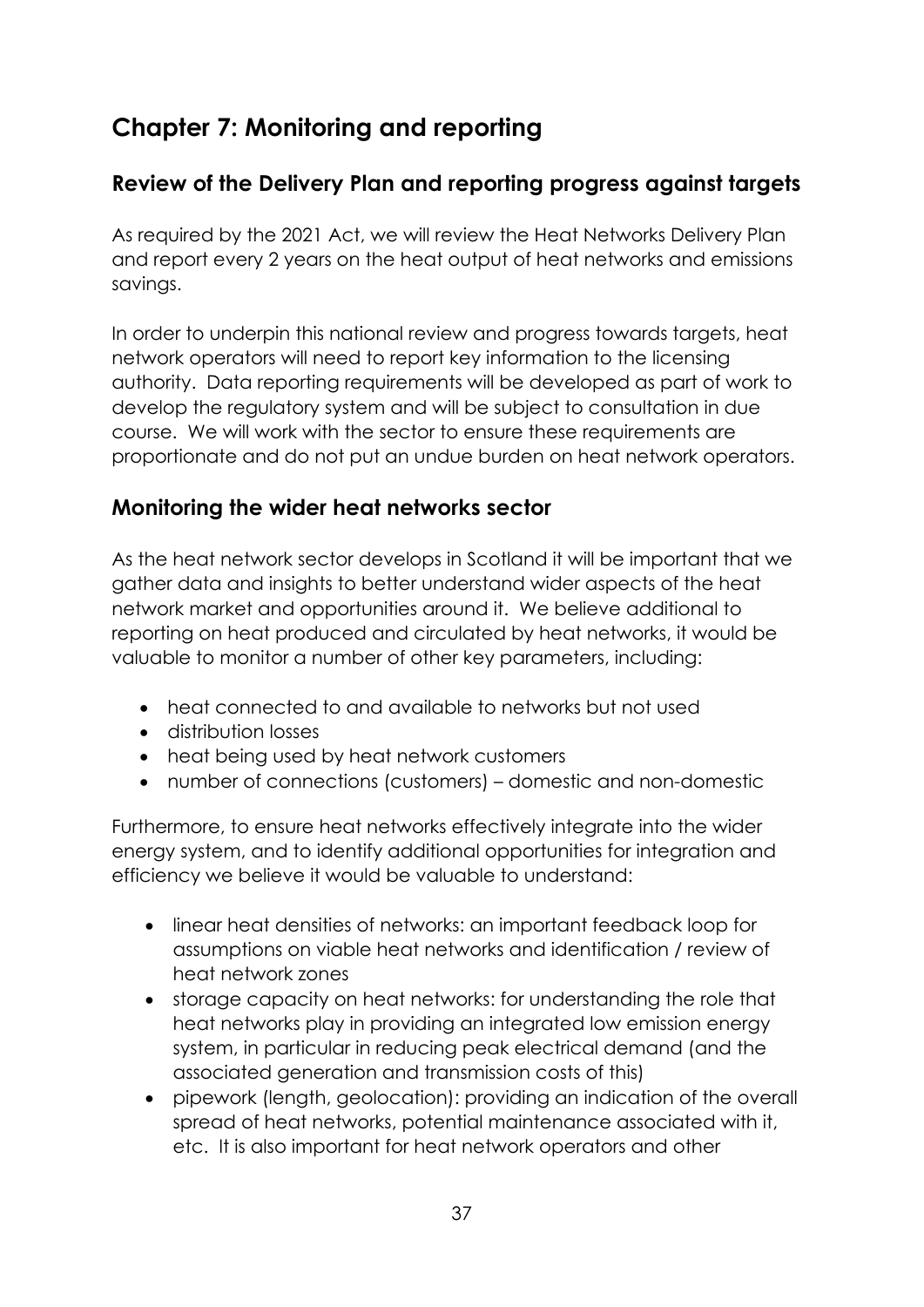development organisations to be able to accurately locate pipework through appropriate electronic geographic information

- operating temperatures (flow and return): which can have an impact on distribution losses, if and how a heat source can be used, requirements for substations and subnetworks, and the ability to (or amendments in order for) buildings to connect
- the parasitic electricity consumption (electricity consumed to pump water around heat networks) identifying additional (non-heat) energy losses from heat networks.

Responses to the Draft HNDP consultation were generally supportive of data collection, noting that it could:

- enable the ongoing development and efficient operation of the heat networks market in Scotland, including opportunities for integration;
- help improve the Scotland Heat Map; and
- support the development of public sector climate change strategies and reporting.

Respondents to the consultation noted that currently data in the sector is poor and that improving data standards and data availability would require significant support, including financial and resourcing support. Learning from countries with developed heat networks markets was also suggested as useful.

A number of different types of respondent highlighted the burden of data collection, some noting that additional burdens on operators would likely have cost impacts on end users/customers. Integration into existing data collection practices and automated data collection processes were also suggested as valuable and potentially a route to reducing the burden.

Respondents identified data missing from the proposed list which fell into the following four categories: project data; end user/customer data, including pricing structures; energy data; and other data, including number of jobs.

### <span id="page-41-0"></span>**Data for reporting and monitoring**

There are limitations to the data currently available on heat networks. There are a number of potential options for improving the data used to report against targets – both heat networks targets and their contribution to greenhouse gas emission reduction targets – as well as wider monitoring of heat networks in Scotland. These include surveys on heat networks and nondomestic buildings and options related to existing and future regulatory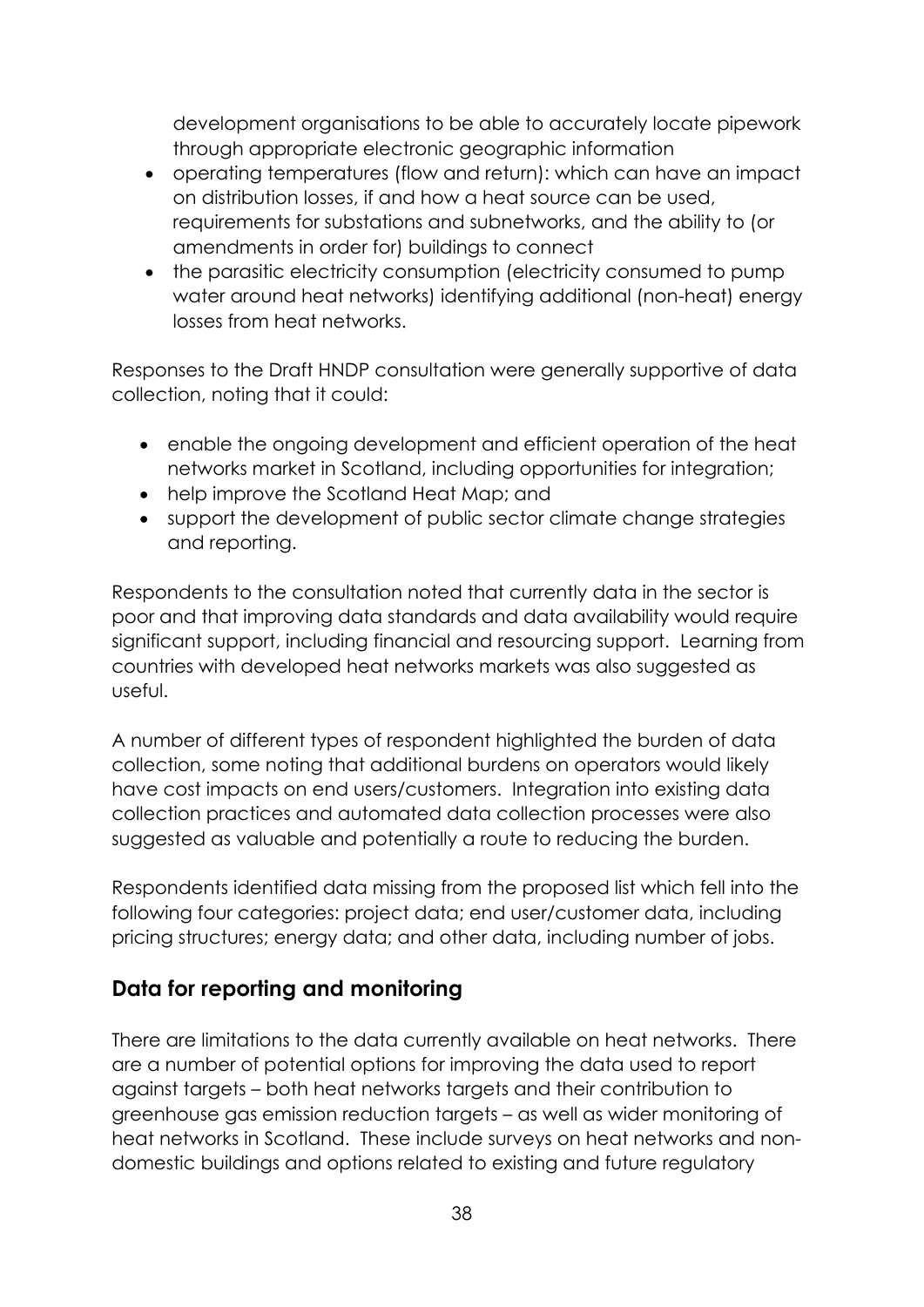systems<sup>18</sup>. The quality of these data may vary and will be available potentially at very different times.

As a starting point we will work with our delivery partners to survey heat network operators to support the provision of key data for some of the largest sites in Scotland, improving centrally held data during 2022.

Where possible we will seek to embed collection of wider networks sector data into the regulatory system provided by the 2021 Act, and in developing this regulatory system we will consider ways to reduce the burden of such reporting on the sector. Where this is not possible, we will work with the UK Government and key stakeholders to develop routes to report on and monitor the market.

In our onward work to improve data on the heat networks market we will consider in more detail the responses to the Draft HNDP.

As appropriate, key heat networks data will be included as part of our ongoing programme of improvement to the Scotland Heat Map.

1

<sup>18</sup> This could include the Heat Networks (Metering and Billing) Regulations, the 2021 Act (and secondary legislation to be developed) and any regulations resulting from UK Government proposals on the Heat Networks Market Framework.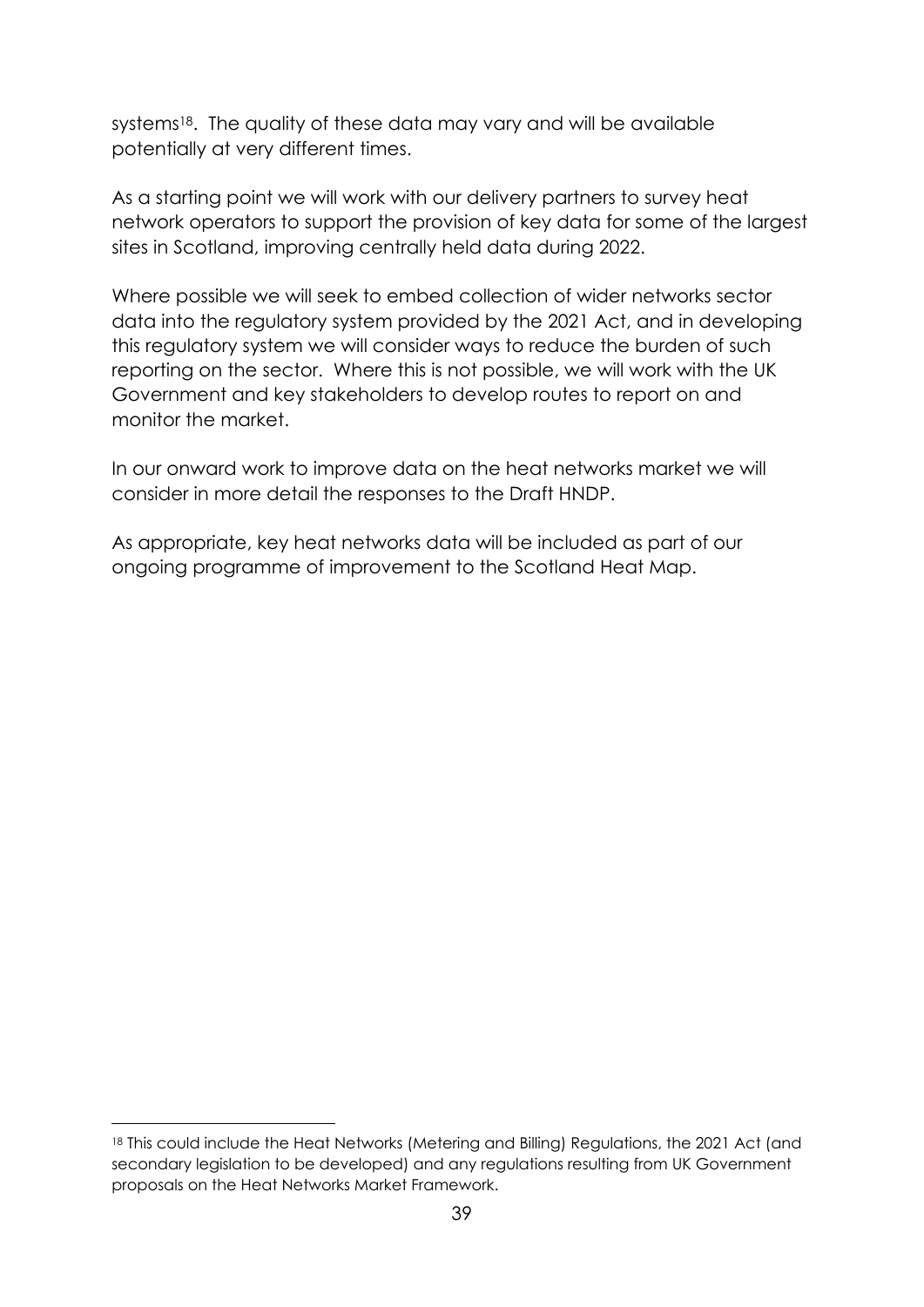# <span id="page-43-0"></span>**Chapter 8: Impact assessments and Strategic Environmental Assessment**

Alongside the Heat in Buildings Strategy (HBS) and during the passage of the Heat Networks (Scotland) Bill (the Bill), a series of impact assessments, including a Strategic Environmental Assessment, were developed and published. Specifically these were:

- equality impact assessment (EQIA) for the HBS<sup>xvii</sup> and for the Billxviii
- islands communities impact assessment (ICIA) for the HBSxix and for the **Bill**<sub>xx</sub>
- fairer Scotland duty (FSD) for the HBS<sup>xxi</sup> and for the Billxxii
- child rights and wellbeing impact assessment (CRWIA) for the HBS<sup>xxiii</sup>
- business and regulatory impact assessment (BRIA) for the HBS<sup>xxiv</sup> and for the Billxxy and
- strategic environmental assessment (SEA) environmental reportxxvi 19.

We will assess whether there is need for additional impact assessments beyond those carried out for the Heat in Buildings Strategy and the Heat Networks (Scotland) Bill as we progress work to implement individual provisions of the Heat Networks (Scotland) Act and the wider policy and delivery framework on heat networks.

As we deliver the HNDP we will take these impact assessments and the associated mitigating actions into account. We will give due regard to equalities, and shall not unfairly discriminate based on any protected characteristics, or particular challenges faced as a result of geography or connectivity (such as on islands).

 $\overline{a}$ 

<sup>&</sup>lt;sup>19</sup> The post adoption statement for the HBS SEA will be published soon and made available through the SEA Database.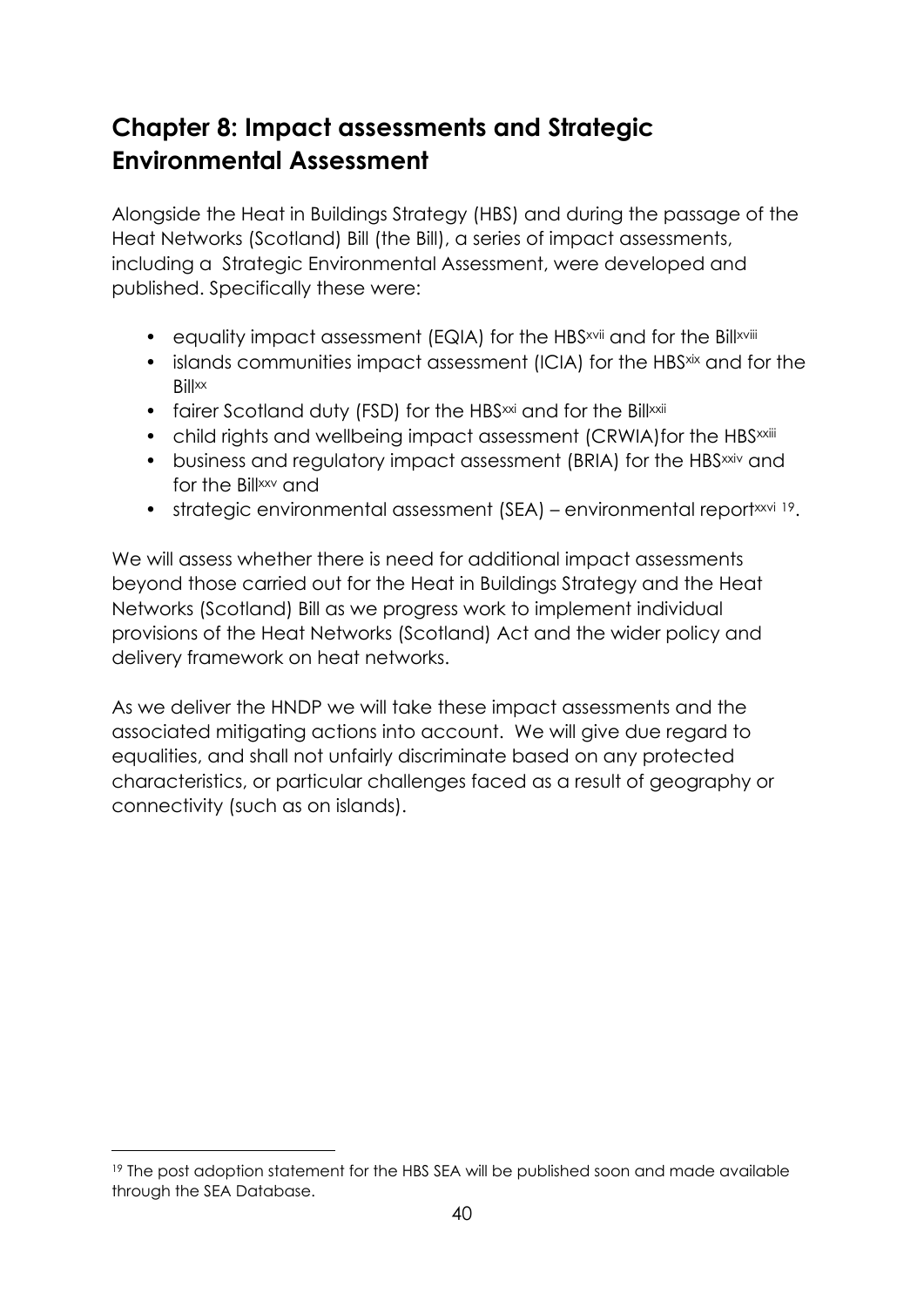# <span id="page-44-0"></span>**Annex A: Summary of actions we will take**

#### **Ambition and Targets**

• We will consult on a heat networks target for 2035 in early 2023. This will be set by 1 October 2023.

#### **Regulatory Regime**

- We will consult on building assessment reports and heat network zoning proposals, regulations and guidance in Summer 2022.
- We will consult on proposals and regulations for consenting and key heat network assets in early 2023.
- We will consult on proposals and regulations for permitting in early 2023.
- We will consult on proposals and regulations for licensing and powers of licence holders in early summer 2023.
- In 2022, we will commission work to test and develop an approach so that existing heat networks can develop Decarbonisation Plans, which we propose should be mandatory. We will publish a Local Authority Cost Strategy prior to the regulatory system becoming operational in 2024, and will work with local authorities and stakeholders to ensure the provision of relevant resources in order for local authorities to meet their duties under the 2021 Act.
- We will implement the Heat Networks (Scotland) Act 2021 to put in place a functioning regulatory regime by 2024.

#### **Guiding Development**

- We will update the LHEES methodology and related guidance to ensure that it fulfils the requirement to consider whether areas are particularly suitable for a heat network.
- We will develop a more detailed assessment to help local authorities determine whether an area is particularly suitable for a heat network ahead of designating a heat network zone.
- We will introduce a new Build Heat Standard requiring new buildings consented from 2024 to install only zero direct emission heat sources.
- Subject to devolved competence, we bring forward regulatory proposals to require the installation of zero or very near zero emissions heating systems in existing buildings.
- We will consult in 2022-23 on a series of phased targets for all publicly owned buildings to meet zero emission heating requirements by 2038.
- Subject to devolved competence, we will consult on proposals to address the issue of demand assurance. In doing so, we will consider the UK Government's proposals to mandate connection to heat networks in England.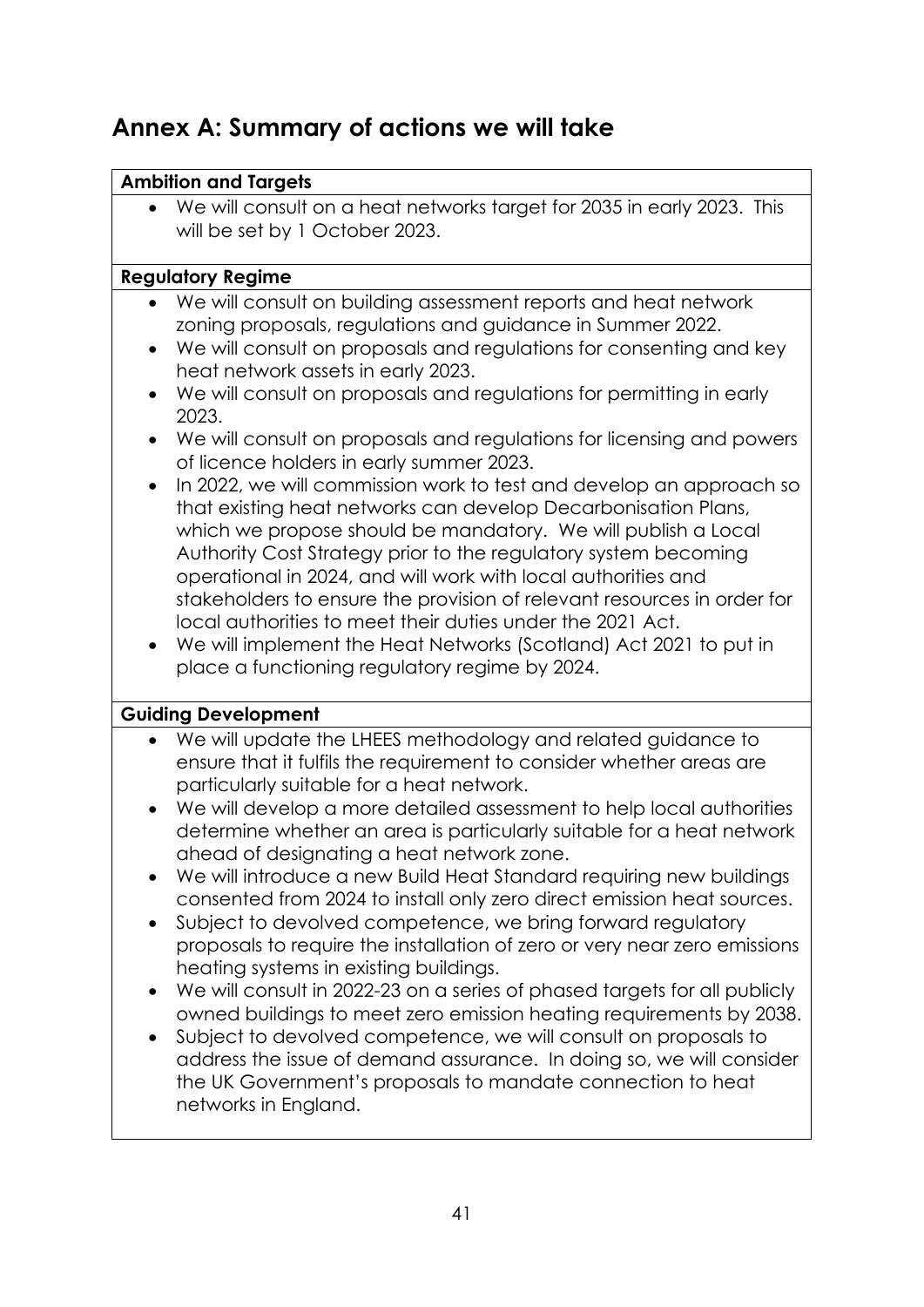#### **Wider Policy Framework**

- We will work with the Scottish Fuel Poverty Advisory Panel to ensure that the Heat Networks Delivery Plan (HNDP) supports efforts to eradicate fuel poverty.
- We will make available to local authorities further information on the availability of surplus or waste heat, to support the identification of heat network zones.
- We will work with stakeholders, and as relevant, consult on information provision and any further measures needed to increase the utilisation of surplus or waste heat via heat networks.
- We will work with industry to co-produce a new 'Heat in Buildings Supply Chain Delivery Plan' later in 2022, and we will continue to work with the sector to support the development of skills and the supply chain for heat networks.

#### **Capital Programmes and Delivery Mechanisms**

- We recently announced our £1 million Heat in Buildings Development Funding Invitation to assist with the development of a long-term pipeline for capital investment. This funding is a forerunner to establishing a fuller Heat Networks Support Unit later this year.
- We will establish a heat networks forum of heat network operators and associated practitioners.
- We will publish quarterly updates through our Heat Network Fund to demonstrate the current pipeline of projects.
- We will support the development of community engagement and ownership or co-ownership of small heat networks through our Community and Renewable Energy Scheme (CARES), delivered by Local Energy Scotland.
- We will invest £400 million to support the development of large-scale heat infrastructure, such as heat networks. Our £300 million Heat Network Fund launched in February 2022 is part of this new suite of delivery schemes.
- We will continue to offer a relief of 90% on Non-Domestic Rates for new networks run from renewable sources until 31 March 2024 and a 50% relief for all heat networks until 2032.
- We will establish a National Public Energy Agency, first as a virtual agency by September 2022, to accelerate the transformational change in how we heat and use energy in homes and buildings. The Agency will transition to a dedicated body by September 2025.

#### **Monitoring and reporting**

- We will review the HNDP every 2 years, and we will report on the heat output of heat networks as well as emissions savings.
- We will develop data reporting requirements for heat networks as part of work on the regulatory regime.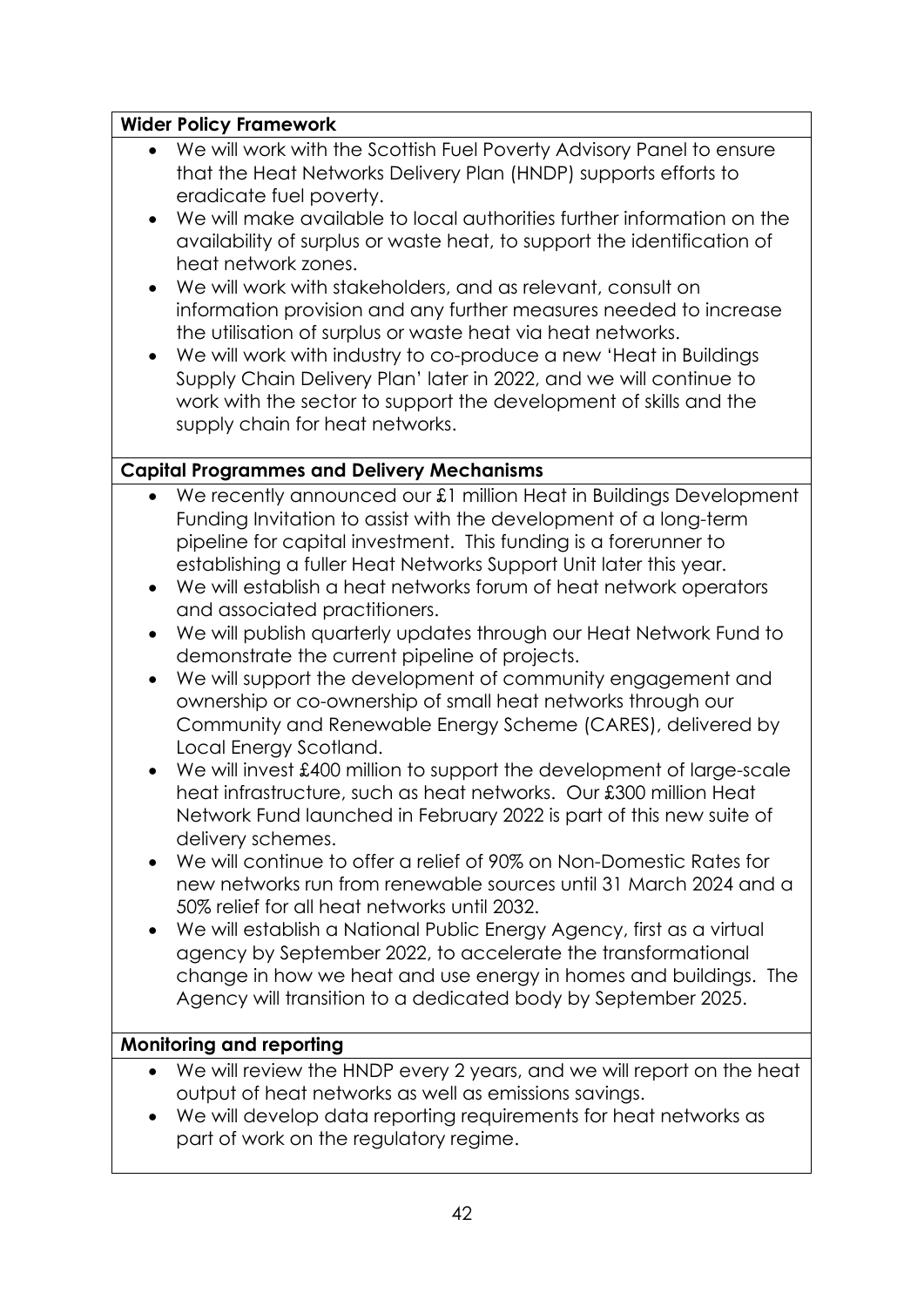# <span id="page-46-0"></span>**Annex B – Glossary of Terms and Acronyms**

**Third, fourth and fifth generation heat networks -** Third and fourth generation systems generally provide hot water at between 60 and 100 degrees Celsius and fifth generation systems generally operate at temperatures of up to 45 degrees Celsius.

**Anchor load -** Buildings with a large, reliable and long-term demand for heat, often with a stable and constant use profile, can act as anchors for a developing district heating networks. These anchor loads allow district heat networks to operate efficiently and provide the potential to extend the network to smaller existing heat users in the area.

**BAR -** Building assessment report

- **CESAP -** Climate Emergency Skills Action Plan
- **CHP -** Combined heat and power
- **CMA –** The Competition and Markets Authority
- **COSLA -** Convention of Scottish Local Authorities
- **DHLF -** District Heating Loan Fund
- **EfW -** Energy from Waste
- **ESCO -** Energy service company
- **EST -** The Energy Saving Trust
- **GGA -** Green Growth Accelerator
- **GW -** A unit of power equal to 1,000,000,000 watts
- **GWh -** A unit of energy equal to 1,000,000,000 watt hours

**Heat network -** Heat networks, as defined under the 2021 Act, include both district and communal heating:

• a **district heat network** is defined as a network by which thermal energy is distributed from one or more sources of production to more than one building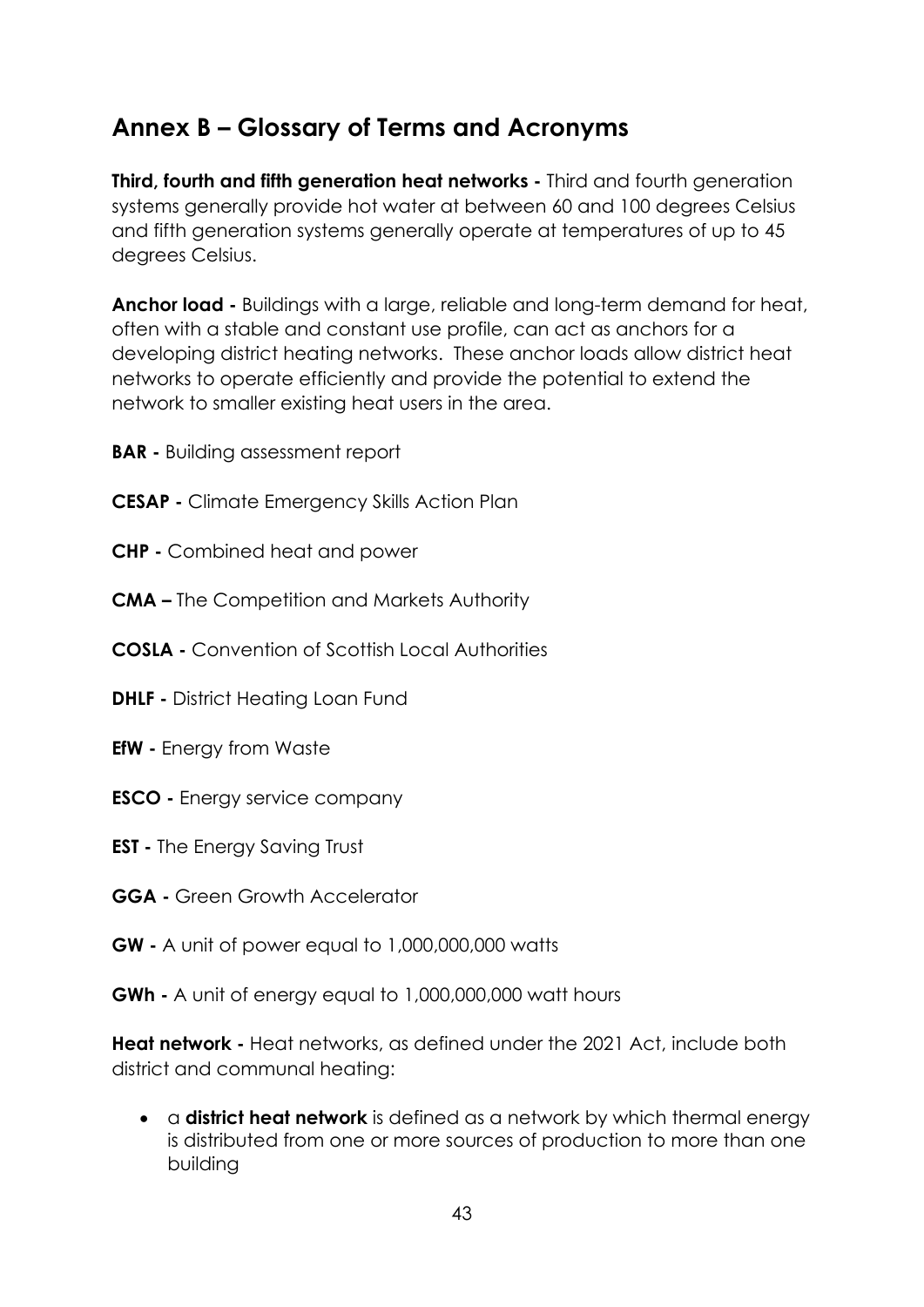• a **communal heating system** is a system by which thermal energy is distributed from one or more sources of production to one building comprising more than one building unit

Heat networks can provide heating, cooling, or steam for industrial processes.

**LCITP -** Low Carbon Infrastructure Transition Programme

**LHEES -** Local Heat and Energy Efficiency Strategies – strategies which aim to establish area-based plans and priorities for systematically improving the energy efficiency of buildings, and decarbonising heat.

**Ofgem -** The Office of Gas and Electricity Markets – a non-ministerial department of the UK Government, which acts as the independent regulator of the UK energy market.

**SME -** Small and medium-sized enterprises

**Terawatt (TW) -** A unit of power equal to 1,000,000,000,000 watts

**Terawatt hour (TWh) -** A unit of energy equal to 1,000,000,000,000 watt hours

**UK -** The United Kingdom

**Watt hour (Wh)** - A unit of energy (or work) equal to the energy of one watt operating for one hour, equivalent to 3600 joules

**Watt (W) -** An international standard unit of power, defined as one joule per second. Being a small unit, it is usually used as a multiple such as kilowatts, megawatts, gigawatts or terawatts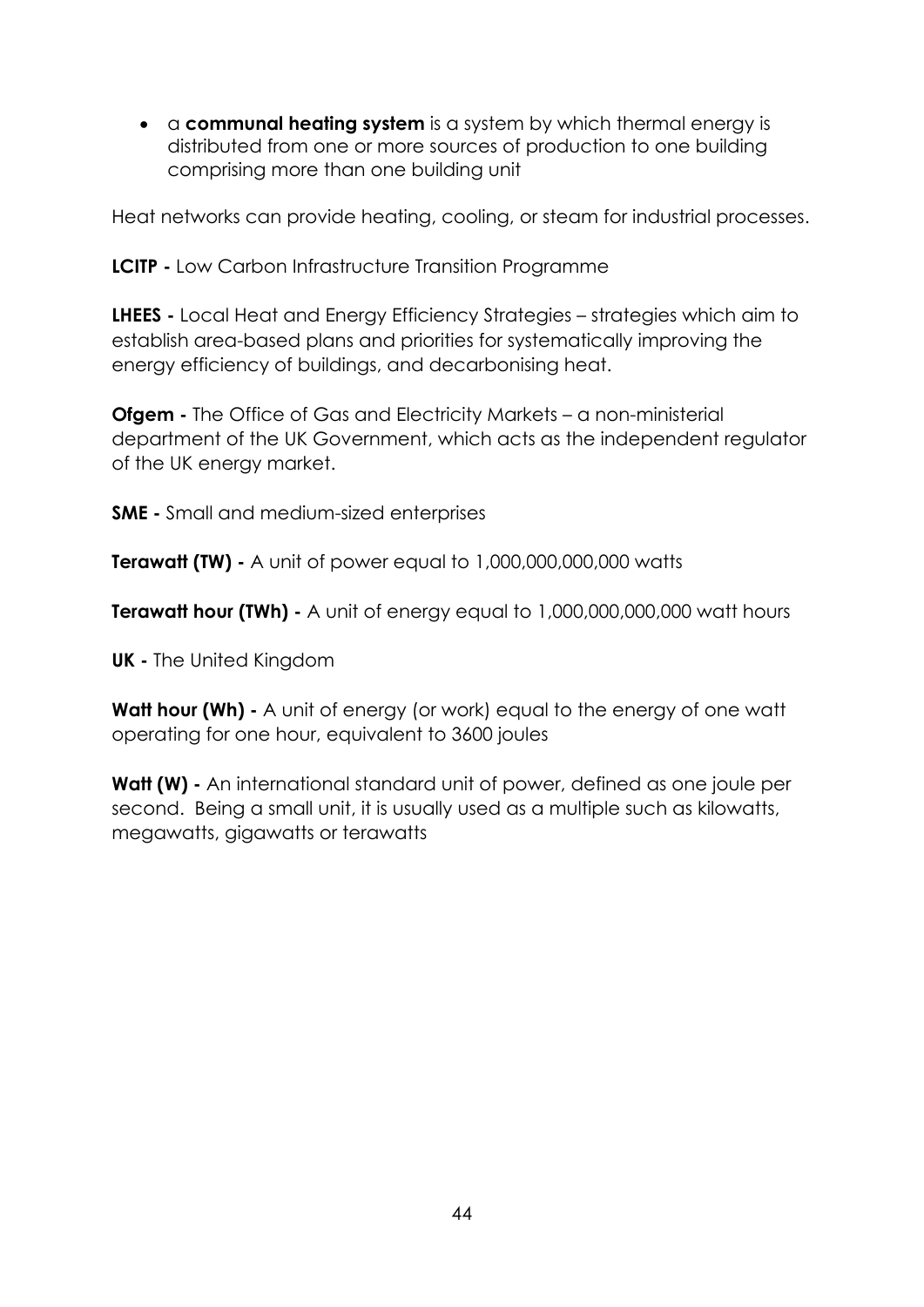# <span id="page-48-0"></span>**Sources**

[buildings/](https://www.gov.scot/publications/heat-buildings-strategy-achieving-net-zero-emissions-scotlands-buildings/)

1

[uk-second-national-comprehensive-assessment](https://www.gov.uk/government/publications/opportunity-areas-for-district-heating-networks-in-the-uk-second-national-comprehensive-assessment) iii <http://www.gov.scot/ISBN/9781804351918> iv [https://www.gov.scot/publications/heat-buildings-strategy-achieving-net-zero-emissions-scotlands](https://www.gov.scot/publications/heat-buildings-strategy-achieving-net-zero-emissions-scotlands-buildings/)[buildings/](https://www.gov.scot/publications/heat-buildings-strategy-achieving-net-zero-emissions-scotlands-buildings/) <sup>v</sup> Local Heat and Energy Efficiency Strategies (LHEES) Order 2022 (Draft Scottish Statutory Instrument), URL:<https://www.legislation.gov.uk/sdsi/2022/9780111053935> vi <https://heattrust.org/> vii [https://www.gov.uk/government/publications/opportunity-areas-for-district-heating-networks-in-the](https://www.gov.uk/government/publications/opportunity-areas-for-district-heating-networks-in-the-uk-second-national-comprehensive-assessment)[uk-second-national-comprehensive-assessment](https://www.gov.uk/government/publications/opportunity-areas-for-district-heating-networks-in-the-uk-second-national-comprehensive-assessment) viii <https://www.transformingplanning.scot/national-planning-framework/> ix <https://www.transformingplanning.scot/national-planning-framework/get-involved/> <sup>x</sup> Competition and Markets Authority. (2018), Heat Networks Market Study: Final Report, (Competition and Markets Authority), URL: [https://assets.publishing.service.gov.uk/media/5b55965740f0b6338218d6a4/heat\\_networks\\_final\\_rep](https://assets.publishing.service.gov.uk/media/5b55965740f0b6338218d6a4/heat_networks_final_report.pdf) [ort.pdf](https://assets.publishing.service.gov.uk/media/5b55965740f0b6338218d6a4/heat_networks_final_report.pdf) (last accessed: 20/01/2021 xi [https://www.gov.scot/publications/heat-buildings-strategy-achieving-net-zero-emissions-scotlands](https://www.gov.scot/publications/heat-buildings-strategy-achieving-net-zero-emissions-scotlands-buildings/)[buildings/](https://www.gov.scot/publications/heat-buildings-strategy-achieving-net-zero-emissions-scotlands-buildings/) xii https://www.gov.scot/publications/tackling-fuel-poverty-scotland-strategic-approach/documents/ xiii [https://www.climatexchange.org.uk/research/projects/potential-sources-of-waste-heat-for-heat](https://www.climatexchange.org.uk/research/projects/potential-sources-of-waste-heat-for-heat-networks-in-scotland/)[networks-in-scotland/](https://www.climatexchange.org.uk/research/projects/potential-sources-of-waste-heat-for-heat-networks-in-scotland/)

<sup>i</sup> [https://www.gov.scot/publications/heat-buildings-strategy-achieving-net-zero-emissions-scotlands-](https://www.gov.scot/publications/heat-buildings-strategy-achieving-net-zero-emissions-scotlands-buildings/)

ii [https://www.gov.uk/government/publications/opportunity-areas-for-district-heating-networks-in-the-](https://www.gov.uk/government/publications/opportunity-areas-for-district-heating-networks-in-the-uk-second-national-comprehensive-assessment)

xiv <https://www.gov.uk/government/consultations/proposals-for-heat-network-zoning>

xv [Heat Network Fund: application guidance -](https://www.gov.scot/publications/heat-network-fund-application-guidance/pages/eligibility/) gov.scot (www.gov.scot)

xvi [httpLHEs://www.gov.scot/news/accelerating-green-growth/](https://www.gov.scot/news/accelerating-green-growth/)

xvii <https://www.gov.scot/isbn/9781802015522>

xviii <https://www.gov.scot/publications/heat-networks-bill-equality-impact-assessment/>

xix <https://www.gov.scot/isbn/9781802015553>

xx [https://www.gov.scot/publications/heat-networks-scotland-bill-island-communities-impact](https://www.gov.scot/publications/heat-networks-scotland-bill-island-communities-impact-assessment/)[assessment/](https://www.gov.scot/publications/heat-networks-scotland-bill-island-communities-impact-assessment/)

xxi <https://www.gov.scot/isbn/9781802015539>

xxii [https://www.gov.scot/publications/heat-networks-scotland-bill-fairer-scotland-duty-impact](https://www.gov.scot/publications/heat-networks-scotland-bill-fairer-scotland-duty-impact-assessment/)[assessment/](https://www.gov.scot/publications/heat-networks-scotland-bill-fairer-scotland-duty-impact-assessment/)

xxiii <https://www.gov.scot/isbn/9781802015546>

xxiv <https://www.gov.scot/isbn/9781802015560>

xxv [https://www.gov.scot/publications/heat-networks-scotland-bill-business-regulatory-impact](https://www.gov.scot/publications/heat-networks-scotland-bill-business-regulatory-impact-assessment/)[assessment/](https://www.gov.scot/publications/heat-networks-scotland-bill-business-regulatory-impact-assessment/)

xxvi <https://www.gov.scot/publications/heat-buildings-strategy-strategic-environmental-assessment/>